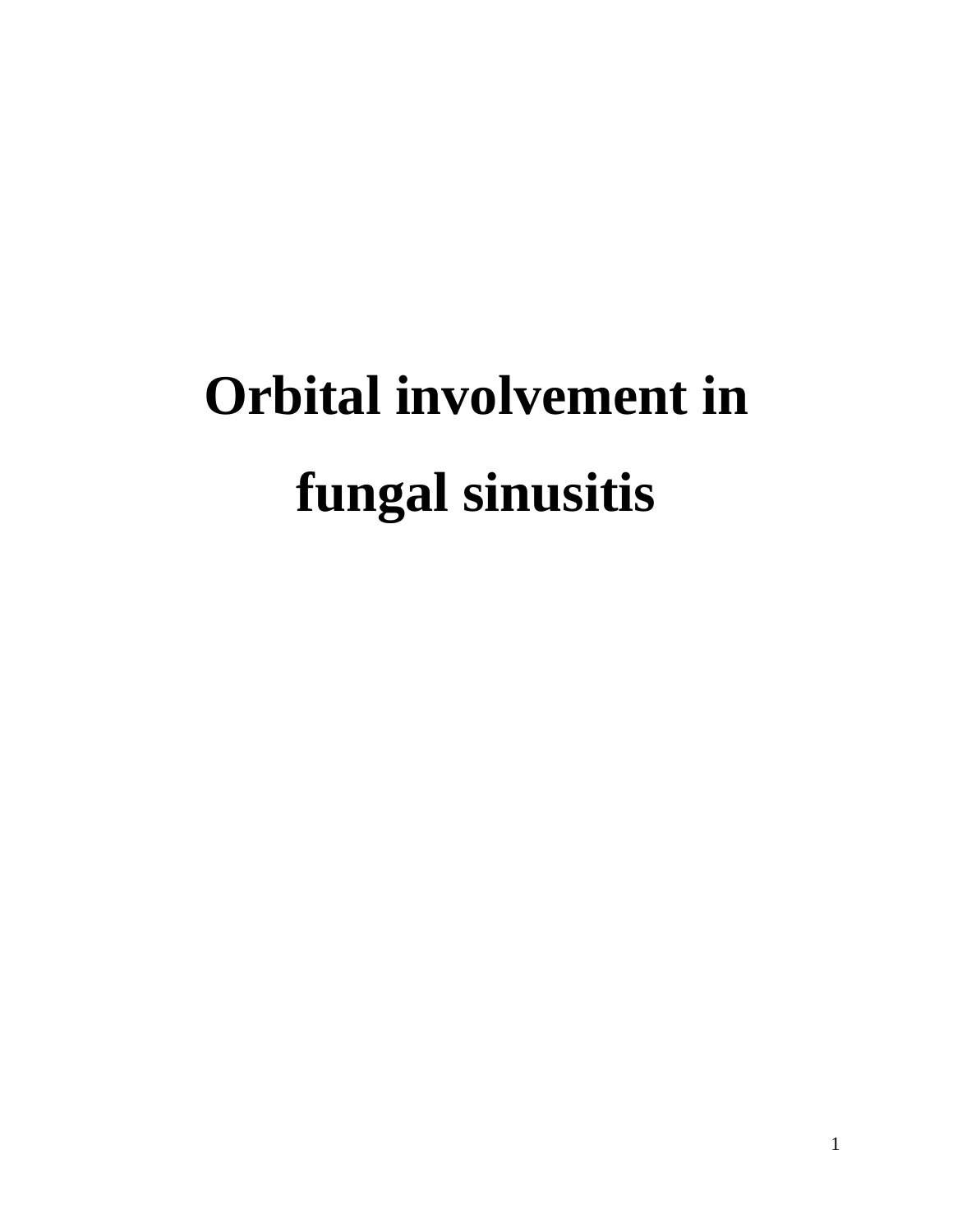## **Orbital involvement in fungal sinusitis**

*A dissertation submitted in partial fulfillment of MS Branch IV, ENT examination of the Tamil Nadu Dr. MGR Medical University, to be held in March 2010*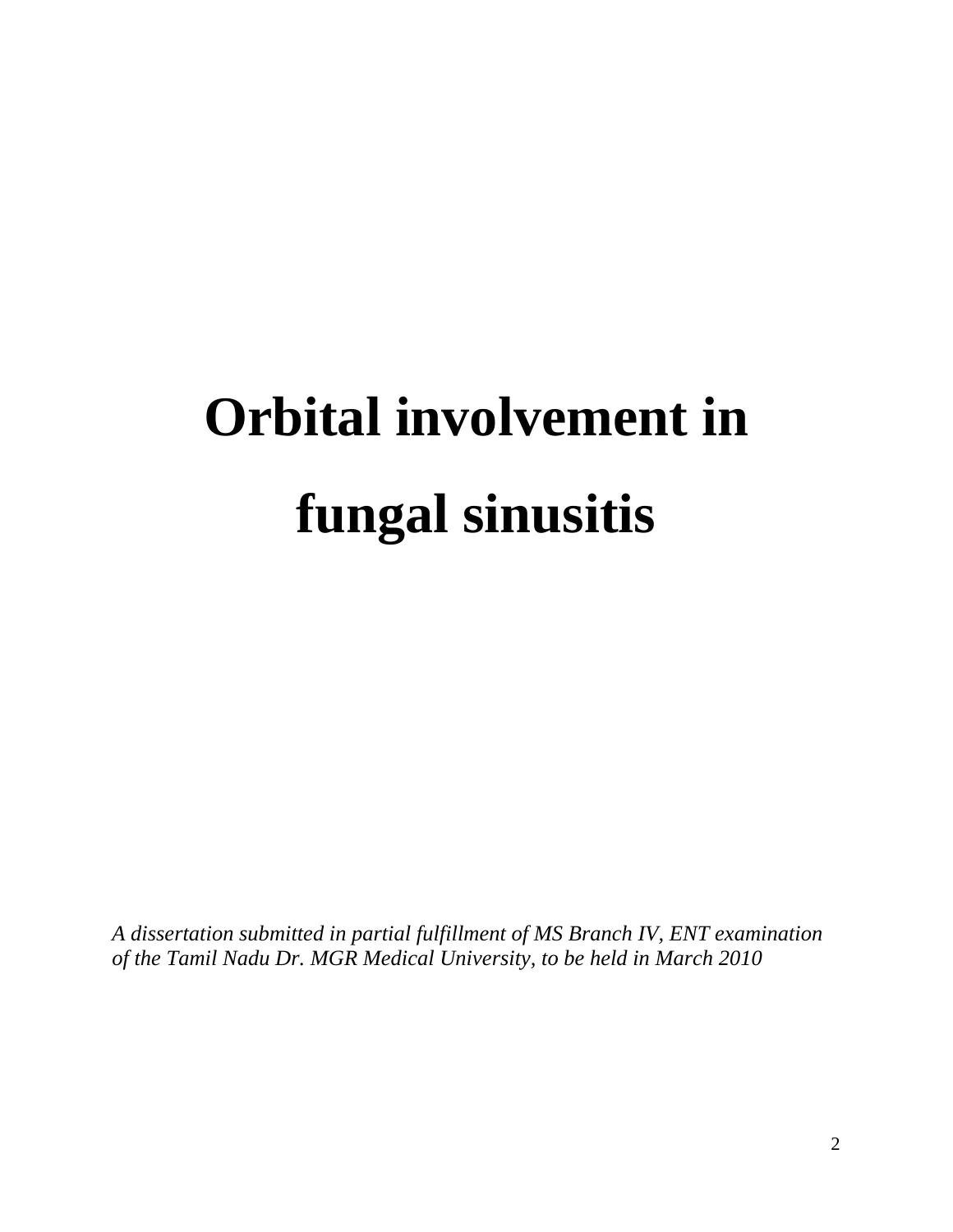## **Department of Otorhinolaryngology Christian Medical College, Vellore**

## **Certificate**

This is to certify that the dissertation entitled 'Orbital involvement in fungal sinusitis' is the bonafide original work of Dr Ramanathan C submitted in fulfillment of the rules and regulations for the MS Branch IV, ENT examination of the Tamil Nadu Dr. MGR Medical University, to be held in March 2010.

> Dr Rupa Vedantam Professor and Head of Unit 3 Dept of Otorhinolaryngology Christian Medical College Vellore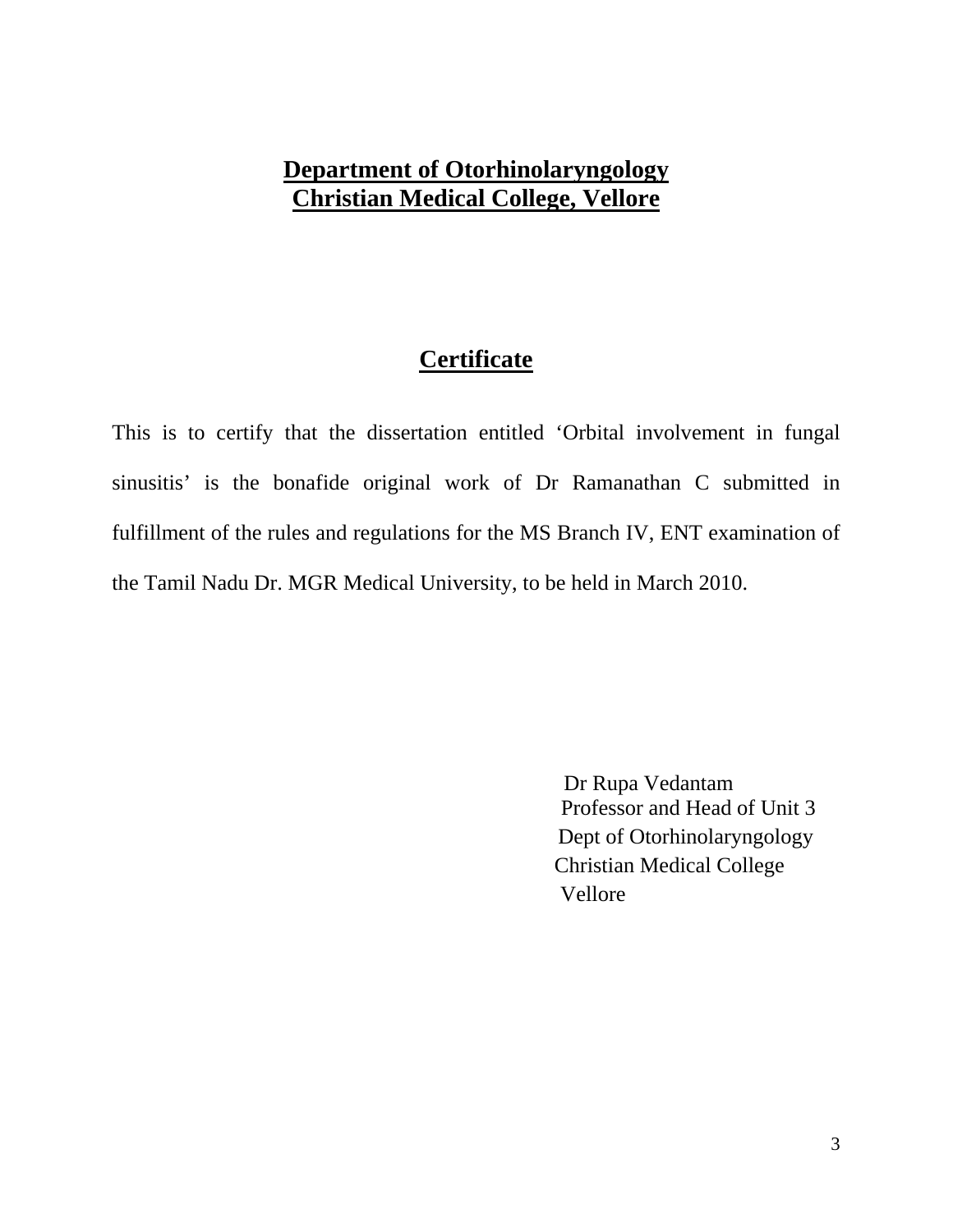## **Table of Contents** Page

| Aims and objectives                        | 6      |
|--------------------------------------------|--------|
| Present knowledge and Review of Literature | $\tau$ |
| <b>Materials and Methods</b>               | 23     |
| <b>Results and Analysis</b>                | 26     |
| Discussion                                 | 43     |
| Conclusion                                 | 51     |
| Bibliography                               | 52     |
| Appendix                                   |        |
| A - Form for Informed Consent              | 58     |
| B – Proforma used for Data Collection      | 59     |
| $C$ – Data Sheet                           | 65     |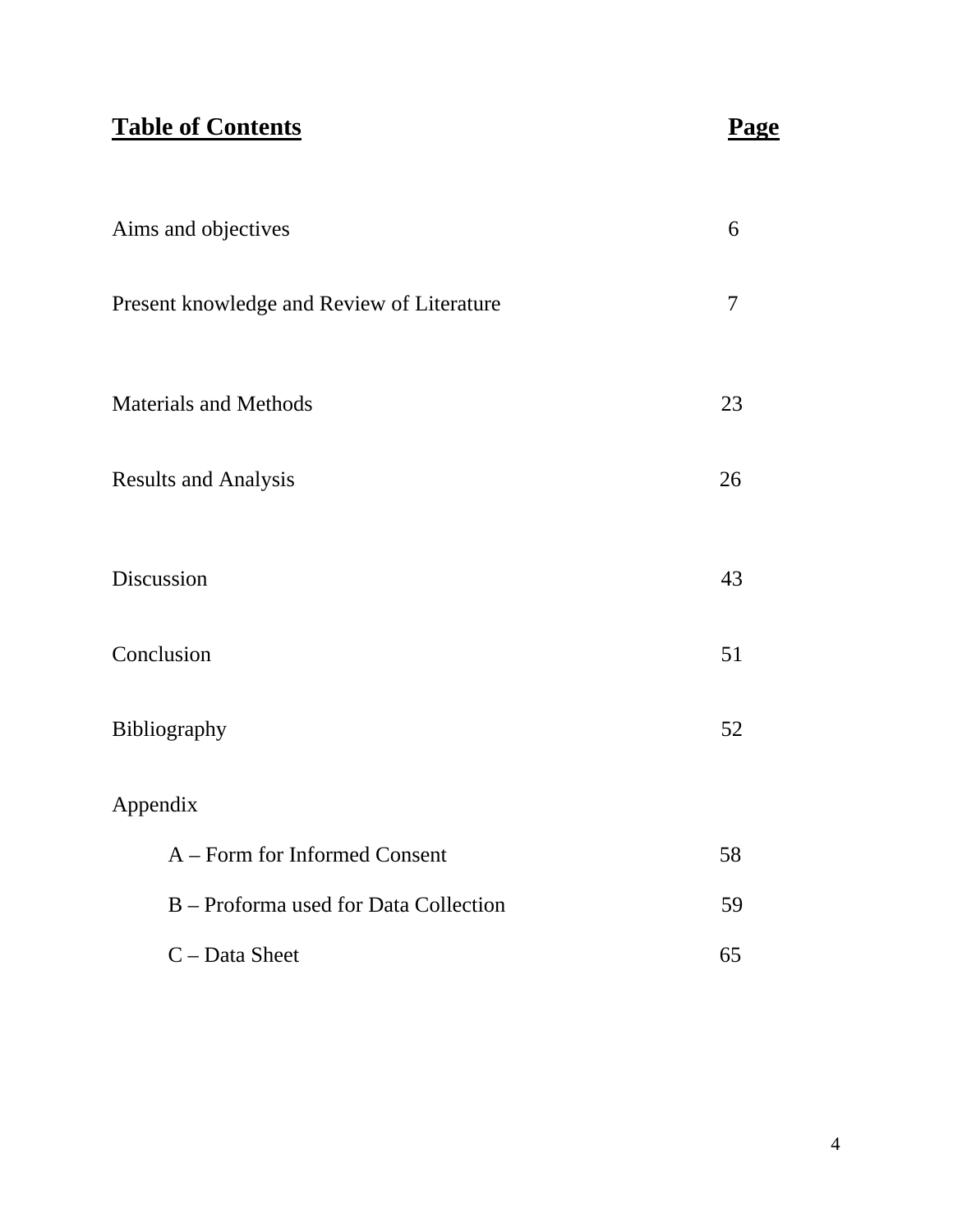### *Acknowledgements*

 *I express my deep sense of gratitude to my esteemed professor and guide Dr Rupa Vedantam for all her encouragement and guidance at every stage of the work on this dissertation.* 

 *I am extremely grateful to Dr Meera Thomas of the Dept of Pathology for going through all the histopathology slides.* 

 *I would like to thank Dr Reji Kurien and Dr Suryaprakash for helping me enter the data and Ms.Tunny Sebastian for patiently analysing the data.* 

 *I am indebted to all the patients who consented to be a part of this study and each and every ENT surgeon for the meticulous recording of the findings.* 

 *My sincere thanks to all my professors, seniors, colleagues and friends for all their encouragement and help.* 

 *A special thanks to my family, especially my wife and daughter, for supporting me throughout the work on this study.* 

 *And to God Almighty for all his blessings.*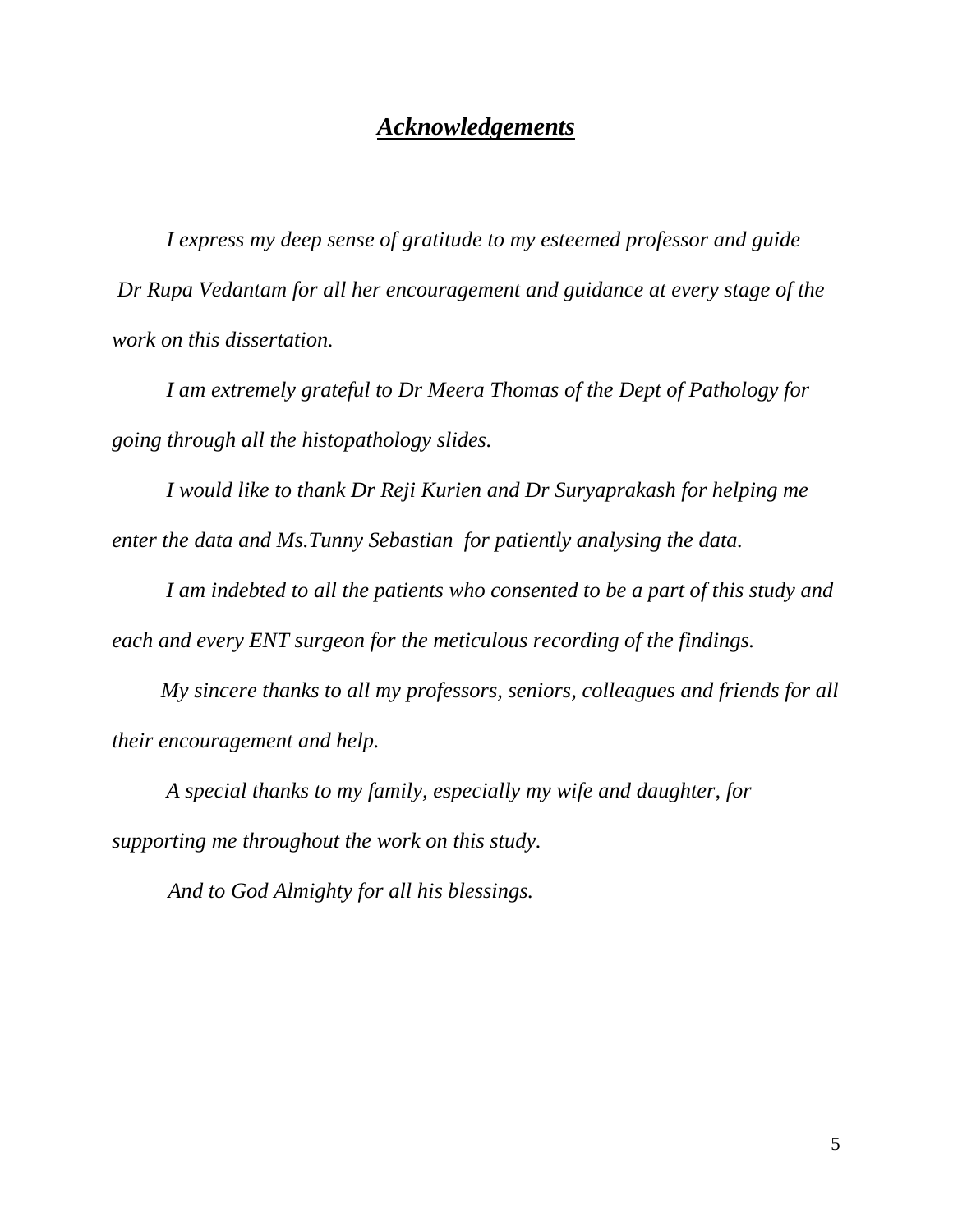## **AIMS & OBJECTIVES**

- 1. To study the prevalence of orbital involvement in fungal sinusitis.
- 2. To determine whether orbital involvement is more common in histologically invasive fungal sinusitis as compared to histologically non invasive fungal sinusitis.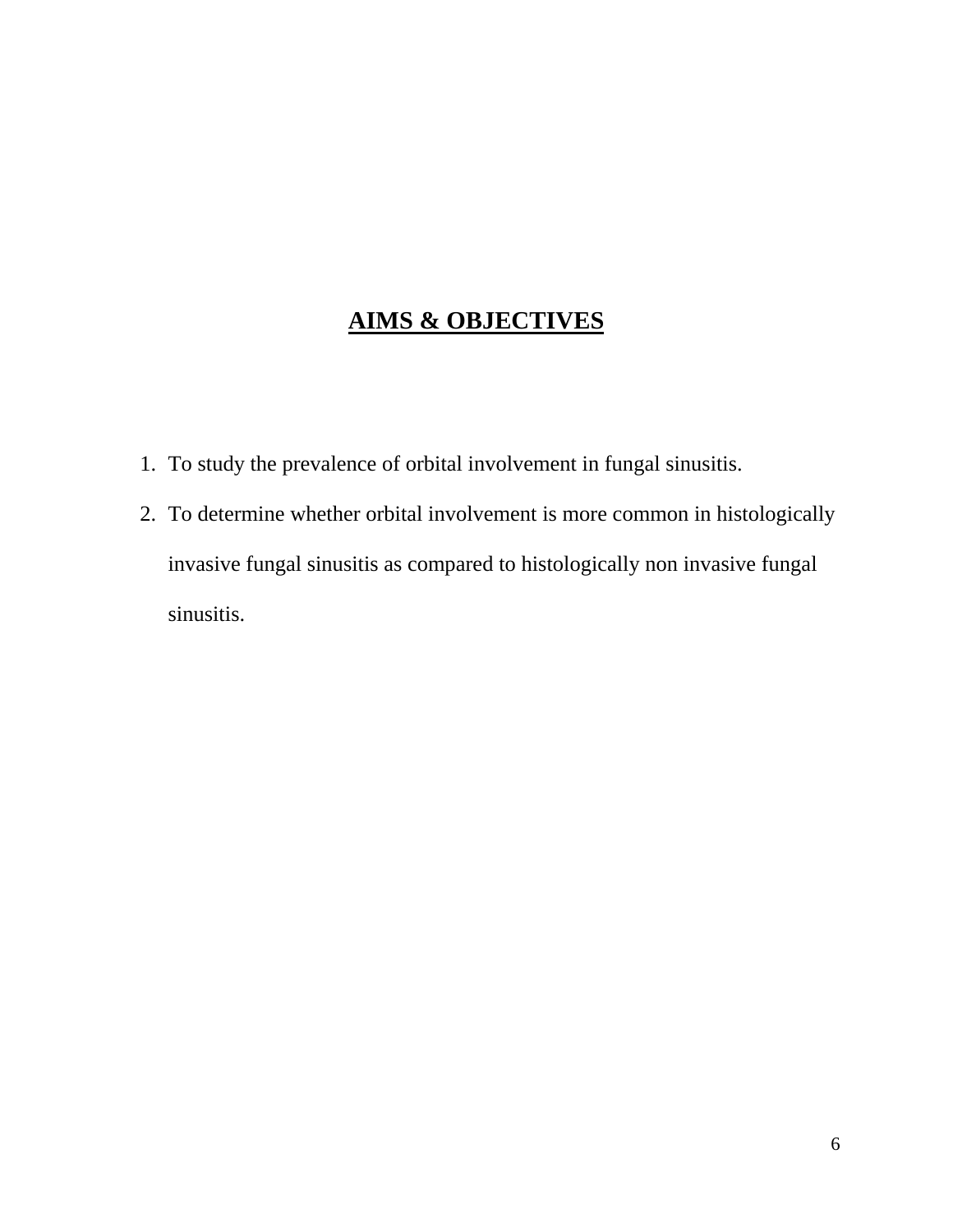## **PRESENT KNOWLEDGE AND REVIEW OF LITERATURE**

## *Introduction*

 Fungi are eukaryotic organisms comprising moulds, yeasts, mushrooms and similar organisms. More than 1,00,000 species of fungi have been described. Of these, only about 0.1% are recognized as human pathogens, although the number capable of producing human disease continues to increase.<sup>1</sup> The incidence of mycotic infections and the number and diversity of pathogenic fungi have increased dramatically in recent years. Although many humans are colonized by fungi, an intact immune system prevents subsequent infection.<sup>2</sup> The pathogenicity of fungi is poorly understood. Fungi may cause disease by establishing an infection, elaborating toxin(s), or by inducing allergic response(s).<sup>3</sup>

 Fungal rhinosinusitis is broadly defined as the spectrum of pathologic conditions associated with sinonasal inflammation that is related to the presence of fungi.4 Common fungal genera implicated in fungal rhinosinusitis include Zygomycete species (which include Rhizopus (Figure 1), Mucor, Cunninghamella which cause invasive fungal rhinosinusitis), hyaline moulds like Aspergillus species (Figure 2) and dematiaceous moulds like Alternaria, Bipolaris, Curvularia species (which cause allergic fungal rhinosinusitis). $3<sup>3</sup>$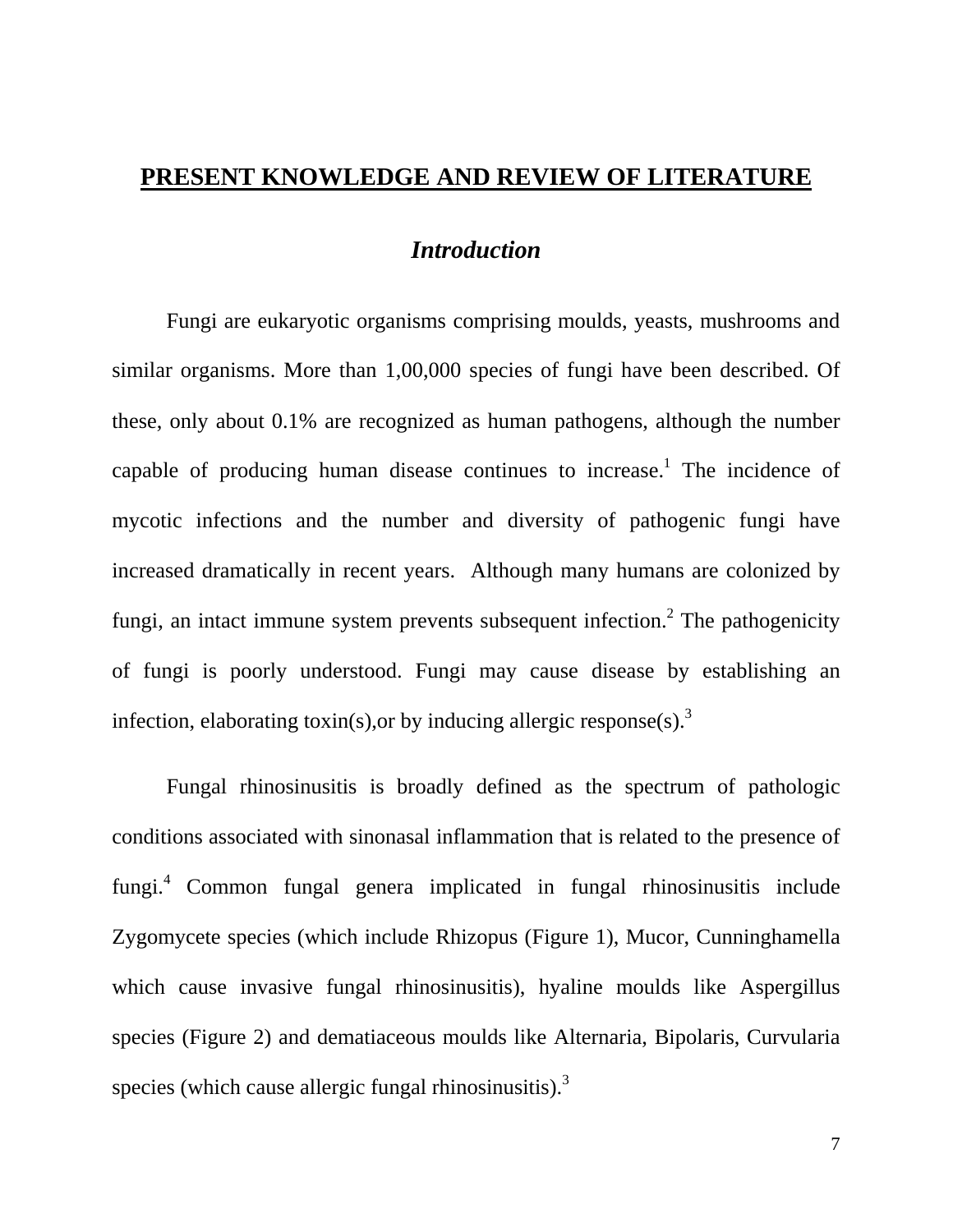#### *Classification of fungal rhinosinusitis*

 Fungal rhinosinusitis is broadly categorized into invasive and non invasive types. Invasive fungal rhinosinusitis is defined by the presence of fungal hyphae in the mucosa, submucosa, bone or blood vessels of the paranasal sinuses.

Invasive fungal rhinosinusitis is subdivided into:

- Acute invasive fungal rhinosinusitis
- Chronic invasive fungal rhinosinusitis
- Chronic granulomatous invasive fungal rhinosinusitis

 Non invasive fungal rhinosinusitis is defined by the absence of hyphae within the mucosal and other tissues of paranasal sinuses. Non invasive fungal rhinosinusitis is subdivided into:

- Allergic fungal rhinosinusitis
- Fungus ball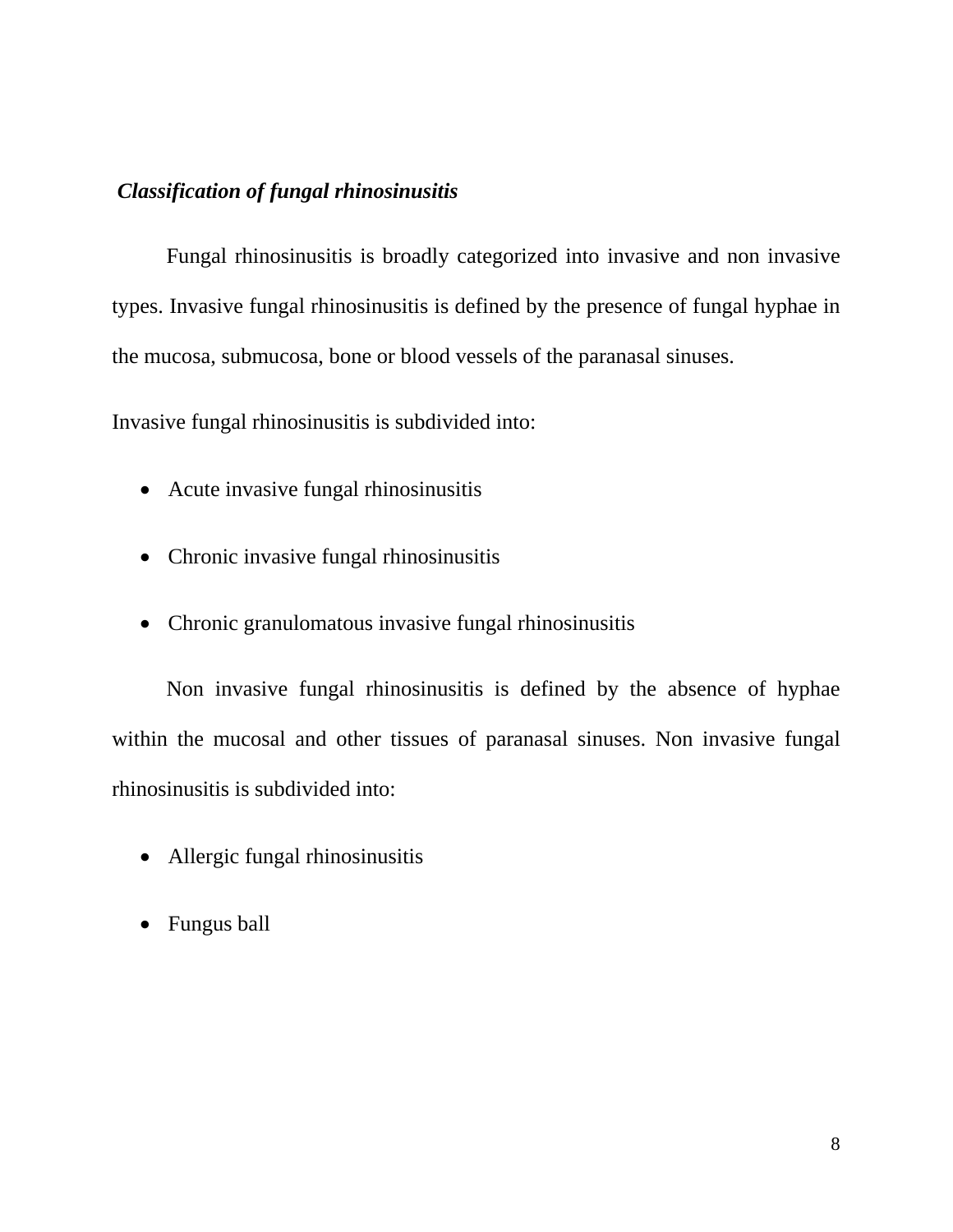## *Summary of clinical features, diagnosis, radiology and treatment of various types of fungal sinusitis*

#### Allergic fungal rhinosinusitis

 It is the most common form of fungal rhinosinusitis in warm humid climates.Allergic fungal rhinosinusitis was first described as a distinct clinical entity by Millar in 1981 and Katzenstein et al in 1983. The overall prevalence of allergic fungal rhinosinusitis is estimated at 5-10% of all cases of chronic hypertrophic sinus disease who undergo surgery.<sup>6</sup>. In north India, it has been reported in upto 51% of patients with chronic rhinosinusitis.<sup>7</sup>

 Allergic fungal rhinosinusitis represents both Gell and Coombs type 1 and type 3 responses. It represents type 1 response because of the elevated level of IgE to the specific fungus. It also represents a type 3 response because IgG antibodies to the specific fungus can be demonstrated in the serum. There is no cytotoxic event associated with these IgE antibodies as is seen with Gell and Coombs type 2 immunologic event; therefore this is believed to be a type 3, non IgE mediated, non cytotoxic,antibody-dependent immunologic event.8

 No consensus exists among rhinologists concerning diagnostic criteria for allergic fungal rhinosinusitis. In 1994, Bent and Kuhn described what probably are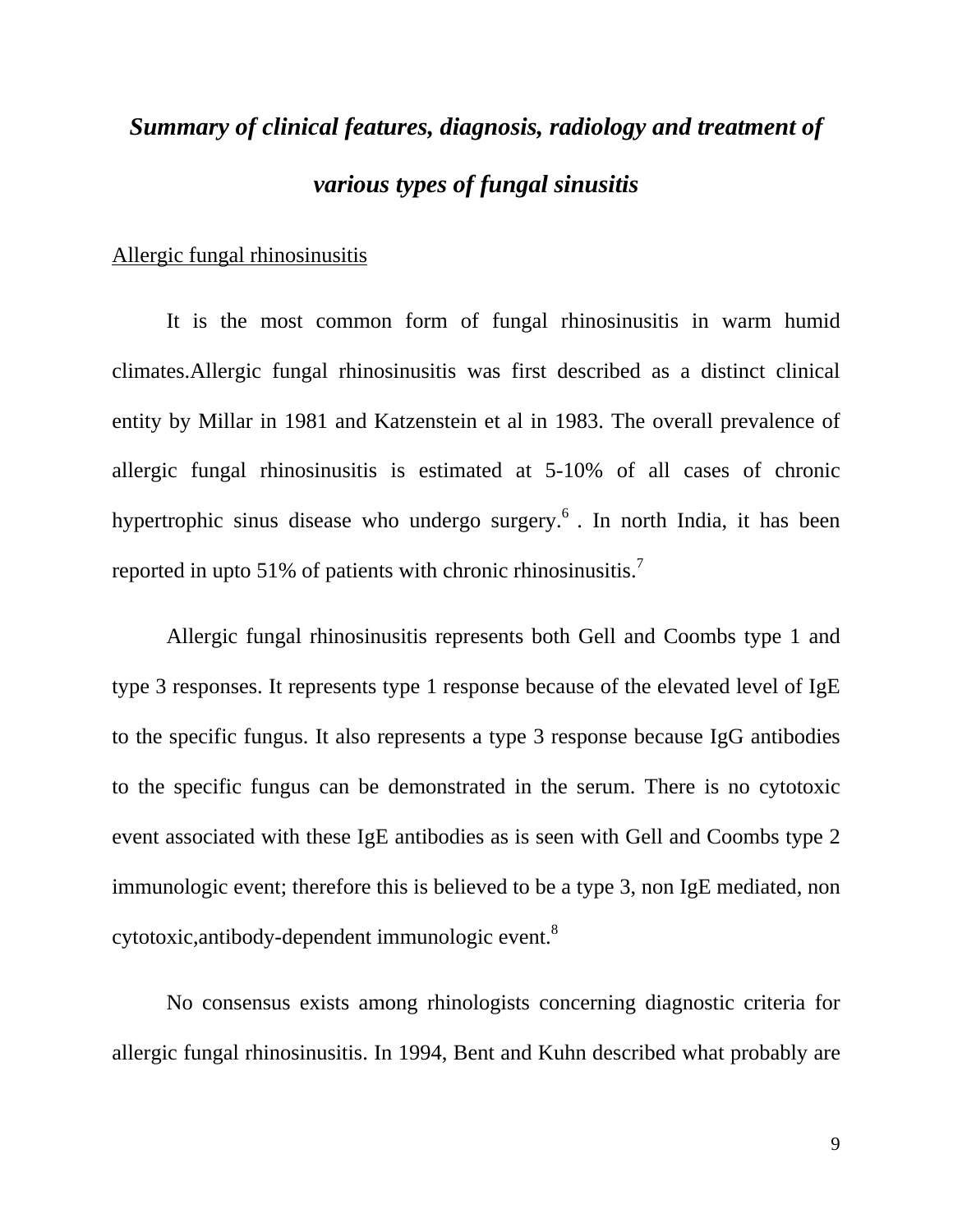the most widely accepted criteria for diagnosis. On the basis of analysis of 15 cases, 5 common characteristics were observed. (Table 1)

 In 1997, deShazo proposed a similar set of 5 criteria, including radiographic evidence of sinusitis, presence of allergic mucin (identified grossly or histopathologically), positive fungal stain or culture from the sinus at the time of surgery, absence of contributory factors (eg, diabetes mellitus, immunodeficiencies), and absence of fungal invasion.<sup>10</sup> (Figure 3) The usual presenting symptoms include nasal obstruction, rhinorrhoea,frontal headache, postnasal drip, facial pain, anosmia and periorbital pain.<sup>11</sup>

 CT scan findings include complete unilateral or bilateral opacification of multiple paranasal sinuses, sinus expansion and erosion of a wall of the involved sinus and scattered intrasinus high attenuation areas amid mucosal thickening. These features are noted on unenhanced CT scans.<sup>12</sup> (Figures 4,5,6)

 MRI scan findings in allergic fungal sinusitis are also typical. T1 weighted images may show high intensity or low intensity or intermediate signal intensity whereas T2 weighted images show characteristic low signal intensity or signal void due to the high concentration of various metals such as iron, magnesium and manganese concentrated by the fungi and also due to the high protein and low free water content of the allergic mucin.<sup>13</sup>A protein concentration above 28% can lead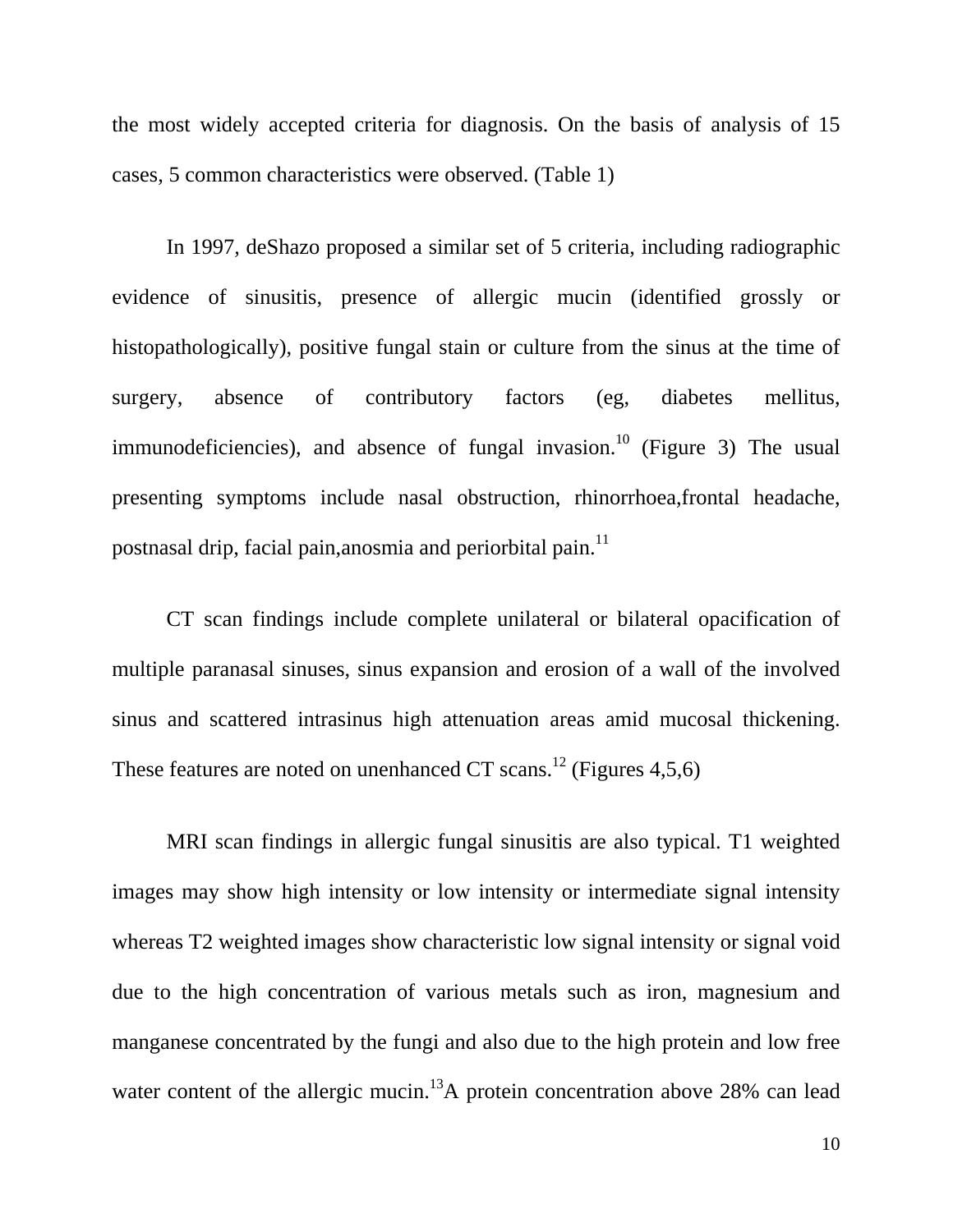to decreased signal intensity in both T1 and T2 weighted images because of increased cross-linking and slower macromolecular motion.<sup>14</sup> On gadolinium contrast, T1 and T2 weighted images show peripheral high signal intensity.<sup>14</sup>

#### Fungus Balls

 Fungus balls are composed of matted fungal hyphae in the absence of allergic mucin. Earlier, these were referred to as aspergilloma and mycetoma. They are usually found in only one sinus, most frequently the maxillary followed by the sphenoid.<sup>4</sup> Ethmoid sinus involvement is rare and when it occurs, it is frequently contiguous with the maxillary sinus. Frontal sinus involvement is uncommon. Geographically, these lesions are commonly found in France.

 The age range for patients with fungus balls is 18 to 86 years. (Mean age 59.5 years) There is a female preponderance of  $2:1.^4$  Clinical presentation is typically non specific and is identical to that of chronic sinusitis. In decreasing frequency, nasal congestion, obstruction, discharge, fever, cough, blurred vision, cacosmia and ocular symptoms can be present. The symptoms may be present for months or even years. Nasal endoscopy may reveal minimal evidence of sinusitis. 10% of patients have polyps. $15$ .

 The most likely cause of fungus balls is the persistence of fungal spores within the nasal cavity or entrance of spores into the sinus and subsequent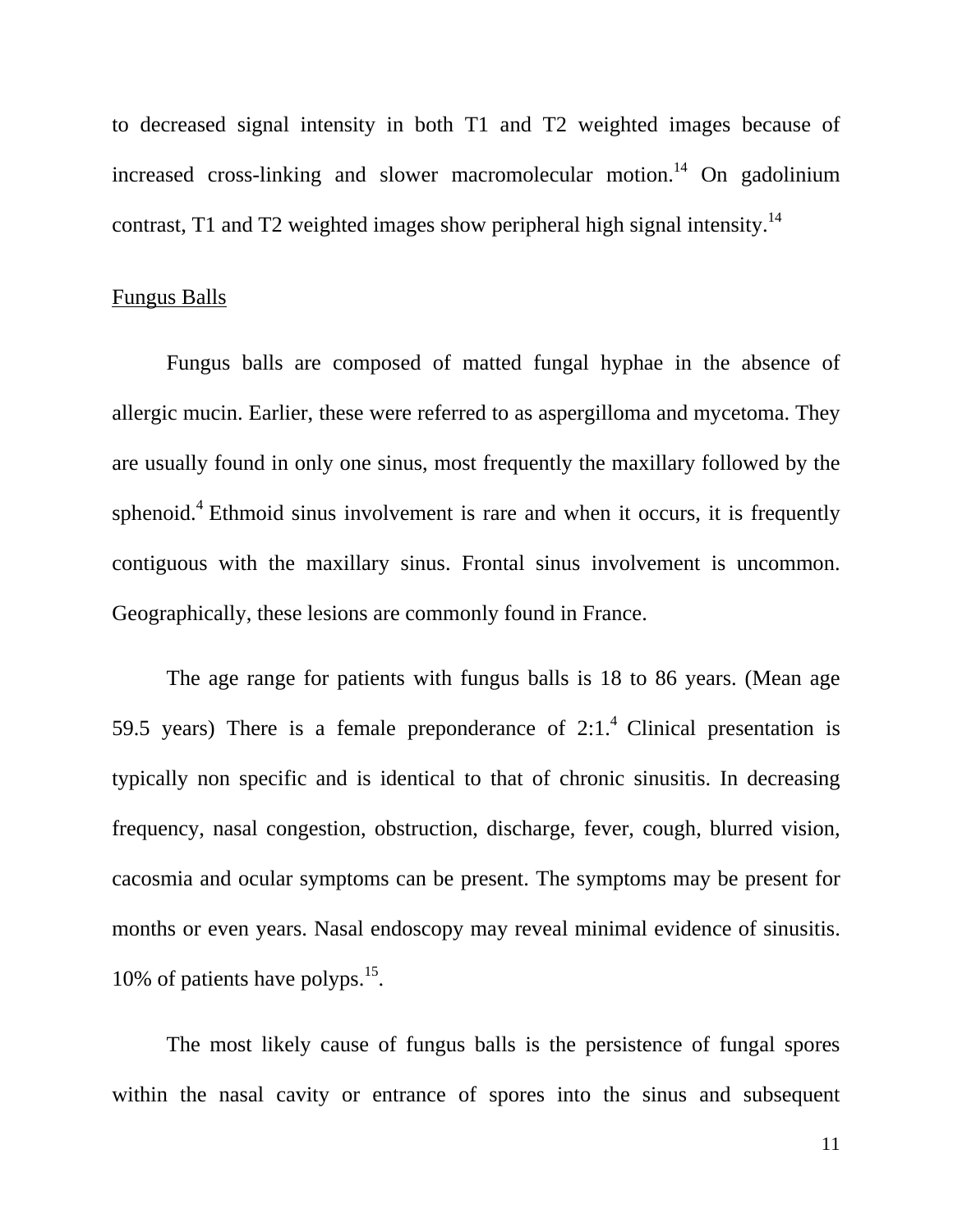germination and growth. The host is immunocompetent but if immunocompromise develops, then this non invasive manifestation may become invasive and life threatening.16

 Paranasal sinus CT scan findings in this disease include opacification of the affected sinus with a rim of soft tissue attenuation along the bony walls of the involved sinus. Several well defined hyperdense foci may be detected.<sup>4</sup> (Figure 7)

 MRI shows hypointense T1 and T2 weighted images. Fungal cultures are frequently negative. Grossly, they appear as either soft moist clumps of debris or firm gritty and crumbly balls. The colour may vary from white, yellow, greenish,tan brown and black. Common etiologic organisms include Aspergillus fumigatus, Pseudallescheria boydii, Alternaria or other species. The histological features are typical.(Table 2, Figure 8)

#### Acute invasive fungal Rhinosinusitis

 Acute fulminant invasive rhinosinusitis is a disorder which occurs in patients with an impaired neutrophilic response secondary to disorders like poorly controlled type 1 diabetes mellitus, AIDS, hemochromatosis, aplastic anemia, iatrogenic immunosuppression, organic transplantation or hematologic malignancy (Table 3). Absolute neutrophil counts below 500 cells/mL are strongly correlated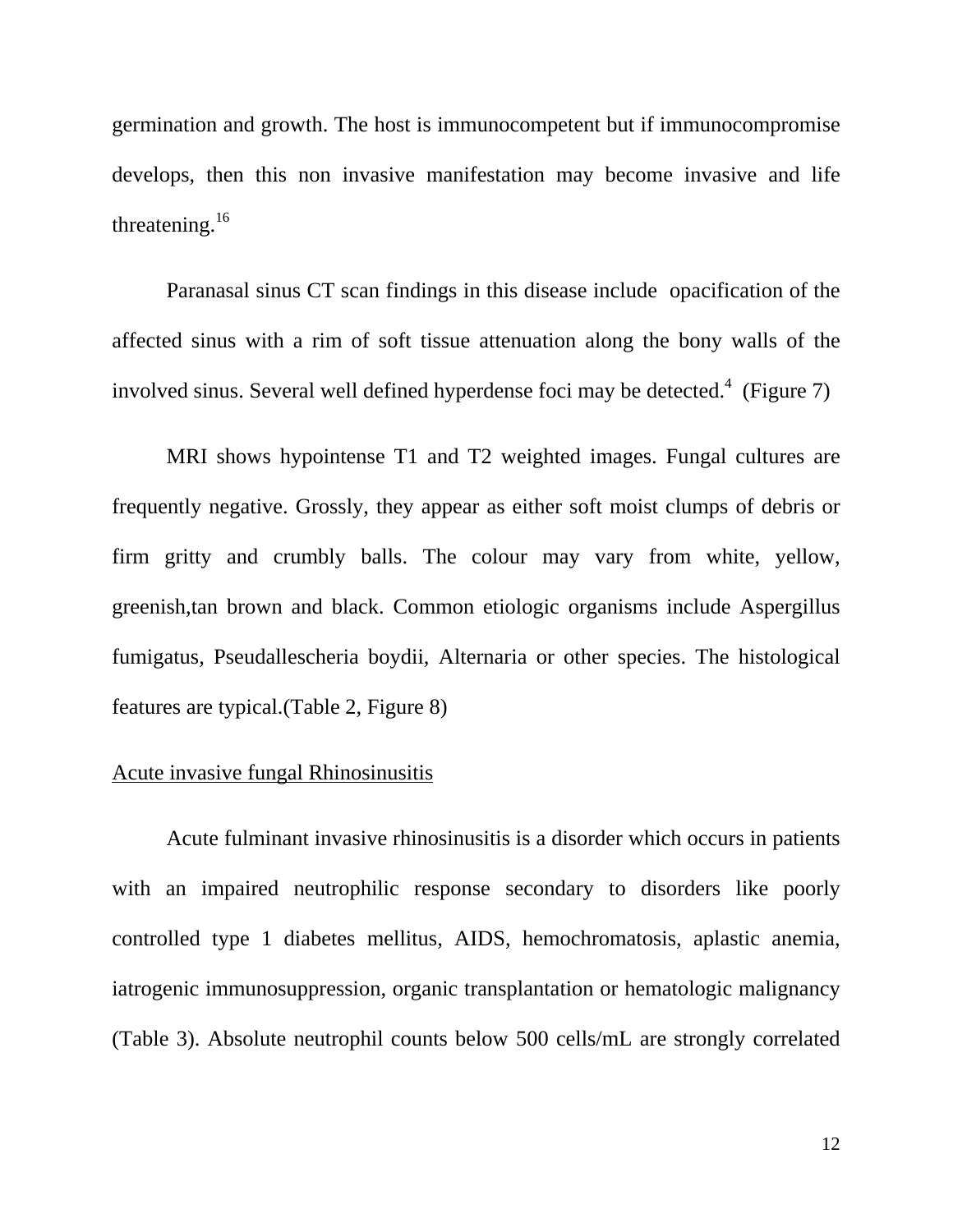with the development of invasive fungal disease.<sup>17</sup>A number of clinical conditions may be associated with acute invasive fungal sinusitis.

 The disease has a rapid onset and progression.Typically, the symptoms will be of less than 4 weeks duration. In the absence of treatment, the disease is rapidly fatal in 50-80% of the patients secondary to invasion of the orbit and intracranial cavity.17

Medical advancements have prolonged the survival of immunocompromised patients which in turn has increased the population at risk for developing invasive fungal rhinosinusitis. The disease is thought to originate in the nasal cavity in most cases before extending into the paranasal sinuses or deeper body compartments such as the orbit or intracranial cavity.

 The initial symptoms are often subtle and a high index of suspicion should be there while managing an at risk patient. The most common symptom in upto 90% of patients is fever of unknown origin that has not responded to 48 hours of appropriate broad spectrum intra venous antibiotics. Local symptoms like facial and periorbital pain, nasal congestion and rhinorrhoea, and headache are variably present in 20-60% of patients. Late signs and symptoms include loss of visual acuity, ophthalmoplegia, proptosis, change in mental status,focal neurologic signs and seizure.<sup>17</sup>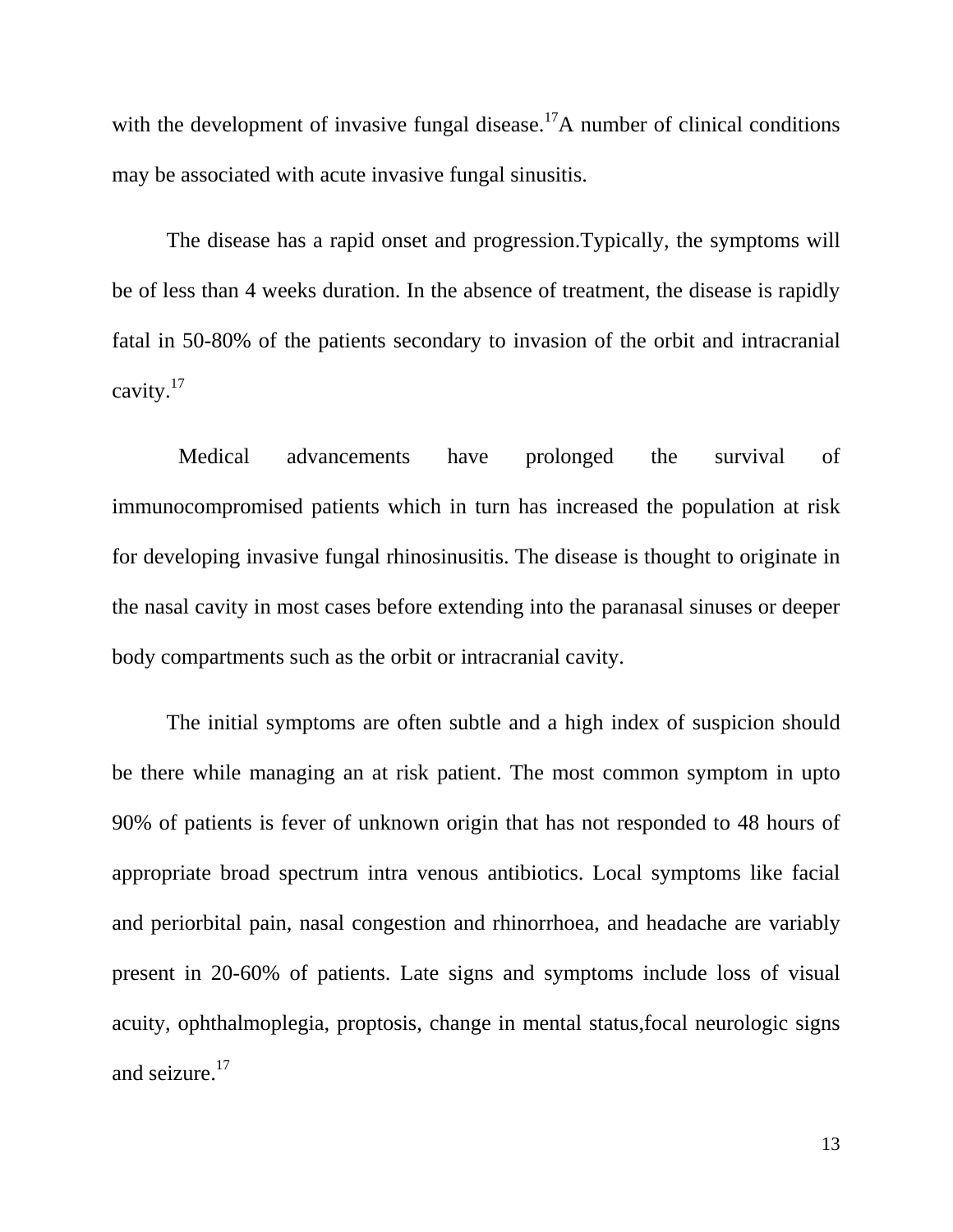The most consistent finding on nasal endoscopy is an alteration in the appearance of normal pale pink nasal mucosa. White discoloration indicates tissue ischemia secondary to angiocentric invasion whereas black discoloration signifies tissue necrosis. Mucosal abnormalities are seen most commonly affecting the middle turbinate followed by the septum, palate and inferior turbinate. Decreased mucosal bleeding or sensation also may be noted because these may be signs of fungal invasion. $17$ 

 CT scan of the paranasal sinuses shows minimal abnormalities in the early stages of the disease. Often, only mild mucosal thickening may be evident in the affected sinus(Figure 9).This may be associated with features of cavernous sinus thrombosis or dural enhancement suggesting intracranial invasion. Contrast studies may show periorbital or dural inflammation.

Whereas CT is better to assess bone changes, MR imaging is superior in evaluating intracranial and intraorbital extension of the disease.Inflammatory changes in the orbital fat and extraocular muscles and resulting proptosis herald intraorbital invasion by the fungal infection.Leptomeningeal enhancement may be seen with intracranial invasion and is subtle in the initial stages.With progressive infection, adjacent cerebritis, granulomas and cerebral abscess formation may be encountered.Intracranial granulomas appear hypointense on T1 and T2 weighted images with minimal enhancement on contrast enhanced images.<sup>13</sup> Silverman and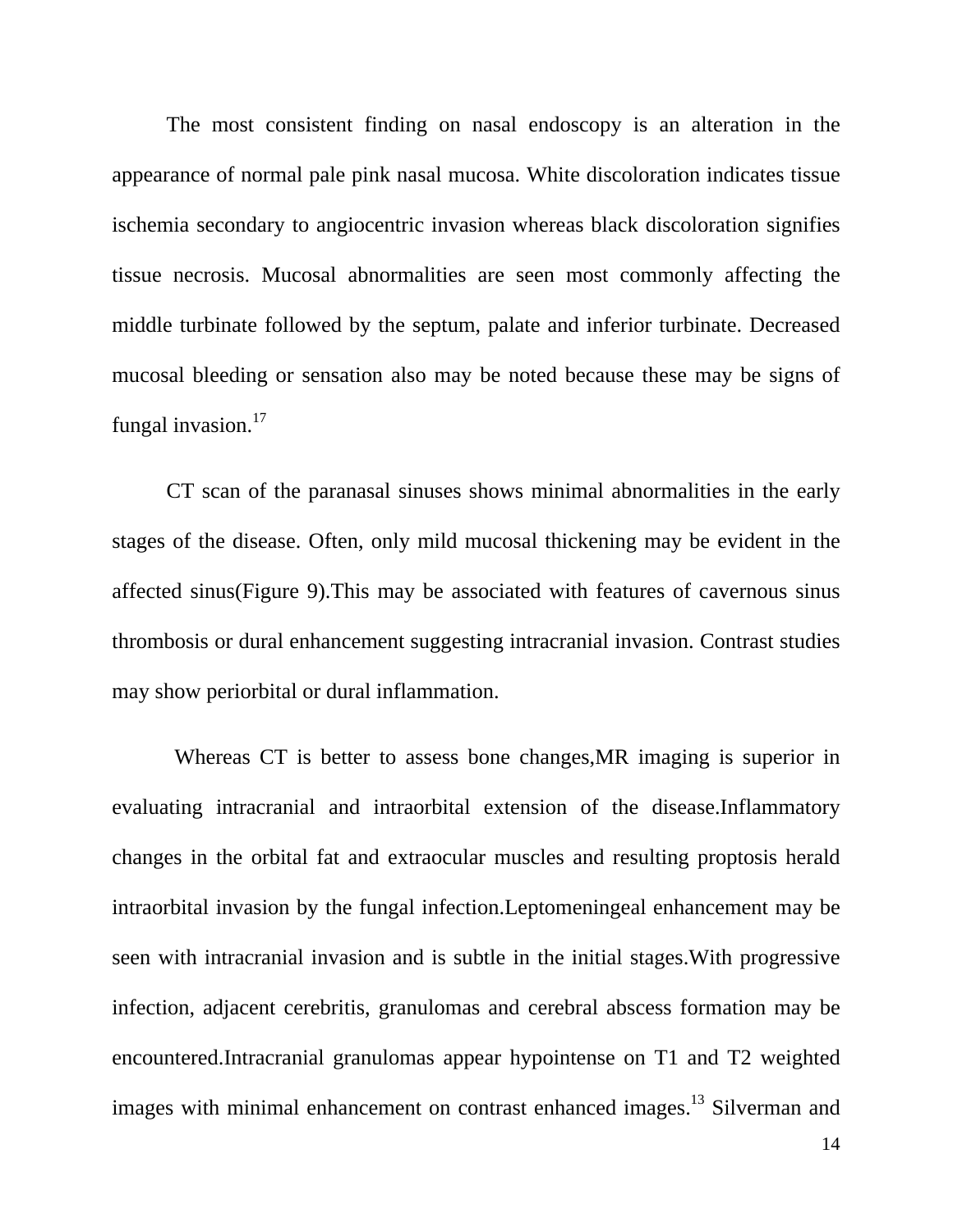Mancuso<sup>18</sup> noted that soft tissue infiltration of periantral fat planes around the maxillary sinus provides early evidence of invasive fungal sinusitis.

With rare exceptions, the disease usually starts in the sino-nasal tissues(limited sino-nasal disease), progresses to the orbits(limited rhino-orbital disease) and finally affects the central nervous system (rhino-orbito-cerebral disease)<sup>19</sup>. Infection gains entrance to the central nervous system through the orbital roof, orbital apex and cribriform plate.Internal carotid artery,middle cerebral artery, ciliary artery, retinal artery,cavernous sinus are all subject to the progression of the disease. Histopathological features are typical (Table 4,

Figures 10,11)

#### Chronic invasive fungal sinusitis

 This disease is characterized by a chronic course with slow disease progression and invasion of the mucosa, submucosa, blood vessels or bone.<sup>5</sup> It usually occurs in healthy individuals, though many have a previous history of chronic rhinosinusitis type symptoms,upper respiratory allergies or nasal polyposis.18

 Symptoms directly related to the invasive disease may take months or years to appear and may only develop once the orbit or skull base are involved. Erosion into orbit may produce proptosis. Invasion of maxillary floor may produce palatal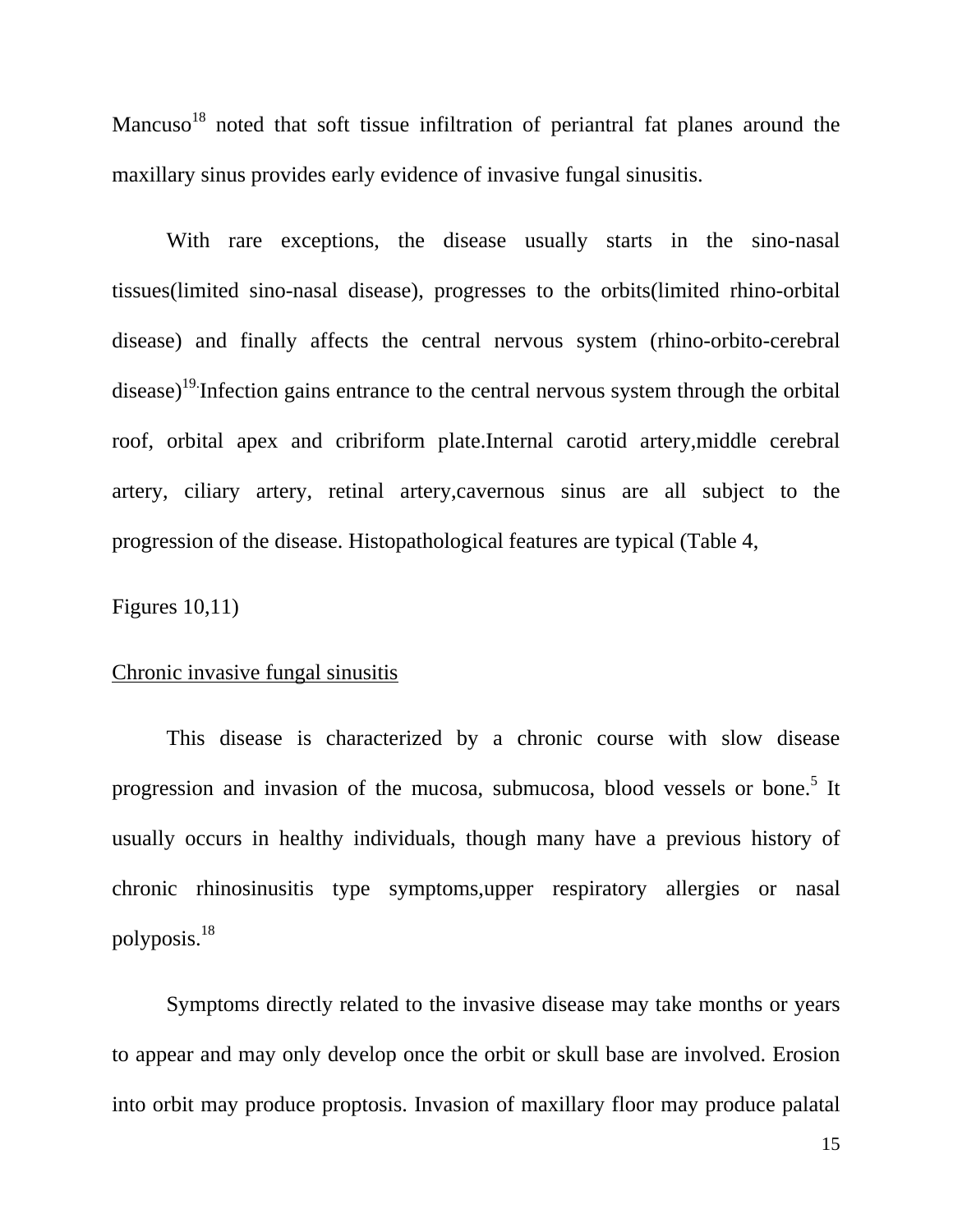erosions. Erosion of cribriform plate may produce chronic headache, seizures, decreased mental status or focal neurologic deficits. Extension through the sphenoid sinus may produce cavernous sinus thrombosis or orbital apex syndrome.<sup>18</sup> Intranasally, there may be polypoid mucosa or a soft tissue mass that can be mucosa covered or ulcerated. Crusting or black discoloration of the mucosa may be seen in some patients.

 Chronic invasive fungal sinusitis has specifically been associated with Aspergillus, Mucor, Alternaria, Curvularia, Bipolaris, Candida, Drechslera, Sporothrix and Pseudallescheria boydii.<sup>18</sup>

 Radiologically, a hyperattenuating soft tissue collection is seen in non contrast CT within one or more of the paranasal sinuses. There may be destruction of sinus walls and extension beyond sinus confines. There is decreased signal intensity on T1 weighted MR images and markedly decreased signal intensity on T2 weighted images.13 Histopathologically, characteristic features are seen (Table 5) and it has to be differentiated from acute invasive (Table 6).

#### Chronic granulomatous invasive fungal sinusitis

 This is primarily found in Sudan and Southeast Asia, usually caused by Aspergillus flavus.<sup>20,21</sup> However, there have been a few reports from India and Pakistan.<sup>22</sup> Most patients are immunocompetent. It is characterized by non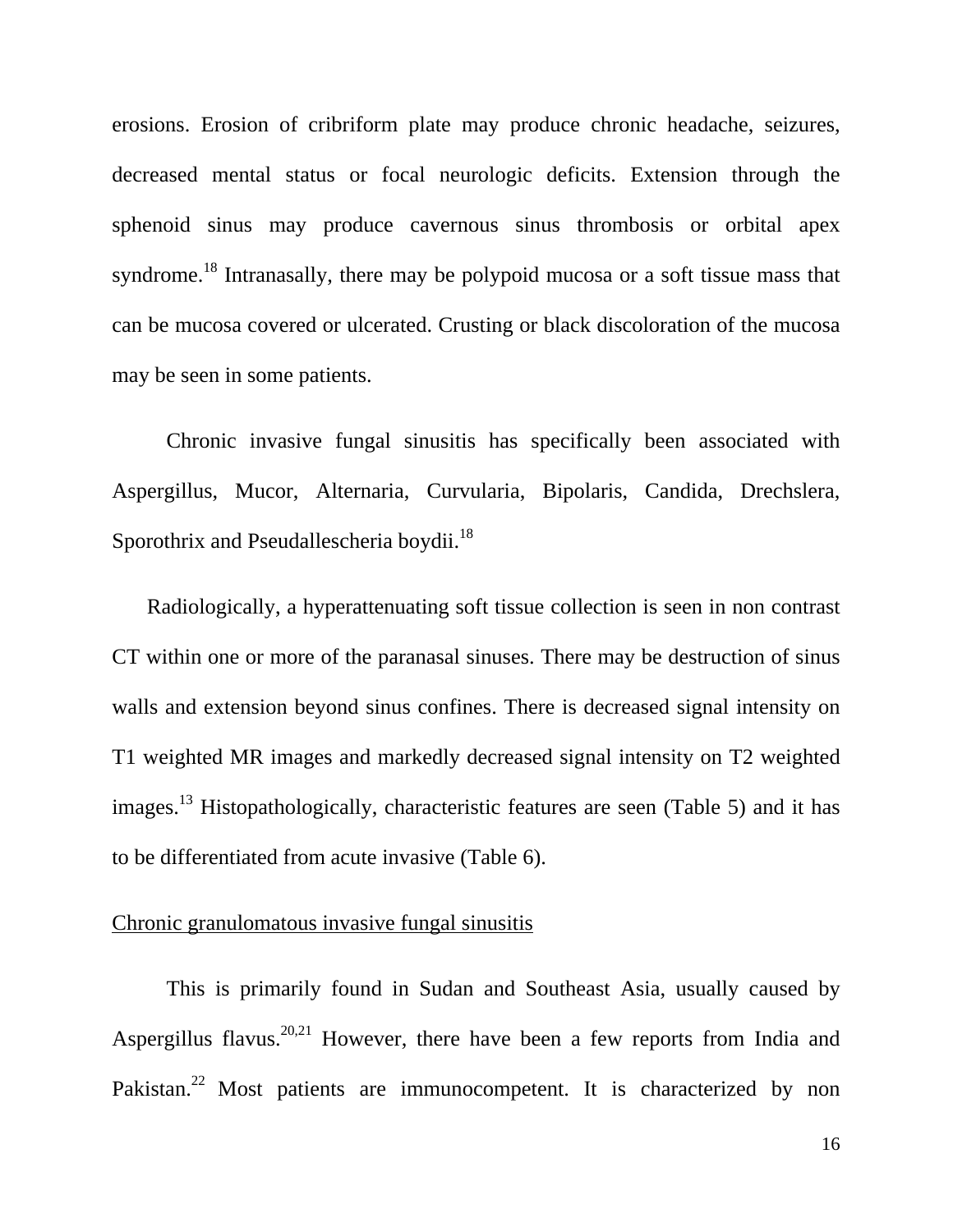caseating granulomas in the tissue and invasion of the mucosa, submucosa, blood vessels or bone. Proptosis is the most common presenting complaint.<sup>18</sup> Clinically patients present with a nasal, sinus and/or orbital mass. Grossly it may appear as firm rubbery hard fibrous grayish white masses with an irregular surface. Histological features are typical (Table 7, Figure 12)

 Veress et al have described 3 variants: Proliferative (granulomatous pseudotubercles in a fibrous tissue stroma), Exudative-necrotizing (with prominent foci of necrosis), and a mixed form.<sup>23</sup>

 Unless removed surgically, the resulting fibrous fungal mass may spread to orbit, dura and brain.<sup>5</sup>

#### *Pathways of orbital spread in fungal sinusitis*

 The orbit is the adjacent anatomic site most likely to be affected by extension of the disease, with routes of access provided through erosion of the lamina papyracea, superior wall of the maxillary sinus and floor of the frontal sinus.<sup>24</sup>

 Visual loss as a consequence of acute inflammatory paranasal disease is a rare but well recognized complication first noted in the literature in 1893. A classification system for orbital complications of paranasal sinuses was presented by Hubert in 1937 and further refined by Chandler in 1970.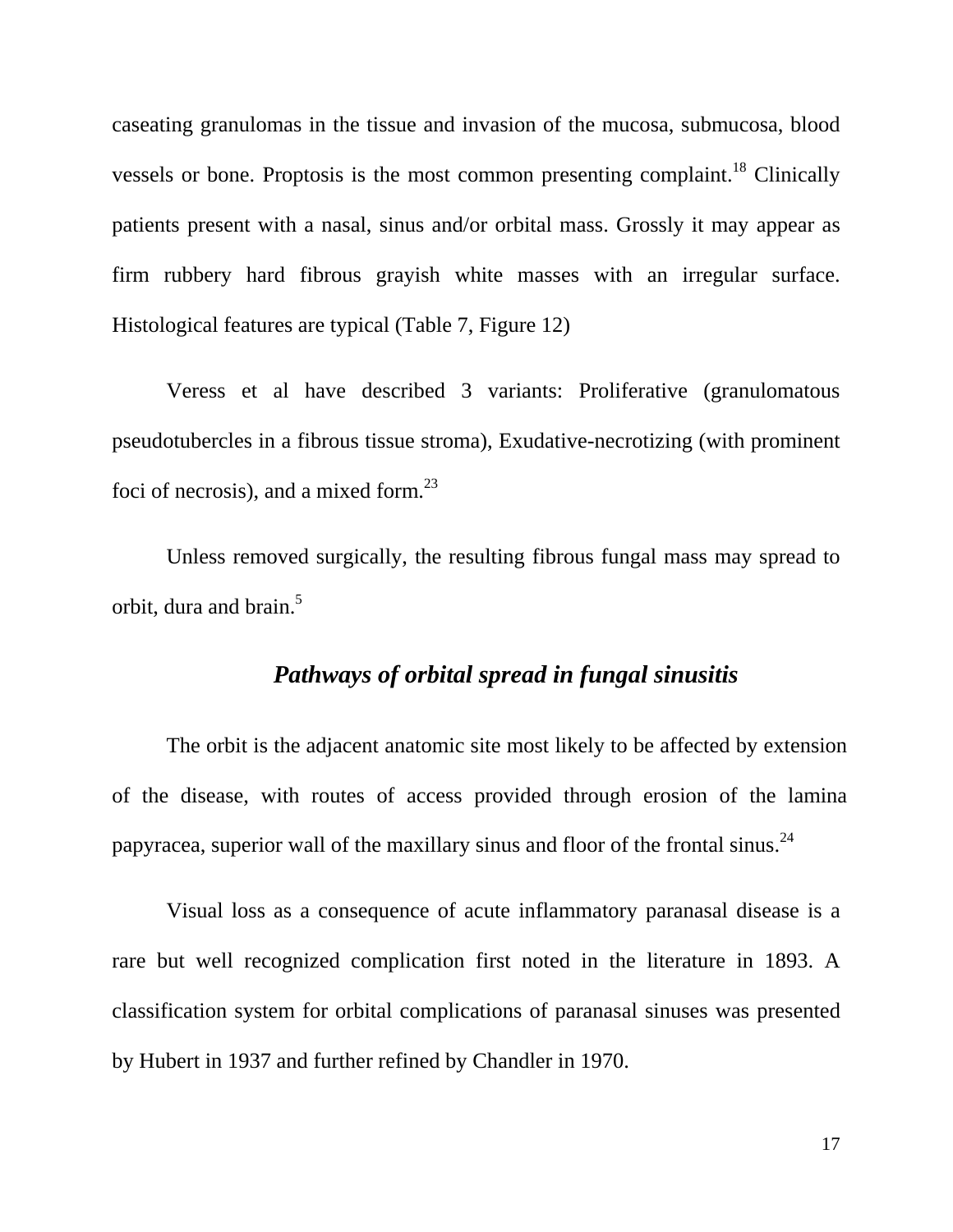Chandler  $^{25}$  classified the orbital complications of sinusitis into 5 groups.

1.Preseptal Cellulitis where the eyelids are swollen but the extra ocular movements are intact and the vision is normal.

2.Orbital Cellulitis is characterized by a more diffuse orbital edema with or without impaired extra ocular movements. Vision is usually normal.

3.Sub periosteal abscess is characterized by proptosis and impaired extra ocular movements.

4.Orbital abscess is characterized by severe exophthalmos, chemosis, complete ophthalmoplegia. Visual impairment is common.

5.Cavernous sinus thrombosis.

 The prognosis and pathogenesis of the visual loss appears to differ depending on the underlying nasal pathology.<sup>26</sup> The ethmoid sinus is separated from the medial wall of orbit by the paper thin lamina papyraceae which is the weakest part of the medial wall. It is perforated by numerous foramina for nerves and blood vessels. Congenital or other dehiscences of the lamina papyraceae expose the orbital contents to direct extension of sinusitis.<sup>26</sup> In addition, superior and inferior ophthalmic veins are valveless, allowing direct communication between nose, ethmoid sinuses, face, orbit and cavernous sinus.<sup>26</sup>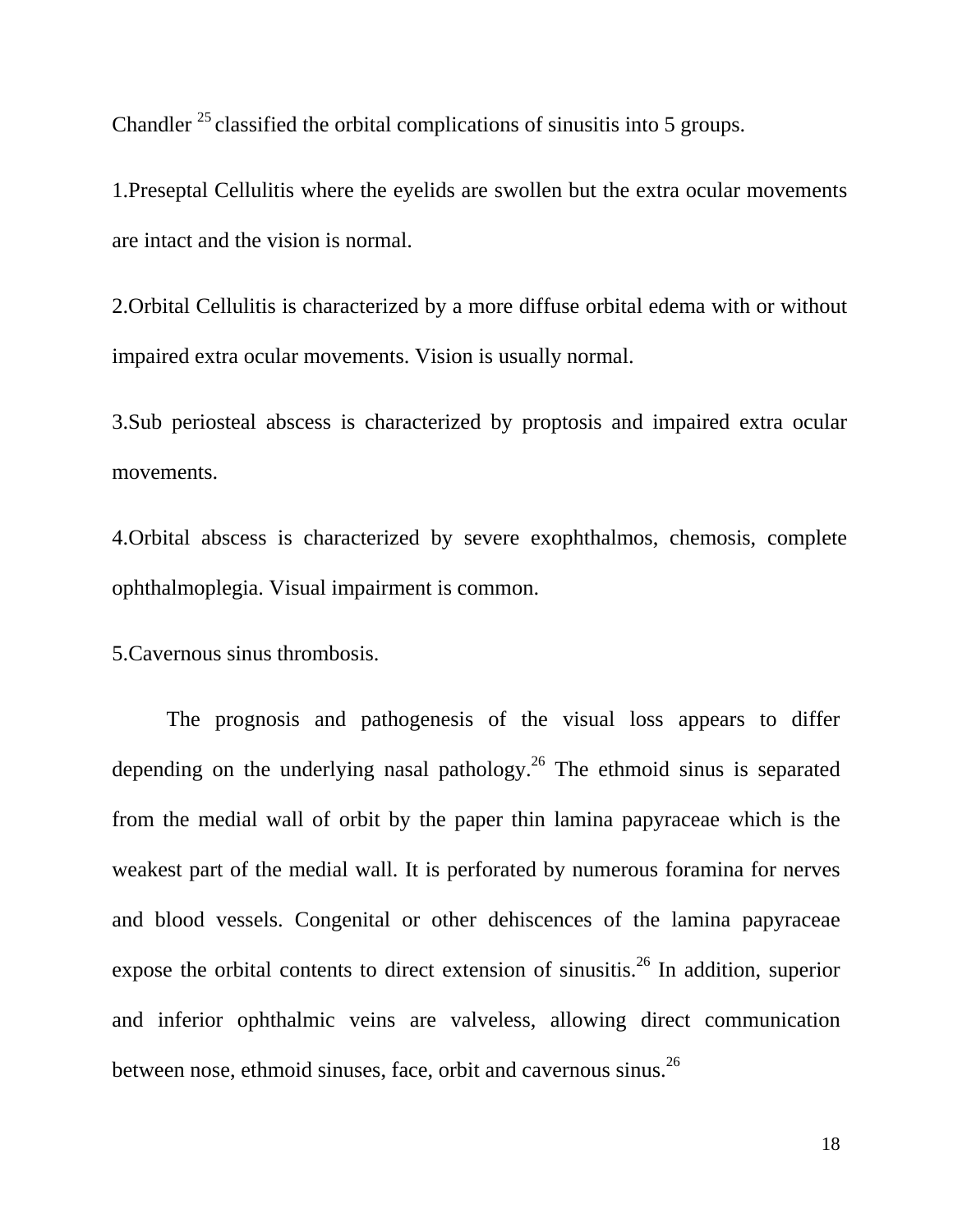Orbital periosteum/periorbita is the only soft tissue barrier between the paranasal sinuses and the orbital contents. It is composed of fibrous tissue that can be elevated easily off the underlying bone. Orbital septum is a reflection of the periorbita at the margins of the orbit. It passes centrally to fuse with the tarsal plates. Periorbita prevent infection from passing through the eyelids into the orbit. $^{26}$ 

 The periosteum of the orbit functions as a barrier between the paranasal sinuses and the orbital contents, but is potentially breached by multiple anatomic pathways. The ethmoidal artery foramina, dehiscences in the lamina papyracea and thin floor of the frontal sinus, as well as valveless ethmoidal veins provide routes for extension of infection to the orbit.<sup>26</sup> Orbital involvement primarily results from a thrombophlebitis and interference with venous drainage of orbital contents. The combination of phlebitis and direct entry of the pathogen into perivascular structures results in both infectious and inflammatory changes.<sup>26</sup> Extension of the disease into the orbit or the intracranial cavity results from a natural progression of disease once the erosion occurs.<sup>24</sup>

 Proposed mechanisms for visual loss associated with sinonasal disease include 1) optic neuritis as a result of an adjacent inflammatory process, 2) venous congestion of the optic nerve due to incrceasing intraorbital pressure or

19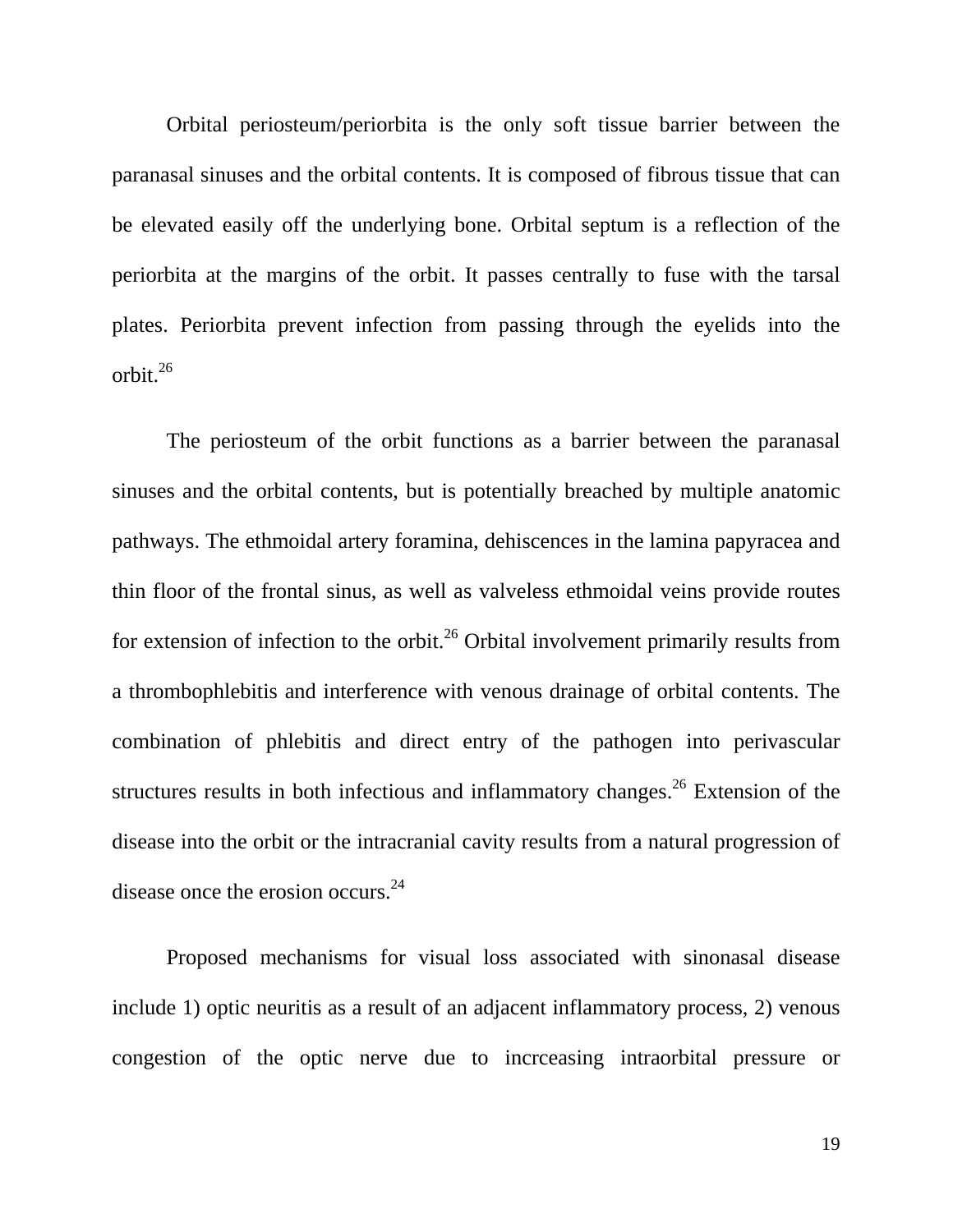thrombophlebitis within the valveless orbital veins, or 3) increased intraorbital pressure resulting in occlusion of the central retinal artery.26

 Orbital involvement is indicated by loss of vision, ocular motility restriction, proptosis, external and internal ophthalmoplegia, conjunctival pallor, chemosis and central retinal artery occlusion. Some studies have shown that orbital complications are seen more often in invasive fungal sinusitis than in the non invasive form.26

 Radiological features in fungal sinusitis that suggest orbital involvement include erosion of the medial orbital margin, obliteration of periorbital fat and features of orbital cellulitis/abscess formation. Inflammatory changes in the orbital fat and extraocular muscles and resulting proptosis herald intraorbital invasion by the fungal infection.

 Whereas CT scan is better for assessment of bone changes, MR imaging is superior in evaluating intracranial and intraorbital extension of the disease.<sup>27</sup> Bone erosion alone should not be interpreted as evidence of fungal invasion.<sup>24</sup>

## *Orbital manifestations in fungal rhinosinusitis*

 In mucormycosis, spread of infection into the orbit results in orbital cellulitis, loss of extraocular movement function and proptosis with failing vision. Ultimately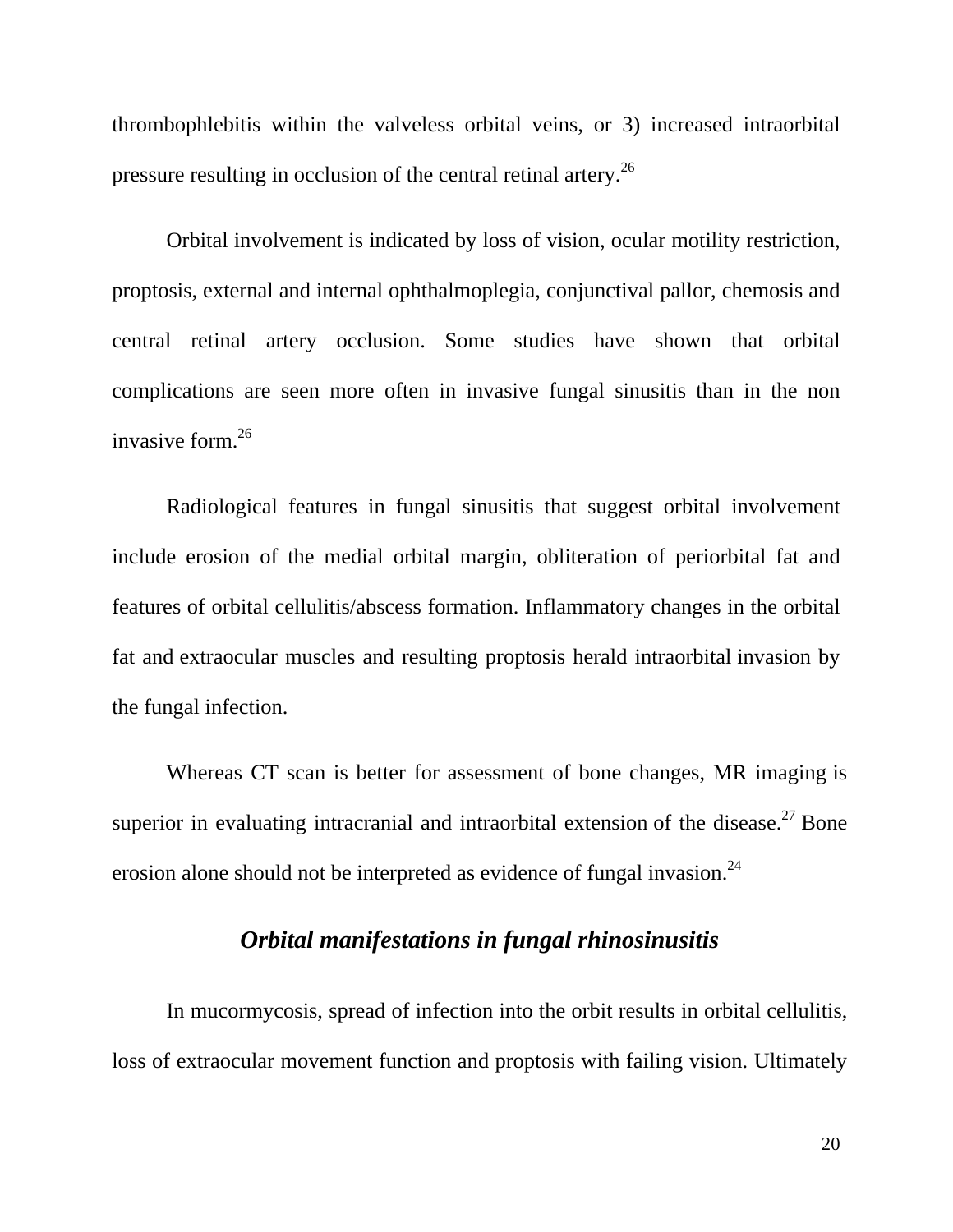there is full blown orbital apex syndrome reflecting the destruction of cranial nerves 3,4 and 6, ophthalmic branch of trigeminal nerve and blood vessels traversing the optic foramen and superior orbital fissure.28 Some patients present with ptosis and proptosis(Figures 13,14)

 Clinical features include complete ophthalmoplegia, fixed dilated pupil, corneal and upper facial anaesthesia, chemosis and conjunctival haemorrhage and blindness resulting from retinal artery thrombosis caused by direct invasion of fungal elements. The fungi can also invade cavernous sinus and internal carotid artery causing thrombosis and cerebral infarction as a result of vascular compromise.28

Bhadada et al<sup>29</sup> published a series of 6 patients with Type 1 Diabetes Mellitus with mucormycosis. Proptosis and ptosis were the most common symptoms noted. 5 patients had ophthalmoplegia and vision loss. On imaging orbital involvement was seen in all patients except one. Maxillary sinus was the most commonly involved sinus followed by ethmoid, frontal and sphenoid.

 CT scan or MRI scan can demonstrate the extent of the disease. CT is better to assess bone changes and MR imaging is superior in evaluating intraorbital and intracranial extension. Orbital involvement may be seen as an intra orbital mass,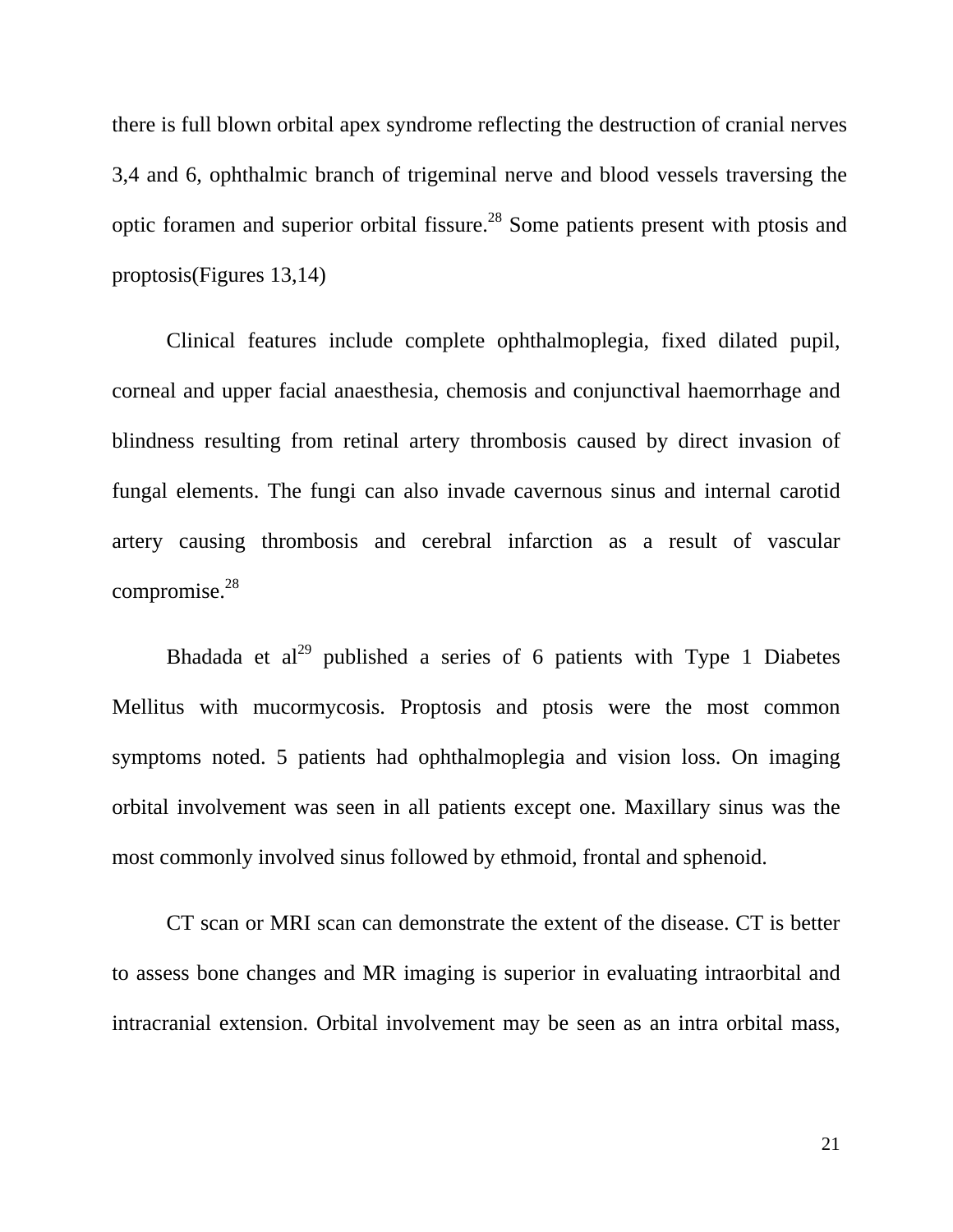intraorbital muscle involvement, cavernous sinus extension or optic nerve compression. Lamina papyracea may be breached.<sup>2</sup>

In allergic fungal rhinosinusitis, the disease may extend into the orbit and compress the optic nerve causing proptosis and progressive vision loss. It may also present as telecanthus and malar flattening.<sup>30</sup>. The orbital symptoms are quite responsive to surgical debridement and steroids.<sup>31</sup>Radiologically, there may be expansion into the orbit, displacement of intraorbital contents and demineralization of bone.(Figure 15)

 Fungus balls can produce a compressive optic neuropathy when they involve the posterior ethmoid or sphenoid sinuses.<sup>31</sup>Radiologically, there may be evidence of expansion into the orbit. Bony destruction may also be seen.<sup>16</sup>

 Granulomatous invasive fungal rhinosinusitis is associated with other cranial nerve palsies but may present with an isolated optic neuropathy mimicking idiopathic retrobulbar neuritis with pain on extra ocular movements.<sup>31</sup> It may cause progressive exophthalmos and loss of vision can be the presenting complaint. Isolated sphenoid sinusitis can lead to involvement of optic nerve in the optic canal. 32 Radiologically, there may be erosion of the orbital walls with invasion of the orbital soft tissues.<sup>13</sup> (Figures 16,17,18,19,20)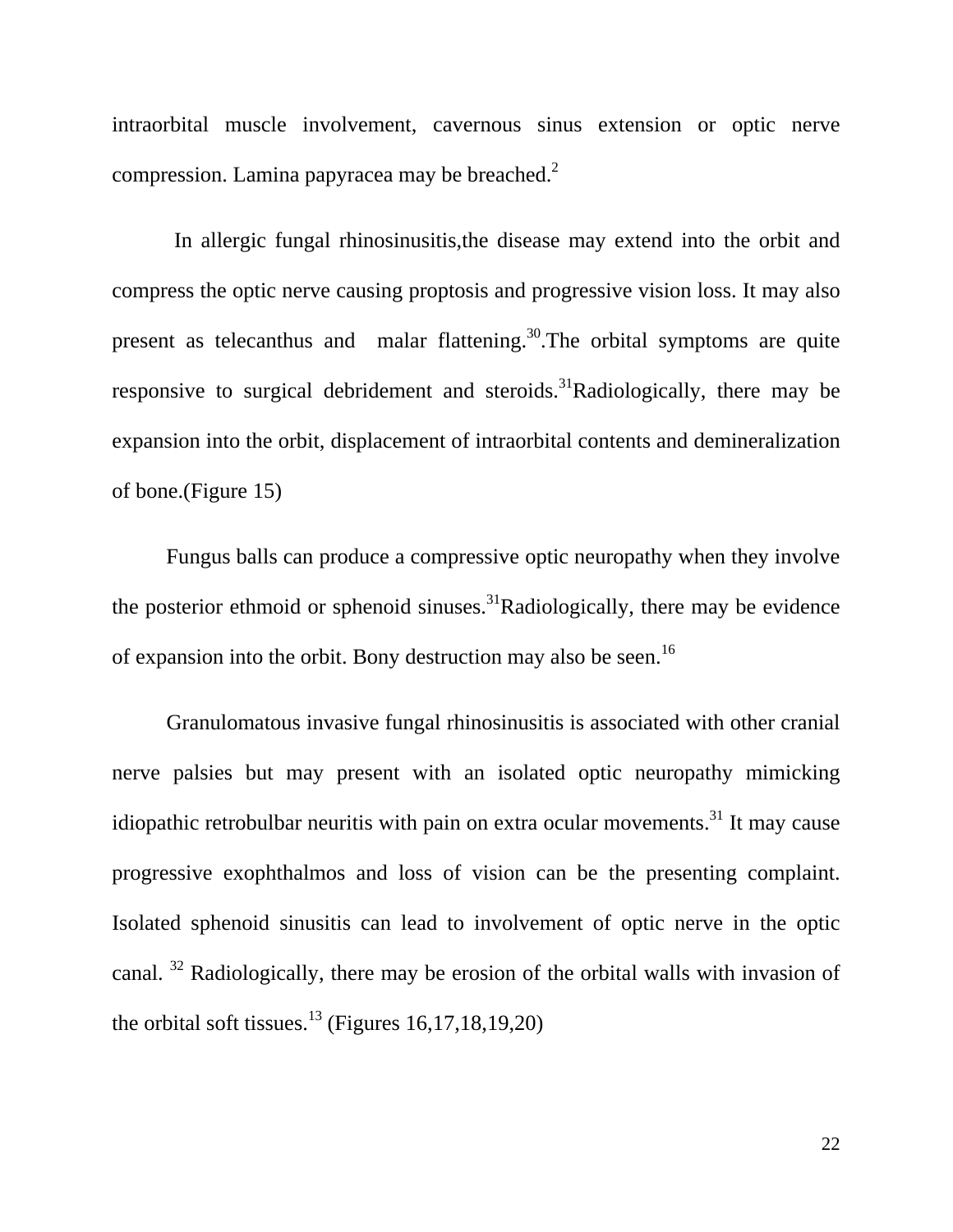## **MATERIALS AND METHODS**

#### *a) Study design:*

 This was a descriptive study in which data collection was performed both prospectively and retrospectively.

#### *b) Subjects:*

 Patients with a diagnosis of fungal sinusitis as confirmed by fungal smear and/ culture managed in the Department of ENT, Christian Medical College,Vellore.

#### *c) Exclusion criteria:*

 Patients who did not have a CT or MRI scan of the paranasal sinuses and those patients with sinusitis in whom fungus was not identified either by histology or fungal culture.

#### *d) Informed Consent:*

 For all prospective patients, informed consent was taken in the patient's language. The consent form and the patient information sheet are attached as Appendix A.

#### *e) Methods:*

 In the prospective part, all patients with a diagnosis of fungal sinusitis as confirmed by histopathology and fungal smear and/ culture presenting in the Out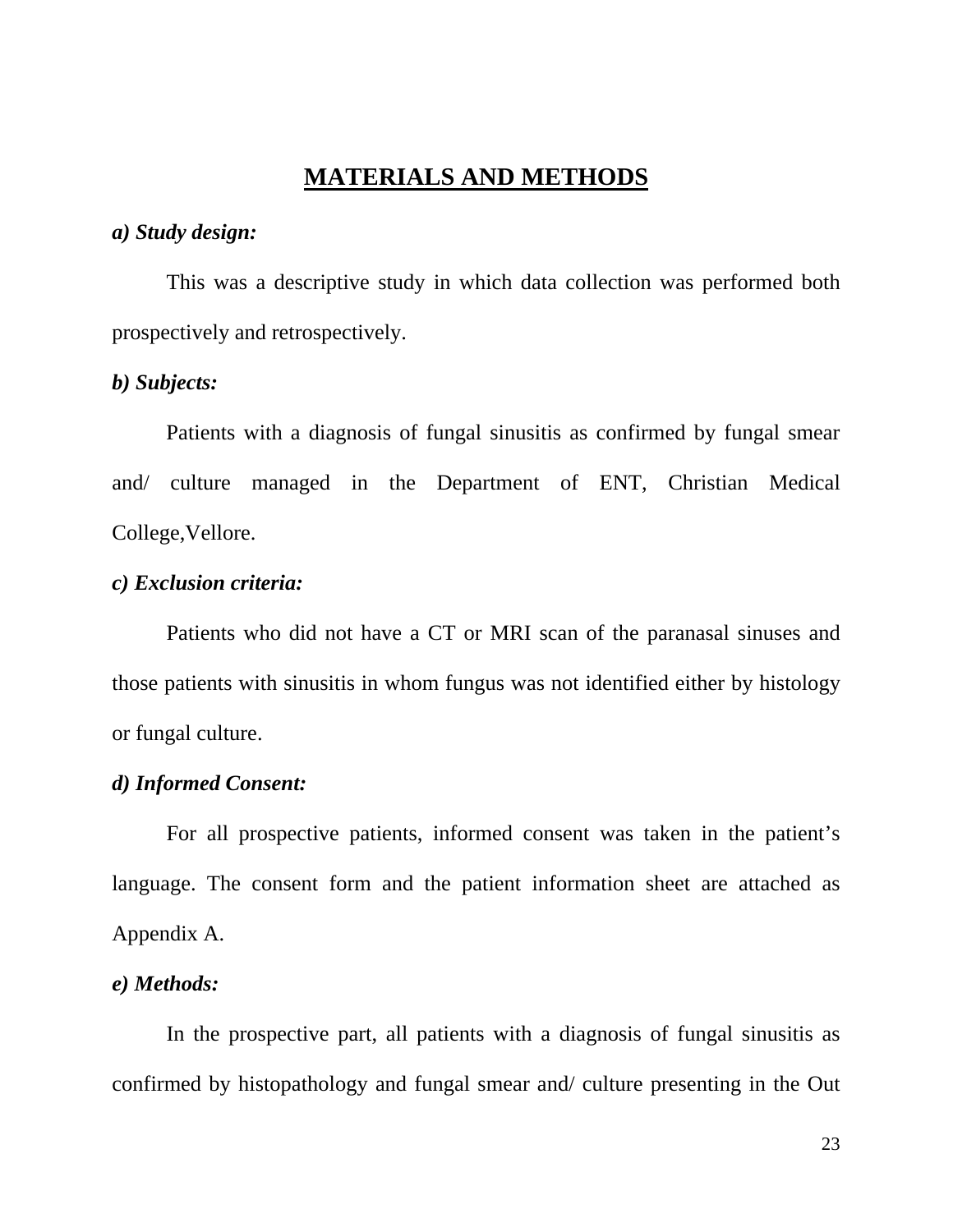patient section of the Department of ENT from April 2008 to October 2009 were included. A detailed ear, nose, throat examination including rigid nasal endoscopy was performed for all patients as per the proforma (attached as Appendix B). A complete eye examination was performed by the Ophthalmologist. For all patients,the diseased nasal mucosa was sent for histopathological examination and for fungal smear and culture. Post operatively, rigid nasal endoscopy was performed for all patients at 1 week. Thereafter, patients with non invasive fungal sinusitis or those with invasive fungal sinusitis on oral medication were followed up every 3 months till 1 year then at 6 monthly intervals for 2 years. Patients receiving Amphotericin B for invasive fungal sinusitis were followed up every month till conclusion of therapy, then at 3 monthly intervals for a year and at 6 monthly intervals for 2 years.

 In the retrospective series, patients with a diagnosis of fungal sinusitis as confirmed by histopathology and fungal smear and/ culture managed in the Department of ENT from 1998 to 2008 having complete medical records were included.

 Institutional Review Board approval was obtained prior to commencing the study. The presence of co-morbidities was noted. Information regarding laboratory tests, histopathological examination, fungal smear, culture and sensitivity results and treatment given were recorded till the treatment was

24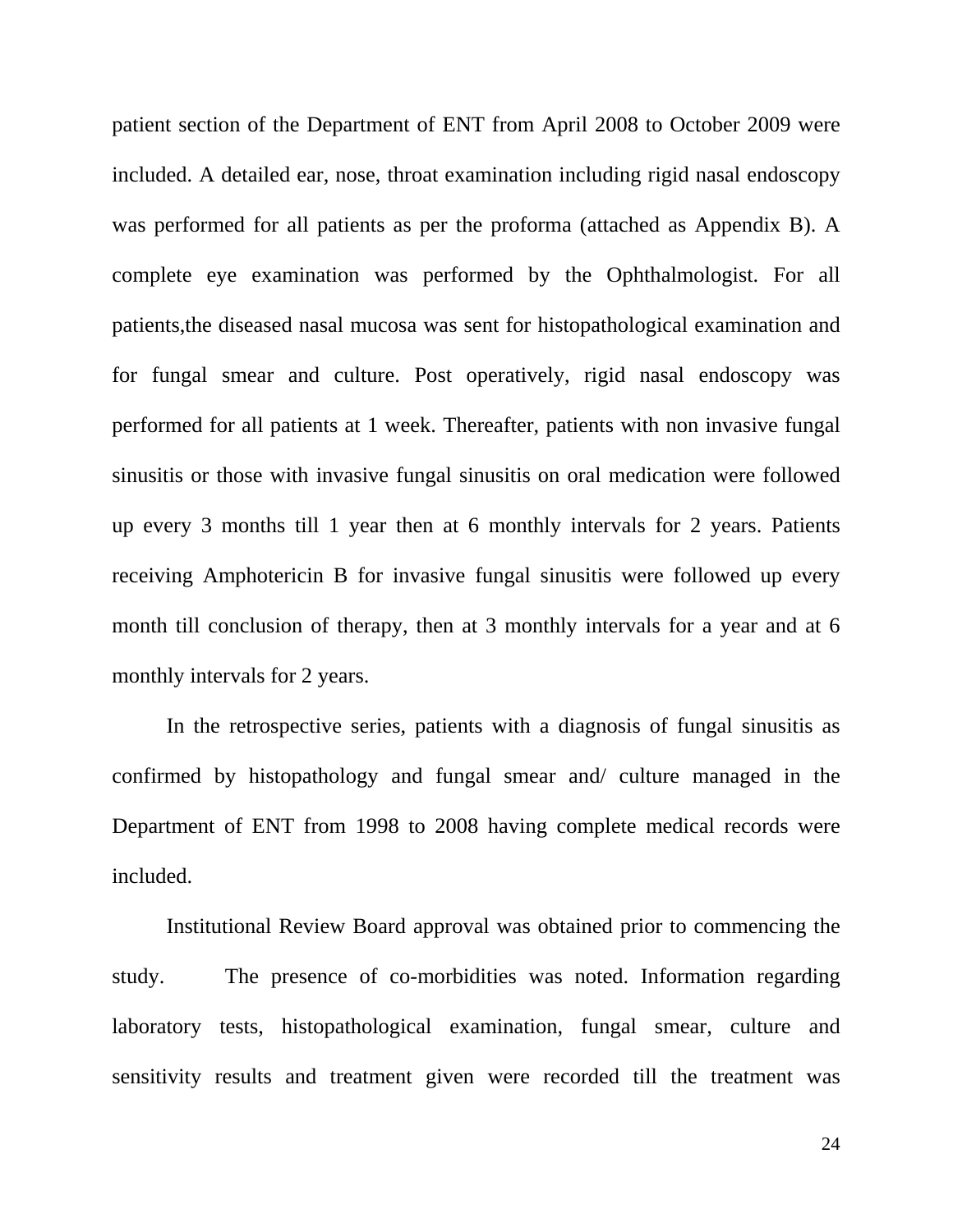complete. Specific features on CT scanning +/- MRI scanning of the paranasal sinuses were noted.

#### *f) Sample size:*

 The prevalence of orbital involvement in allergic fungal sinusitis has been determined in a previous study to be  $56\%$  <sup>21</sup> and in acute invasive sinusitis to be  $67\%$  <sup>19</sup>. Sample size was calculated as per the former study.

Formula for calculating sample size  $\rightarrow$  n =  $(z@/2)^2$  PQ/d<sup>2</sup>

n (number of subjects)

 $z@/2 = 1.96$  (a constant)

 $P = 56$ 

$$
Q = 100 - P = 44
$$

 $d(Precision) = 10$ 

 $n = (z\omega/2)^2 PQ/d^2 = 1.96^2 \times 50 \times 50/10^2 = 95.$ 

#### **h) Statistical Analysis:**

 Categorical variables are presented using frequencies and percentages. Association between categorical variables was assessed using Chi-square test and Fisher's exact test. *P-value < 0.05* is considered statistically significant. All statistical analyses were performed using SPSS 16.0.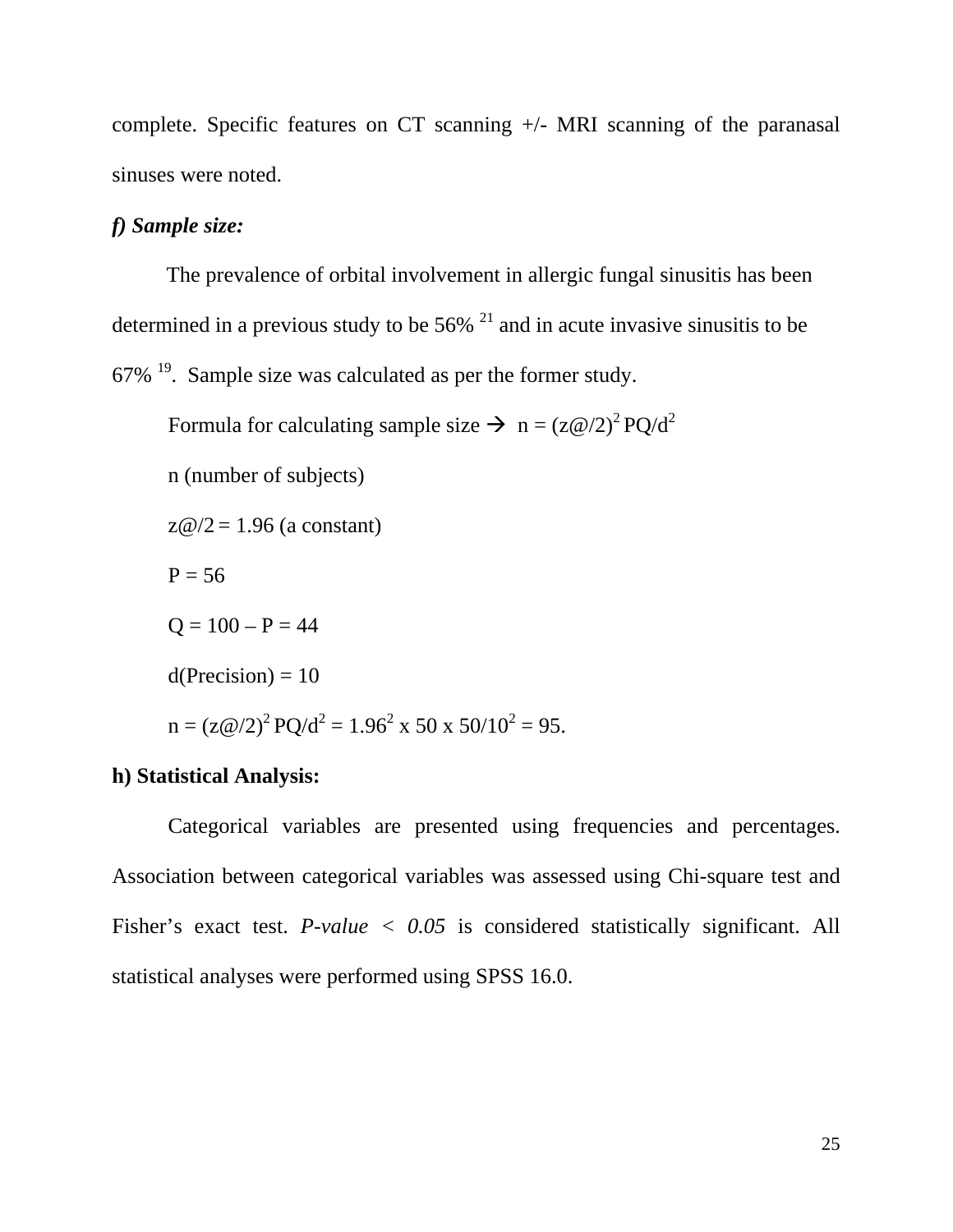## **RESULTS AND ANALYSIS**

Of the100 patients included in the study, 34 patients had invasive fungal

rhinosinusitis and 66 had non invasive fungal rhinosinusitis.

## *1.Invasive fungal rhinosinusitis*

| Tuble 1. Types of invasive fungul minosinusuus<br>–J |           |  |  |  |  |  |
|------------------------------------------------------|-----------|--|--|--|--|--|
| Type                                                 | Number of |  |  |  |  |  |
|                                                      | patients  |  |  |  |  |  |
| Acute invasive                                       | 25        |  |  |  |  |  |
| Chronic granulomatous invasive                       |           |  |  |  |  |  |
| Chronic invasive                                     |           |  |  |  |  |  |
| Total                                                | 34        |  |  |  |  |  |

*Table 1. Types of invasive fungal rhinosinusitis (n=34)*

Invasive fungal rhinosinusitis includes patients with acute invasive, chronic invasive and chronic granulomatous invasive fungal rhinosinusitis. The demographic and orbital signs and symptoms and radiological findings of each were considered together and separately.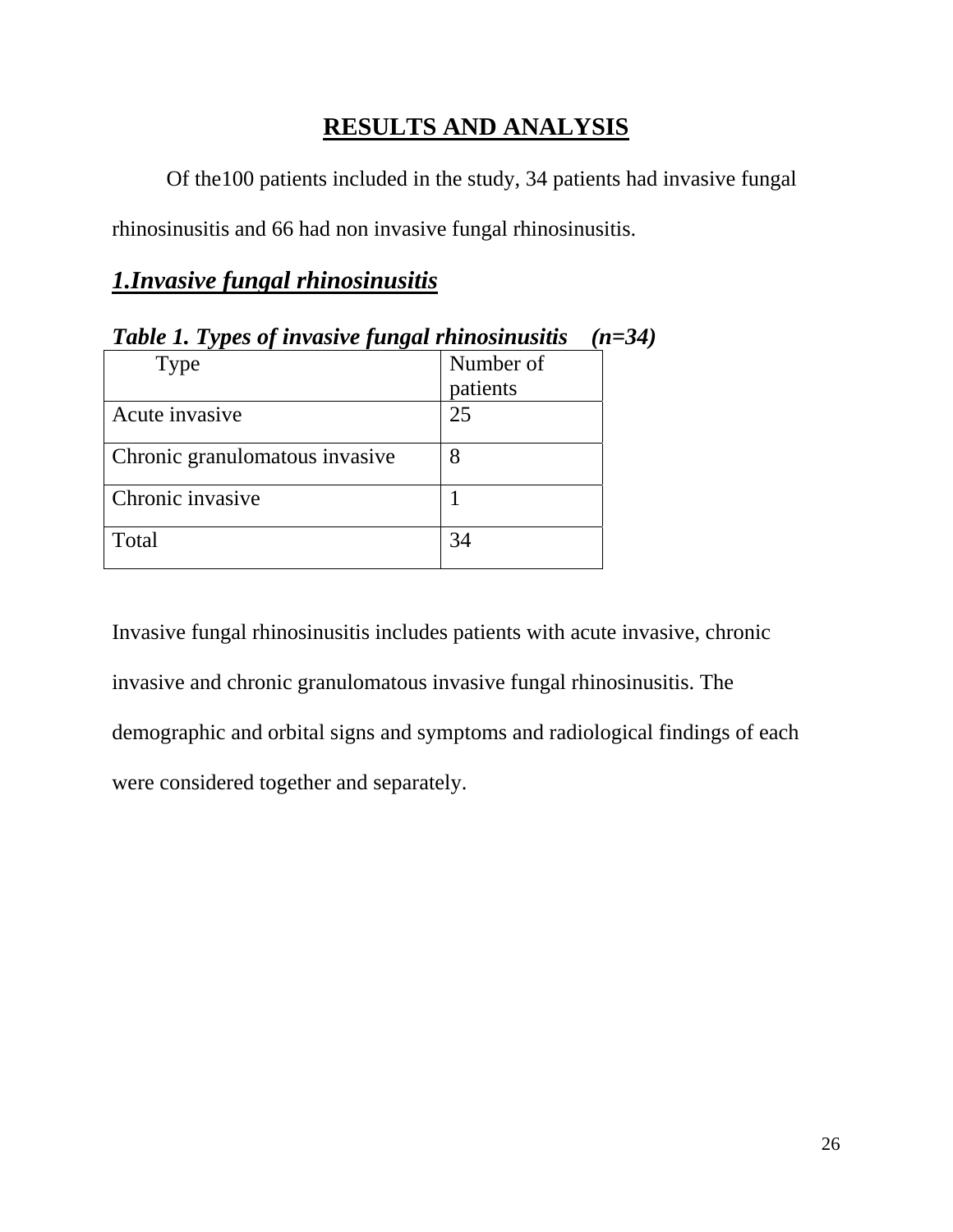| Age range    | <b>Male</b> | <b>Female</b>    | <b>Total</b> |
|--------------|-------------|------------------|--------------|
| <15          | 3           | $\left( \right)$ | $3(8.8\%)$   |
| $16 - 25$    |             | $\left( \right)$ | $1(2.9\%)$   |
| 26-40        |             |                  | 8 (23.5%)    |
| 41-55        | 9           | 5                | 14 (41.2%)   |
| $>55$        | 5           | 3                | 8 (23.5%)    |
| <b>Total</b> | 25 (73.5%)  | 9(26.5%)         |              |

*Table 2.Demographic Table (n=34)*

64.7% of the patients were over 41 years. Age range was 7 to 78 years with the

mean age 47.43 years. 25 (73.5%) of the patients were male.

|                  | <b>Periorbital</b><br><b>Swelling</b> | <b>Decrease</b><br>d vision | <b>Diplopia</b> | Periorbital   Durati<br>Pain | on   | Range              |
|------------------|---------------------------------------|-----------------------------|-----------------|------------------------------|------|--------------------|
|                  |                                       |                             |                 |                              | mean |                    |
| <b>Right</b>     | 12 (35.3%)                            | $10(29.4\%)$                | $7(20.6\%)$     | $10(29.4\%)$                 | 100  | $2 \text{ days} -$ |
| Left             | $11(32.3\%)$                          | $9(26.5\%)$                 | 8 (23.5%)       | $(32.3\%)$                   | days | 3 years            |
| <b>Bilateral</b> | $(2.9\%)$                             | $1(2.9\%)$                  | $\theta$        |                              |      |                    |
| <b>Total</b>     | 23(67.6%)                             | 20(58.8%)                   | $15(44.1\%)$    | $21(61.7\%)$                 |      |                    |

*Table 3. Ophthalmic symptoms* **(***n=34)*

23 (67.6 %) of the patients had ocular symptoms. Periorbital swelling and pain

were the most common symptoms. Decreased vision was seen in 20 (58.8%)

patients. The mean duration of symptoms was 100 days.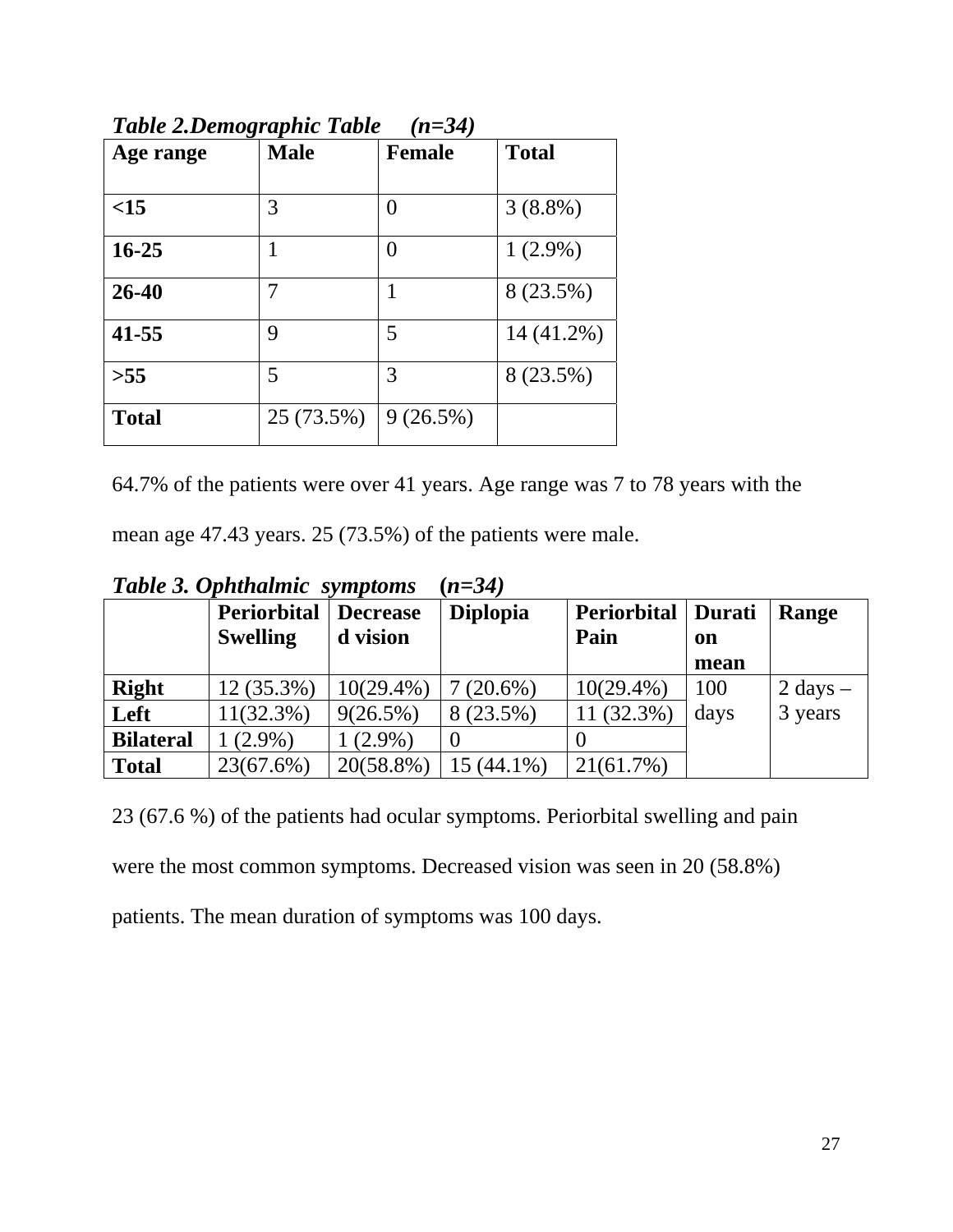|              | Two is a phonomenous component in the | .                                    |              |                |              |
|--------------|---------------------------------------|--------------------------------------|--------------|----------------|--------------|
|              | <b>Proptosis</b>                      | <b>Impaired</b>                      | <b>EOM</b>   | Optic          | Papilloedema |
|              |                                       | vision                               | restriction  | <b>Atrophy</b> |              |
| <b>Right</b> |                                       | $12(35.3\%)$   10(29.4%)   12(35.3%) |              | 8(23.5%)       | $1(2.9\%)$   |
| Left         | $9(26.5\%)$                           | 8 (23.5%)                            | $9(26.5\%)$  | 6(17.6%)       | $1(2.9\%)$   |
| <b>Total</b> | $21(61.8\%)$                          | 18 (53%)                             | $21(61.8\%)$ | $14(41.2\%)$   | $2(5.8\%)$   |

*Table 4. Ophthalmological examination (n=34)*

 Proptosis was the most common sign with 61.8% of patients having it. Optic atrophy was seen in 14 (41.2%) and impaired vision was seen in 18 (53.5%) patients. Papilloedema was seen in 2 (5.8 %) of patients.

*Table 5.Radiology (n=34)* 

|                  | Lamina<br>papyracea<br>erosion | <b>Roof</b> of<br>orbit<br>erosion | <b>Floor of</b><br>orbit<br>erosion | Intra ocular<br>mass | Intra ocular<br>muscle<br>involvement | <b>Optic nerve</b><br>compression |
|------------------|--------------------------------|------------------------------------|-------------------------------------|----------------------|---------------------------------------|-----------------------------------|
| <b>Right</b>     | $9(26.5\%)$                    | $2(5.8\%)$                         | $4(11.8\%)$                         | $4(11.8\%)$          | $4(11.8\%)$                           | $4(11.8\%)$                       |
| Left             | $4(11.8\%)$                    | $(2.9\%)$                          | $(2.9\%)$                           | $3(8.8\%)$           | $1(2.9\%)$                            |                                   |
| <b>Bilateral</b> |                                |                                    |                                     |                      |                                       |                                   |
| <b>Total</b>     | 13 (38.3%)                     | $3(8.8\%)$                         | 5(14.7%)                            | $7(20.6\%)$          | 5(14.7%)                              | $4(11.8\%)$                       |

13(38.3%) patients had erosion of the lamina papyracea and 7(20.6%) had intraocular mass. 5 (14.7 %) had intra ocular muscle involvement. 4(11.8%) had optic nerve involvement.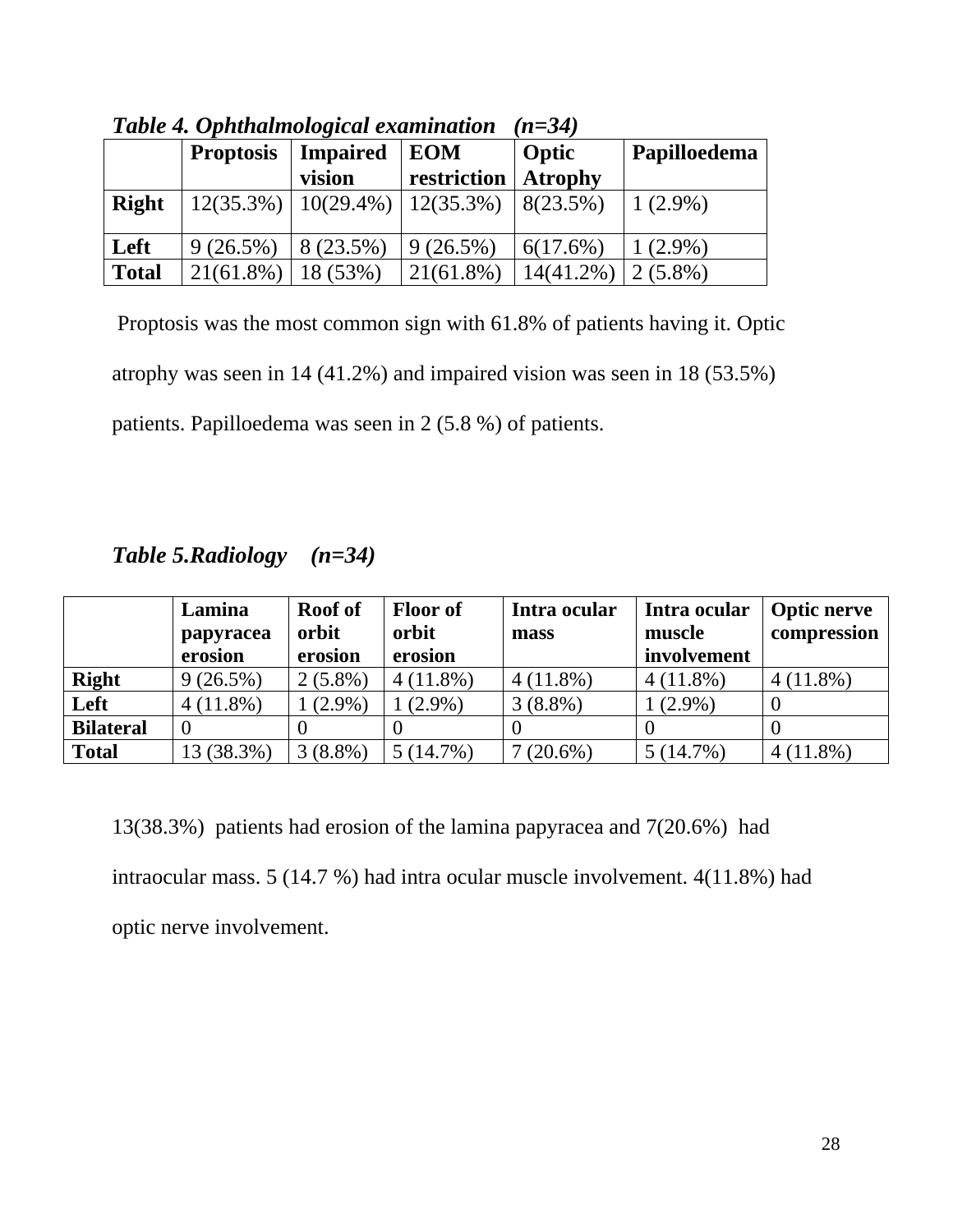## *1a) Acute invasive fungal rhinosinusitis*

| Tuvit 1.Demogrupnic Tuvit<br>$10 - 20$ |             |               |              |  |  |  |
|----------------------------------------|-------------|---------------|--------------|--|--|--|
| Age range                              | <b>Male</b> | <b>Female</b> | <b>Total</b> |  |  |  |
| <15                                    | 3           | 0             | 3(12%)       |  |  |  |
| $16 - 25$                              |             | 0             |              |  |  |  |
| 26-40                                  | 5           | 1             | 6(24%)       |  |  |  |
| $41 - 55$                              | 5           | 4             | 9(36%)       |  |  |  |
| $>55$                                  | 4           | 3             | 7(28%)       |  |  |  |

## *Table 1.Demographic Table (n=25)*

16 patients(64%) were above 41 years. Age range was 7 to 78 years with the mean

age 45.28 years. 17 (72%) of the patients were male.

| Table 2. Ophthalmic symptoms $(n=25)$ |  |  |
|---------------------------------------|--|--|
|---------------------------------------|--|--|

|                  | Periorbital   Decreased   Diplopia |         |            | <b>Periorbital   Duration</b> |       | Range    |
|------------------|------------------------------------|---------|------------|-------------------------------|-------|----------|
|                  | <b>Swelling</b>                    | vision  |            | Pain                          | mean  |          |
| <b>Right</b>     | (28%)                              | 5(20%)  | 4(16%)     | 7(28%)                        | 10.82 | $2 - 21$ |
| Left             | 9(36%)                             | 7(28%)  | 6(24%)     | 9(36%)                        |       | days     |
| <b>Bilateral</b> | $(4\%)$                            | (4% )   |            |                               |       |          |
| <b>Total</b>     | 7(68%)                             | 13(52%) | $10(40\%)$ | 16(64%)                       |       |          |

17 (68%) of the patients had ocular symptoms. Periorbital swelling and pain were the most common symptoms. Left side was more affected than right side. The mean duration of symptoms was 10.82 days.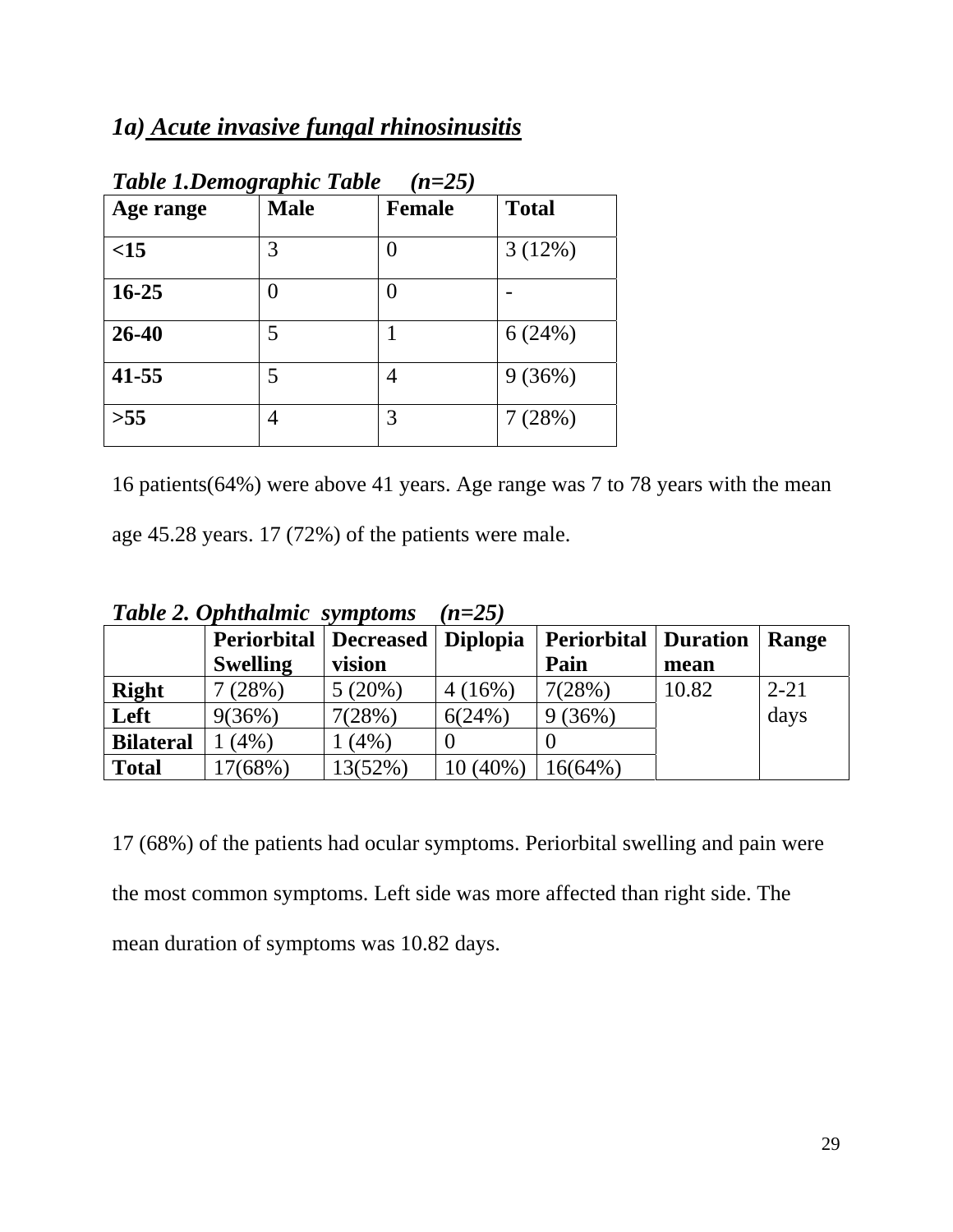|              |                  |                           | Tuble 5. Ophthaimological examination | (Il–4J)                 |              |
|--------------|------------------|---------------------------|---------------------------------------|-------------------------|--------------|
|              | <b>Proptosis</b> | <b>Impaired</b><br>vision | <b>EOM</b><br>restriction             | Optic<br><b>Atrophy</b> | Papilloedema |
| <b>Right</b> | 7(28%)           | $5(20\%)$                 | 7(28%)                                | 3(12%)                  | $1(4\%)$     |
| Left         | 7(28%)           | 6(24%)                    | 6(24%)                                | 4(16%)                  | $1(4\%)$     |
| <b>Total</b> | $14(56\%)$       | 11 $(44%)$                | 13 (52%)                              | 7(28%)                  | 2(8%)        |

*Table 3. Ophthalmological examination (n=25)*

 Proptosis (56%)was the most common sign . Optic atrophy was seen in 7 (28%) and impaired vision was seen in 44% patients. Papilloedema was seen in 8 % of patients.

*Table 4. Radiology (n=25)* 

|                  | Lamina<br>papyracea<br>erosion | <b>Roof of</b><br>orbit<br>erosion | <b>Floor of</b><br>orbit<br>erosion | Intra ocular<br>mass | Intra ocular<br>muscle<br>involvement | <b>Optic nerve</b><br>compression |
|------------------|--------------------------------|------------------------------------|-------------------------------------|----------------------|---------------------------------------|-----------------------------------|
| <b>Right</b>     | 4(16%)                         |                                    | 2(8%)                               | 2(8%)                | 1(4%)                                 |                                   |
| Left             | 4(16%)                         | (4%)                               | (4%)                                | 3(12%)               |                                       |                                   |
| <b>Bilateral</b> |                                |                                    |                                     |                      |                                       |                                   |
| <b>Total</b>     | 8 (32%)                        | (4%)                               | 3(12%)                              | 5(20%)               | $(4\%)$                               |                                   |

8 (32%) patients had erosion of the lamina papyraceae and 5 had an intraocular

mass (20%). No patient had optic nerve compression.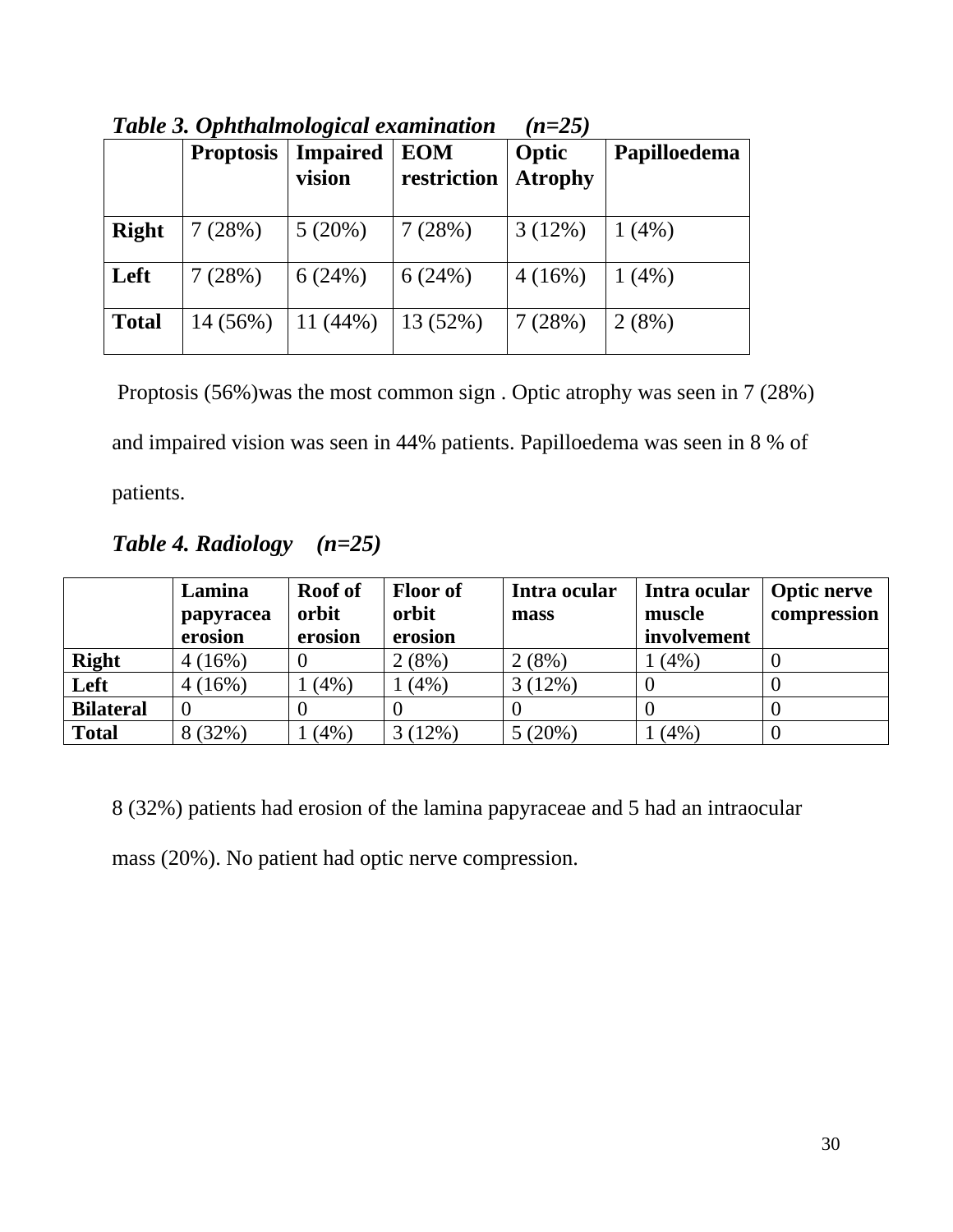## *1b)Chronic granulomatous invasive fungal rhinosinusitis*

| Tubic 1. Demographic Tubic<br>(〃–∪ |                |                |              |  |  |  |
|------------------------------------|----------------|----------------|--------------|--|--|--|
| Age range                          | <b>Male</b>    | <b>Female</b>  | <b>Total</b> |  |  |  |
| <15                                | $\mathcal{O}$  | $\overline{0}$ | 0            |  |  |  |
| $16 - 25$                          |                | 0              | $1(12.5\%)$  |  |  |  |
| 26-40                              | $\overline{2}$ | $\overline{0}$ | 2(25%)       |  |  |  |
| 41-55                              | 3              | 1              | $4(50\%)$    |  |  |  |
| >55                                | 1              | $\theta$       | $1(12.5\%)$  |  |  |  |
| <b>Total</b>                       | 7              |                | 8            |  |  |  |

| Table 1. Demographic Table $(n=8)$ |  |  |
|------------------------------------|--|--|
|------------------------------------|--|--|

62.5% patients were over 41years. Age range was 20 to 58 years with the mean age

41.5 years. Most of the patients were male.

|              | <b>Lable 2. Ophthalmic symptoms</b> |             | $n = \delta$ |                        |       |         |
|--------------|-------------------------------------|-------------|--------------|------------------------|-------|---------|
|              | Periorbital   Decreased   Diplopia  |             |              | Periorbital   Duration |       | Range   |
|              | <b>Swelling</b>                     | vision      |              | Pain                   | mean  |         |
| <b>Right</b> | $5(62.5\%)$                         | $5(62.5\%)$ | 3(37.5%)     | 3(37.5%)               | 168.6 | 5 days- |
| Left         | $1(12.5\%)$                         | $1(12.5\%)$ | $1(12.5\%)$  | $1(12.5\%)$            | days  | 3 years |
| <b>Total</b> | 6(75%)                              | 6(75%)      | $4(50\%)$    | $4(50\%)$              |       |         |

*Table 2. Ophthalmic symptoms (n=8)* 

75% patients had periorbital swelling. 75% had decreased vision. Right side was

more affected than left side. The mean duration of symptoms was 168.6 days.

| Table 5. Ophinalmological examination | $n = o$     |                                   |             |                |
|---------------------------------------|-------------|-----------------------------------|-------------|----------------|
|                                       |             | <b>Proptosis   Impaired   EOM</b> |             | Optic          |
|                                       |             | vision                            | restriction | <b>Atrophy</b> |
| <b>Right</b>                          | $5(62.5\%)$ | $5(62.5\%)$                       | $5(62.5\%)$ | 5 62.5%)       |
| Left                                  | $1(10\%)$   | $1(10\%)$                         | $1(10\%)$   | $1(10\%)$      |
| <b>Total</b>                          | 6(72.5%)    | 6(72.5%)                          | 6(72.5%)    | 6(72.5%)       |

*Table 3. Ophthalmological examination (n=8)*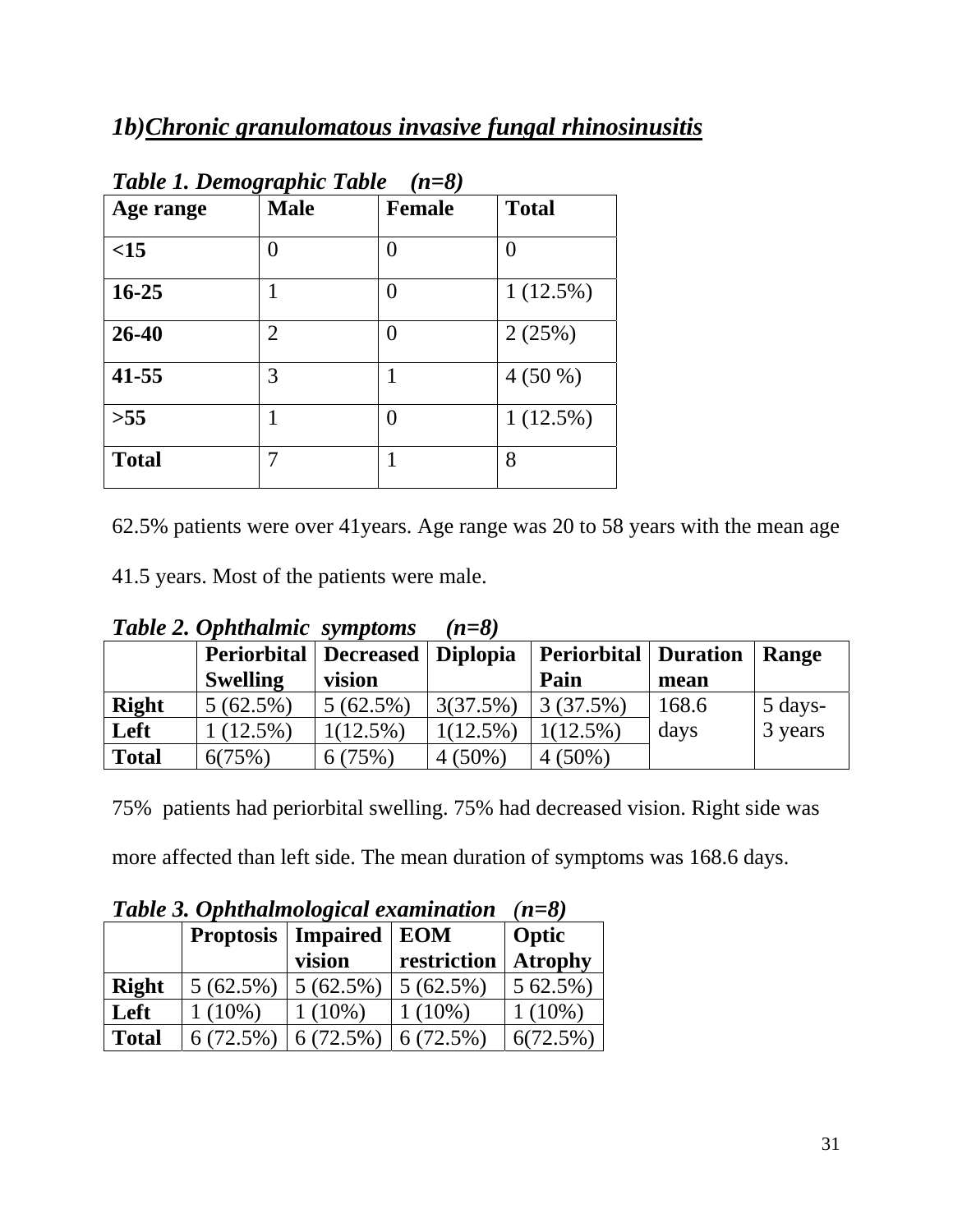Proptosis, impaired vision & extra ocular movement restriction were seen in 5

(62.5%) of patients. Optic atrophy was seen in a high proportion (72.5%) patients.

|                  | Lamina<br>papyracea<br>erosion | <b>Roof</b> of<br>orbit<br>erosion | <b>Floor of</b><br>orbit<br>erosion | Intra ocular<br>mass | Intra ocular<br>muscle<br>involvement | <b>Optic nerve</b><br>compression |
|------------------|--------------------------------|------------------------------------|-------------------------------------|----------------------|---------------------------------------|-----------------------------------|
| <b>Right</b>     | $4(50\%)$                      | 2(25%)                             | 2(25%)                              | 2(25%)               | 3(37.5%)                              | $4(50\%)$                         |
| Left             |                                |                                    |                                     |                      |                                       |                                   |
| <b>Bilateral</b> |                                |                                    |                                     |                      |                                       |                                   |
| <b>Total</b>     | $4(50\%)$                      | 2(25%)                             | 2(25%)                              | 2(25%)               | 3(37.5%)                              | $4(50\%)$                         |

*Table 4. Radiology (n=8)* 

Four(50%) patients had erosion of the lamina papyracea and 2 had an intraocular mass (25%) Three patients had intraocular muscle involvement (37.5%) and 4 (50%) had optic nerve compression.

## *1c) Chronic invasive fungal rhinosinusitis (n=1)*

The patient was a 55 year old male.

## *Table 1. Ophthalmic symptoms (n=1)*

|      | Swelling | vision  |         | Periorbital   Decreased   Diplopia   Periorbital   Duration<br>Pain |          |
|------|----------|---------|---------|---------------------------------------------------------------------|----------|
| Left | Present  | Present | Present | Present                                                             | 4 months |

He presented with left sided periorbital swelling and pain, diplopia and decreased vision of 4 months duration.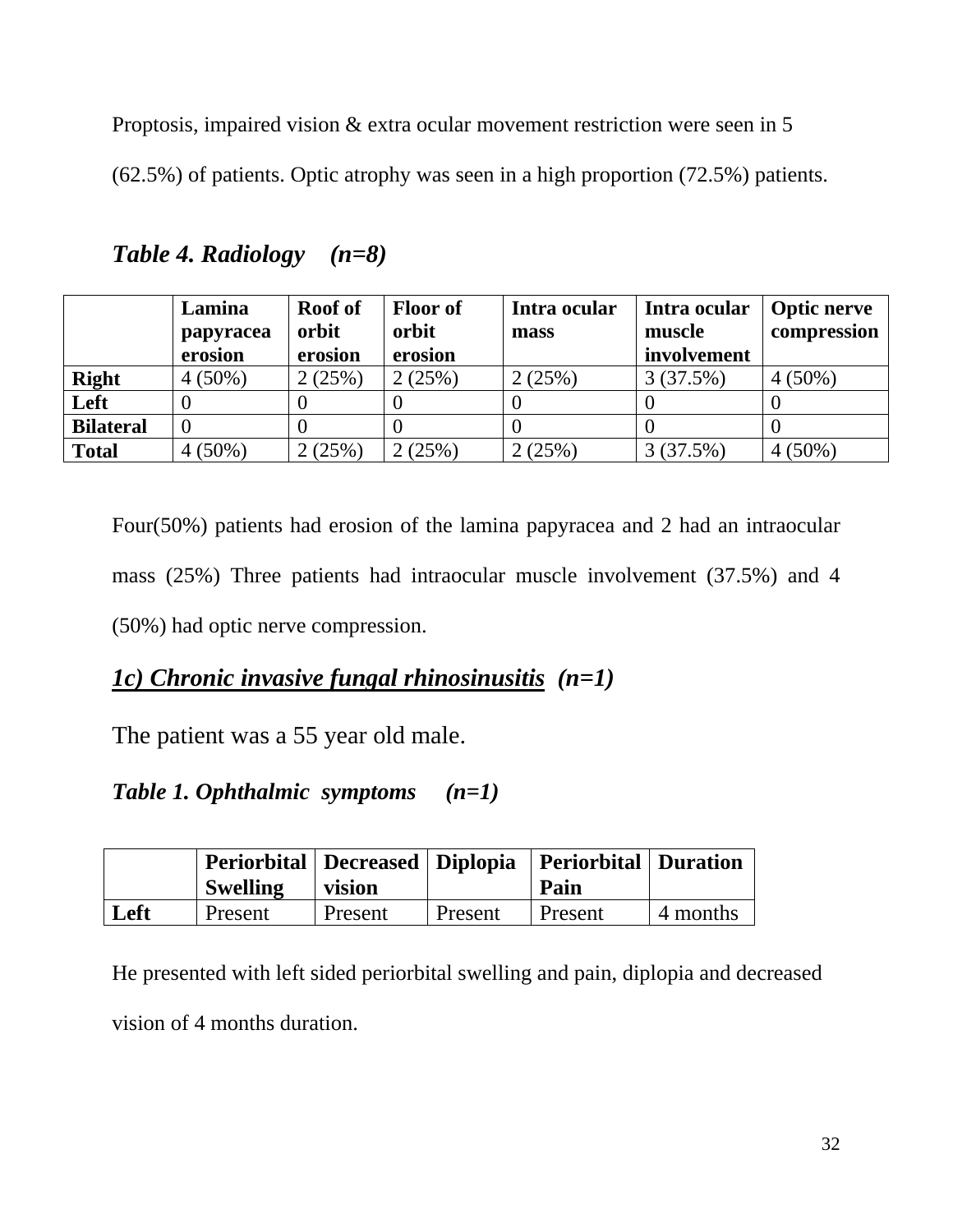*Table 2. Ophthalmological examination (n=1)* 

|      | <b>Proptosis</b> | <b>Impaired</b><br>vision | <b>EOM</b><br>restriction | Optic<br><b>Atrophy</b> |
|------|------------------|---------------------------|---------------------------|-------------------------|
| Left | Present          | Present                   | Present                   | Present                 |

On examination he had proptosis, ophthalmoplegia and optic atrophy.

### *Table 3. Radiology (n=1)*

|              | Lamina<br>papyracea<br>erosion | <b>Roof</b> of<br>orbit<br>erosion | <b>Floor</b><br>of orbit<br>erosion | mass | Intra ocular   Intra ocular<br>muscle<br>involvement | Optic nerve<br>compression |
|--------------|--------------------------------|------------------------------------|-------------------------------------|------|------------------------------------------------------|----------------------------|
| <b>Right</b> |                                |                                    |                                     |      |                                                      |                            |
| Left         |                                |                                    |                                     |      |                                                      |                            |

He had erosion of right lamina papyracea and left intra ocular muscle involvement

*Patients with acute invasive fungal rhinosinusitis were compared with those with chronic invasive and chronic granulomatous invasive fungal rhinosinusitis and tests of significance were performed to see whether there was any significant difference in terms of orbital involvement. Orbital involvement was considered as clinical and radiological involvement.*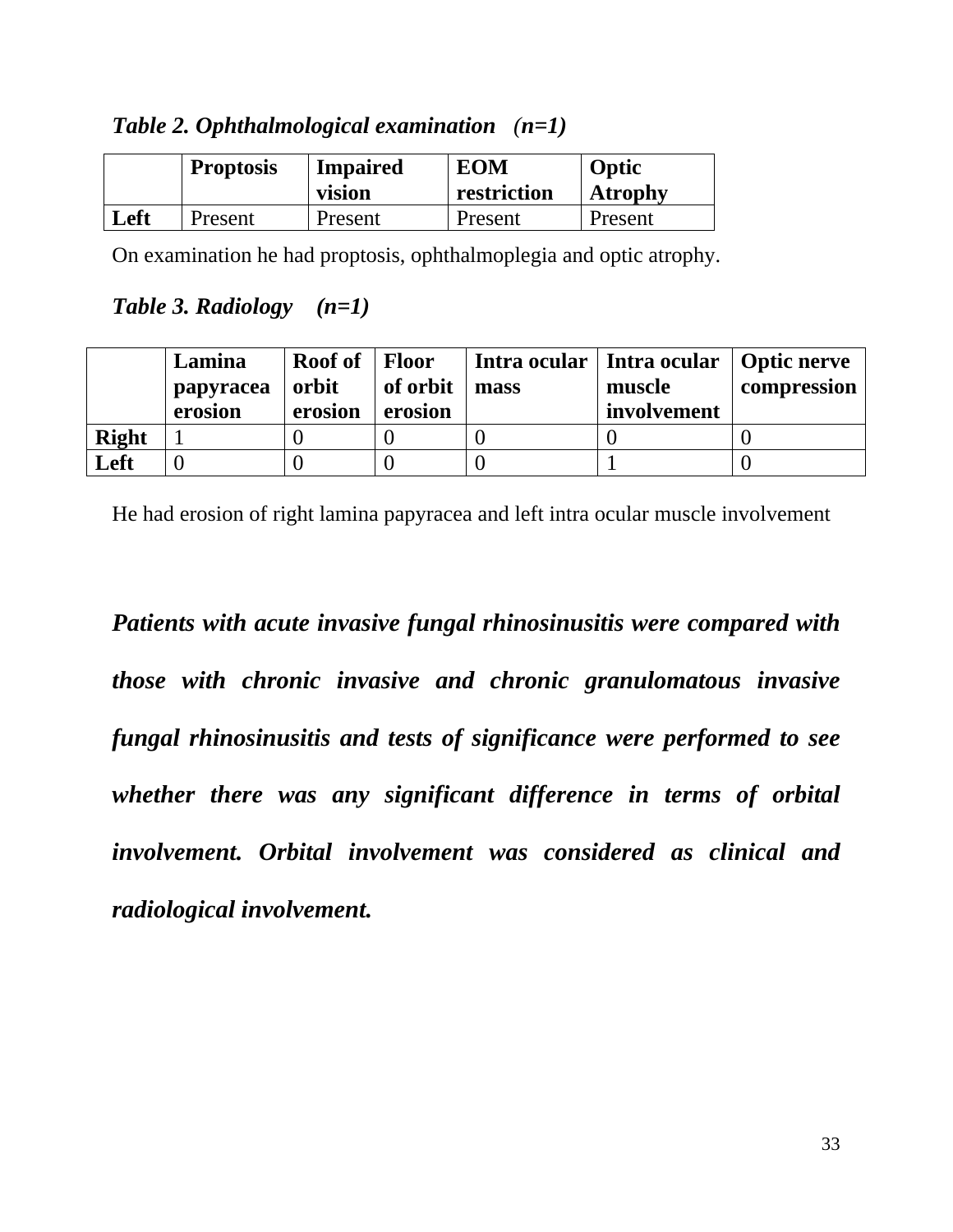## **Comparison between acute invasive fungal rhinosinusitis and**

## **chronic invasive & chronic granulomatous invasive fungal**

## **rhinosinusitis**

| $\sim$ wore in opportunities by the control |                    |           |                 |             |  |  |  |
|---------------------------------------------|--------------------|-----------|-----------------|-------------|--|--|--|
|                                             | <b>Periorbital</b> | Decreased | <b>Diplopia</b> | Periorbital |  |  |  |
|                                             | <b>Swelling</b>    | vision    |                 | Pain        |  |  |  |
| Acute                                       | 17(68%)            | 13 (52%)  | $10(40\%)$      | $16(64\%)$  |  |  |  |
| $(n=25)$                                    |                    |           |                 |             |  |  |  |
| <b>Chronic</b>                              | 8 (88.9%)          | 7(77.8%)  | $5(55.6\%)$     | $5(55.6\%)$ |  |  |  |
| $(n=9)$                                     |                    |           |                 |             |  |  |  |
| P value                                     | .386               | .250      | .462            | .704        |  |  |  |

*Table 1. Ophthalmic symptoms*

There was no significant difference in orbital symptoms between patients with chronic invasive and chronic granulomatous fungal rhinosinusitis and acute invasive fungal rhinosinusitis.

*Table 2. Ophthalmological examination* 

|                | <b>Proptosis</b> | <b>Impaired</b> | <b>EOM</b>       | <b>Optic Atrophy/</b> |
|----------------|------------------|-----------------|------------------|-----------------------|
|                |                  | vision          | restriction      | Papilloedema          |
| Acute          | 14 (56%)         | 11 $(44\%)$     | 13 (52%)         | 9(36%)                |
| $(n=25)$       |                  |                 |                  |                       |
| <b>Chronic</b> | 7(77.8%)         | 7(77.8%)        | $\mid$ 7 (77.8%) | 7(77.8%)              |
| $(n=9)$        |                  |                 |                  |                       |
| <b>P</b> value | .427             | 125             | .250             | .052                  |

Although there was no significant difference in orbital signs like proptosis, impaired vision and ophthalmoplegia between patients with acute invasive and patients with chronic invasive and chronic granulomatous invasive fungal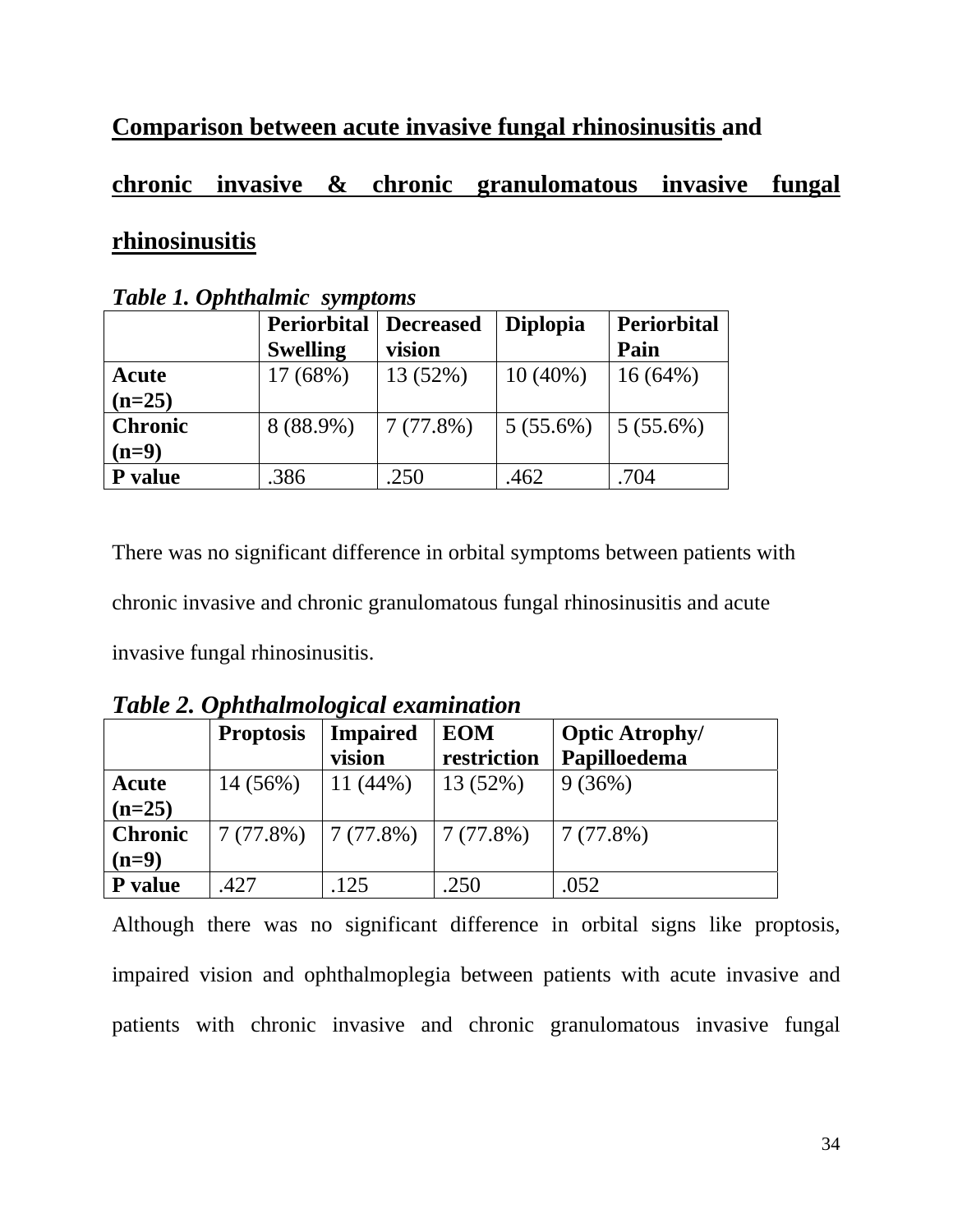rhinosinusitis, optic atrophy/papilloedema was significantly more in chronic invasive and chronic granulomatous invasive fungal rhinosinusitis.

|                           | Lamina<br>papyracea<br>erosion | <b>Roof</b> of<br>orbit<br>erosion | <b>Floor of</b><br>orbit<br>erosion | Intra ocular<br>mass | Intra ocular<br>muscle<br>involvement | <b>Optic nerve</b><br>compression |
|---------------------------|--------------------------------|------------------------------------|-------------------------------------|----------------------|---------------------------------------|-----------------------------------|
| Acute<br>$(n=25)$         | 8 (32%)                        | $1(4\%)$                           | 3(12%)                              | 5(20%)               | $1(4\%)$                              | 0                                 |
| <b>Chronic</b><br>$(n=9)$ | $5(55.6\%)$                    | $2(22.2\%)$                        | $2(22.2\%)$                         | $2(22.2\%)$          | $4(44.4\%)$                           | $4(44.4\%)$                       |
| P value                   | .254                           | .164                               | .591                                | 1.000                | .012                                  | .003                              |

## *Table 3.Radiology*

Radiologically, intraocular muscle involvement and optic nerve compression were significantly more in chronic invasive and chronic granulomatous invasive fungal rhinosinusitis as compared to acute invasive fungal rhinosinusitis.

## *2.Non invasive fungal rhinosinusitis*

| Tubic 1. Types of non invasive fungui minosinus |           |
|-------------------------------------------------|-----------|
| Type                                            | Number of |
|                                                 | patients  |
| Allergic fungal                                 | 54        |
| Fungus ball                                     | 12        |
| Total                                           | 66        |

*Table 1. Types of non invasive fungal rhinosinusitis* 

Non invasive fungal rhinosinusitis includes patients with allergic fungal

rhinosinusitis and those with fungus ball. The demographic and orbital signs and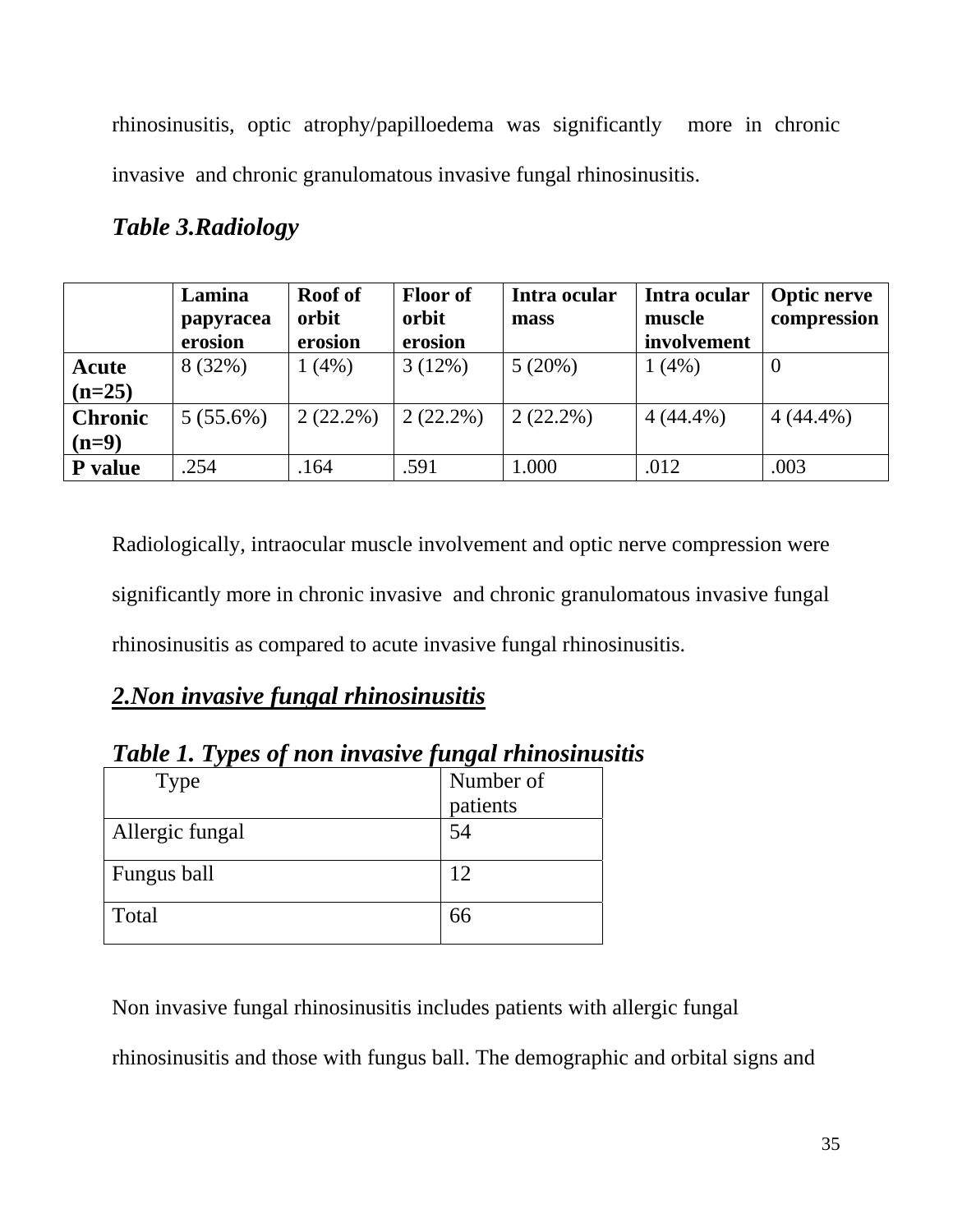symptoms and radiological findings of each were considered separately and

together.

| $\cdots$ $\cdots$ |             |                |              |  |  |  |  |
|-------------------|-------------|----------------|--------------|--|--|--|--|
| Age range         | <b>Male</b> | <b>Female</b>  | <b>Total</b> |  |  |  |  |
| <15               | 0           | $\overline{0}$ | 0            |  |  |  |  |
| $16 - 25$         | 3           | 5              | 8 (12.1%)    |  |  |  |  |
| 26-40             | 5           | 15             | 20(30.3%)    |  |  |  |  |
| $41 - 55$         | 8           | 15             | 23 (34.8%)   |  |  |  |  |
| >55               | 4           | 11             | 15 (22.7%)   |  |  |  |  |
| <b>Total</b>      | 20 (30.3%)  | 46 (69.7%)     | 66           |  |  |  |  |

*Table 2.Demographic Table (n=66)*

38 (57.5%) of the patients were above 41 years. Age range was 16 to 72 years with

the mean age 48 years. 46 (69.7%) of the patients were female.

|                  | $\sim$ wore of optimized by the control |                    |            |                               |          |        |
|------------------|-----------------------------------------|--------------------|------------|-------------------------------|----------|--------|
|                  | <b>Periorbital</b>                      | Decreased Diplopia |            | <b>Periorbital   Duration</b> |          | Range  |
|                  | <b>Swelling</b>                         | vision             |            | Pain                          | mean     |        |
| <b>Right</b>     | $3(4.5\%)$                              |                    |            | $1(1.5\%)$                    | 8 months | 8 days |
| Left             | $3(4.5\%)$                              | 2(3%)              |            | $3(4.5\%)$                    |          | $-2$   |
| <b>Bilateral</b> | 2(3%)                                   | $1(1.5\%)$         | $1(1.5\%)$ | $1(1.5\%)$                    |          | years  |
| <b>Total</b>     | $8(12.1\%)$                             | 3(4.5%)            | $(1.5\%)$  | $5(7.6\%)$                    |          |        |

*Table 3. Ophthalmic symptoms (n=66)* 

8 (12.1%) of the patients had ocular symptoms. Periorbital swelling and pain were the most common symptoms. 3 (4.5%) patients had decreased vision. The mean duration of symptoms was 8 months.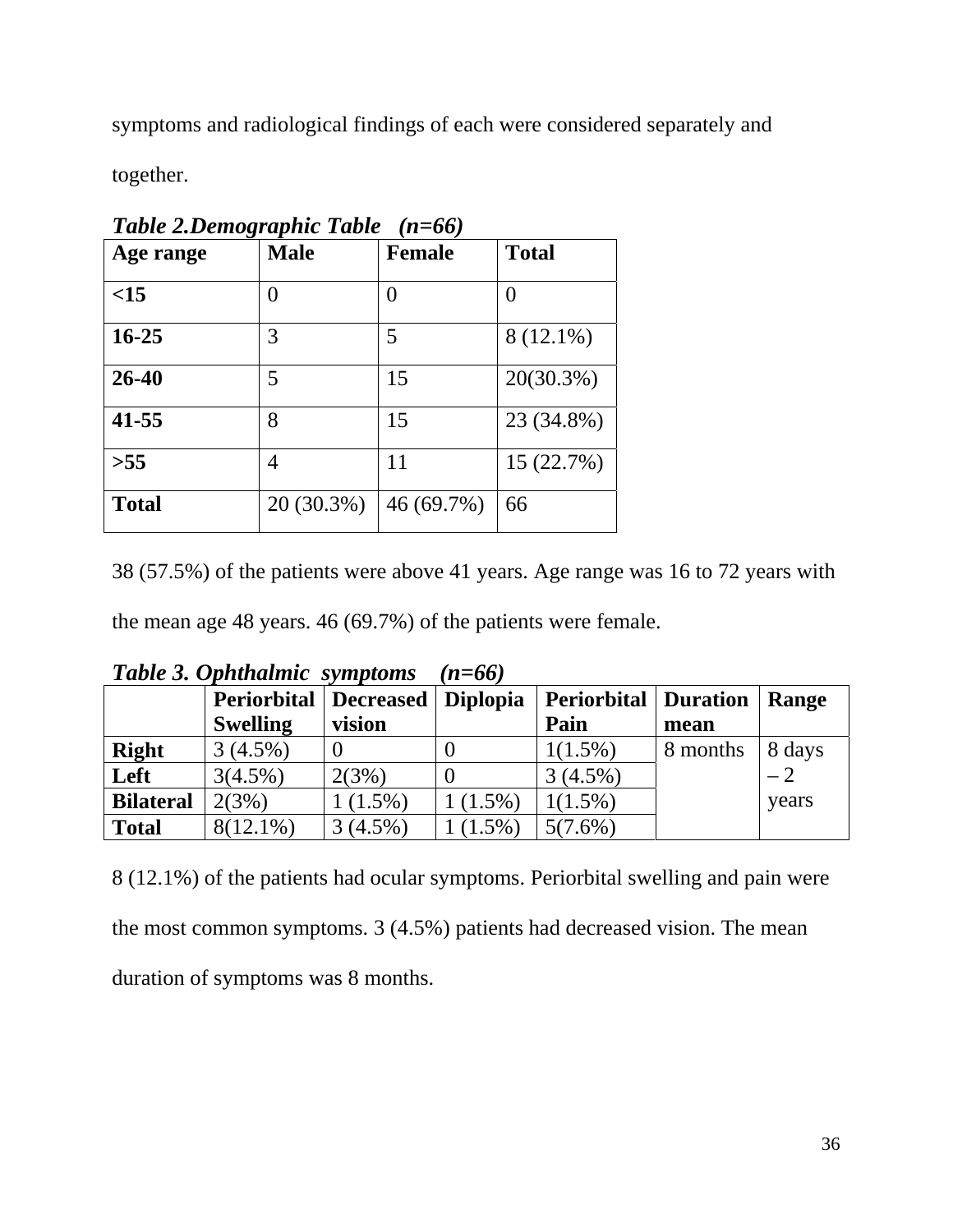| $\sim$ wo ve in opinion and to give the entries of $\sim$ |                  |                           |                           |                         |              |  |  |
|-----------------------------------------------------------|------------------|---------------------------|---------------------------|-------------------------|--------------|--|--|
|                                                           | <b>Proptosis</b> | <b>Impaired</b><br>vision | <b>EOM</b><br>restriction | Optic<br><b>Atrophy</b> | Papilloedema |  |  |
| <b>Right</b>                                              | $3(4.5\%)$       |                           |                           |                         |              |  |  |
| Left                                                      | 2(3%)            | $4(6.1\%)$                | $(4.5\%)$                 | $(3\%)$                 |              |  |  |
| <b>Bilateral</b>                                          | $(1.5\%)$        |                           |                           |                         |              |  |  |
| <b>Total</b>                                              | 6(9%)            | $(6.1\%)$                 | $(4.5\%)$                 | $(3\%)$                 |              |  |  |

*Table 4. Ophthalmological examination (n=66)*

Proptosis(9%) was the most common sign.Optic atrophy was seen in 2 (3%) and

impaired vision was seen in 4 (6.1%) patients. None had papilloedema.

*Table 5. Radiology (n=66)*

|                  | Lamina<br>papyracea | <b>Roof</b> of<br>orbit | <b>Floor of</b><br>orbit | Intra ocular<br>mass | Intra ocular<br>muscle | <b>Optic nerve</b><br>compression |
|------------------|---------------------|-------------------------|--------------------------|----------------------|------------------------|-----------------------------------|
|                  | erosion             | erosion                 | erosion                  |                      | involvement            |                                   |
| <b>Right</b>     | $8(12.1\%)$         | $1(1.5\%)$              | $\theta$                 | $5(7.6\%)$           | 2(3%)                  | $1(1.5\%)$                        |
| Left             | $8(12.1\%)$         | $4(6.1\%)$              | $1(1.5\%)$               | $5(7.6\%)$           |                        | 2(3%)                             |
| <b>Bilateral</b> | $1(1.5\%)$          |                         |                          | $1(1.5\%)$           |                        |                                   |
| <b>Total</b>     | 17(25.7%)           | $5(7.6\%)$              | $(1.5\%)$                | 11(16.7%)            | 2(3%)                  | 3(3%)                             |

17(25.7%) of the patients had erosion of the lamina papyracea and 11 (16.7%) had

intraocular mass. 3(3%) had optic nerve compression.

| <b>Table 1.Demographic Table</b><br>$(n=54)$ |             |                  |                |  |  |  |  |
|----------------------------------------------|-------------|------------------|----------------|--|--|--|--|
| Age range                                    | <b>Male</b> | <b>Female</b>    | <b>Total</b>   |  |  |  |  |
| <15                                          | 0           | $\left( \right)$ | $\overline{0}$ |  |  |  |  |
| $16 - 25$                                    | 3           | 5                | 8 (14.8%)      |  |  |  |  |
| 26-40                                        | 5           | 14               | $19(35.2\%)$   |  |  |  |  |
| 41-55                                        | 7           | 13               | 20 (37%)       |  |  |  |  |
| >55                                          | 1           | 6                | 7(13%)         |  |  |  |  |
| <b>Total</b>                                 | 16          | 38               | 54             |  |  |  |  |

## *2a) Allergic fungal rhinosinusitis*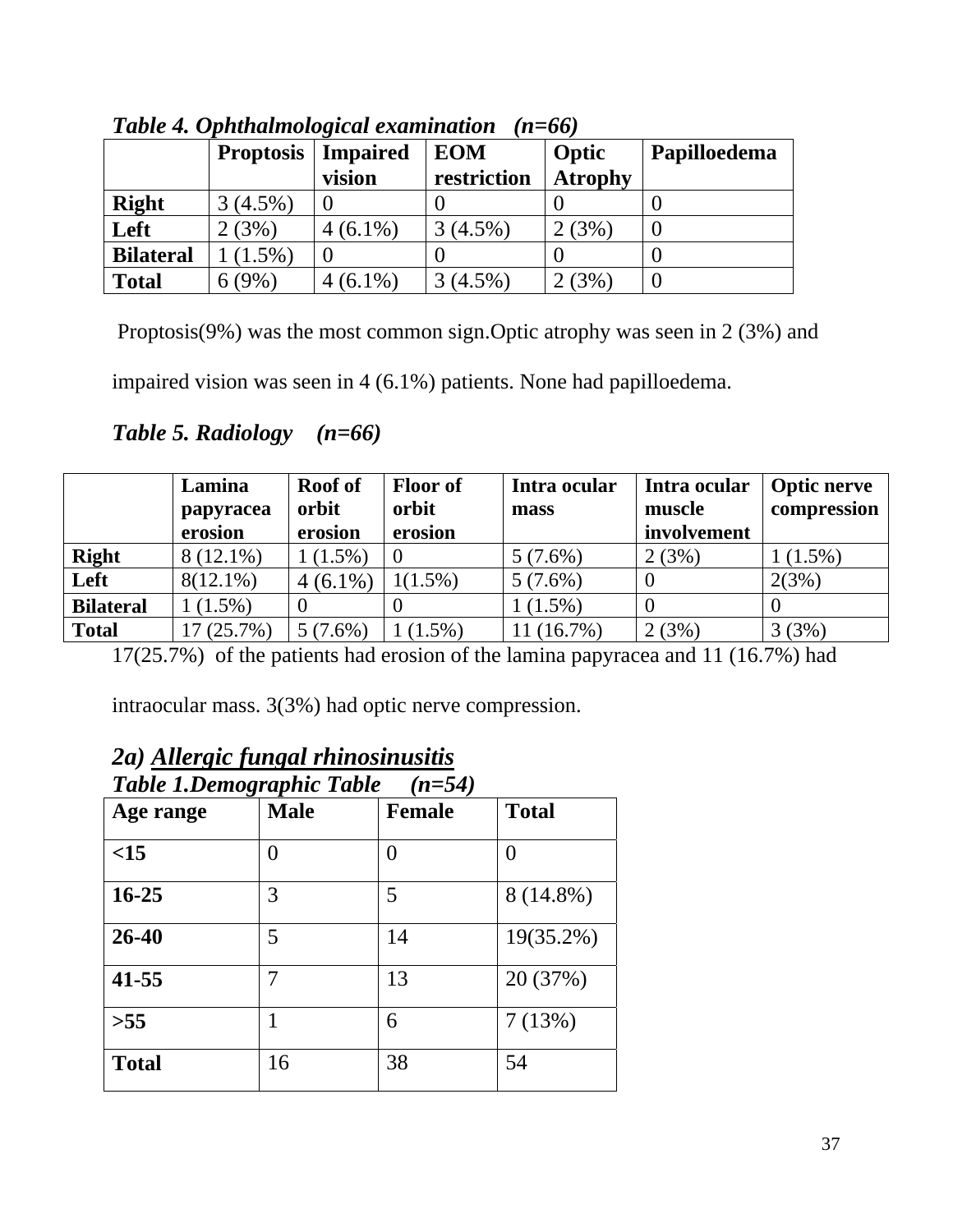37% of the patients were between the ages of 41 and 55 years. Age range was 16 to

67 years with the mean age 39.13 years. 38 (70.3%) of the patients were female.

|                  | $\sim$ word $\sim$ optimization by the rotation |                      |           |                               |          |        |
|------------------|-------------------------------------------------|----------------------|-----------|-------------------------------|----------|--------|
|                  | <b>Periorbital</b>                              | Decreased   Diplopia |           | <b>Periorbital   Duration</b> |          | Range  |
|                  | <b>Swelling</b>                                 | vision               |           | Pain                          | mean     |        |
| <b>Right</b>     | $3(5.5\%)$                                      |                      |           | $1(1.8\%)$                    | 8 months | 8 days |
| Left             | $3(5.5\%)$                                      | $1(1.8\%)$           |           | $2(3.6\%)$                    |          | $-2$   |
| <b>Bilateral</b> | $2(3.7\%)$                                      | $(1.8\%)$            | $(1.8\%)$ | $1(1.8\%)$                    |          | years  |
| <b>Total</b>     | $8(14.8\%)$                                     | $2(3.7\%)$           | $(1.8\%)$ | $4(7.4\%)$                    |          |        |

*Table 2. Ophthalmic symptoms (n=54)* 

8 (14.8%) of the patients had ocular symptoms. Periorbital swelling and pain were

| the most common symptoms. The mean duration of symptoms was 8 months. |  |  |  |
|-----------------------------------------------------------------------|--|--|--|
|-----------------------------------------------------------------------|--|--|--|

| $=$ $\cdots$ $\cdots$ $\cdots$ $\cdots$ $\cdots$ $\cdots$ $\cdots$ $\cdots$ $\cdots$ $\cdots$ $\cdots$ $\cdots$ |                  |                           |                           |                         |              |  |  |
|-----------------------------------------------------------------------------------------------------------------|------------------|---------------------------|---------------------------|-------------------------|--------------|--|--|
|                                                                                                                 | <b>Proptosis</b> | <b>Impaired</b><br>vision | <b>EOM</b><br>restriction | Optic<br><b>Atrophy</b> | Papilloedema |  |  |
| <b>Right</b>                                                                                                    | $3(5.5\%)$       |                           |                           |                         |              |  |  |
| Left                                                                                                            | $2(3.6\%)$       | $3(5.5\%)$                | $2(3.6\%)$                | $(1.8\%)$               |              |  |  |
| <b>Bilateral</b>                                                                                                | $(1.8\%)$        |                           |                           |                         |              |  |  |
| <b>Total</b>                                                                                                    | $6(11.1\%)$      | $3(5.5\%)$                | $2(3.7\%)$                | $(1.8\%)$               |              |  |  |

*Table 3. Ophthalmological examination (n=54)*

 Proptosis was the most common sign (11.1%). Optic atrophy was seen in 1 and impaired vision was seen in 3 (5.5%) patients.

## *Table 4. Radiology (n=54)*

|                  | Lamina      | <b>Roof</b> of | <b>Floor of</b> | Intra ocular | Intra ocular | <b>Optic nerve</b> |
|------------------|-------------|----------------|-----------------|--------------|--------------|--------------------|
|                  | papyracea   | orbit          | orbit           | mass         | muscle       | compression        |
|                  | erosion     | erosion        | erosion         |              | involvement  |                    |
| <b>Right</b>     | 7(13%)      | $1(1.8\%)$     |                 | 5(9.25%)     | $2(3.6\%)$   | $1(1.8\%)$         |
| Left             | $8(14.8\%)$ | $4(5.5\%)$     | $1(1.8\%)$      | 5(9.25%)     |              | $2(3.6\%)$         |
| <b>Bilateral</b> |             |                |                 |              |              |                    |
| <b>Total</b>     | 15 (27.8%)  | $5(7.3\%)$     | $1(1.8\%)$      | $10(18.5\%)$ | $2(3.6\%)$   | $3(5.4\%)$         |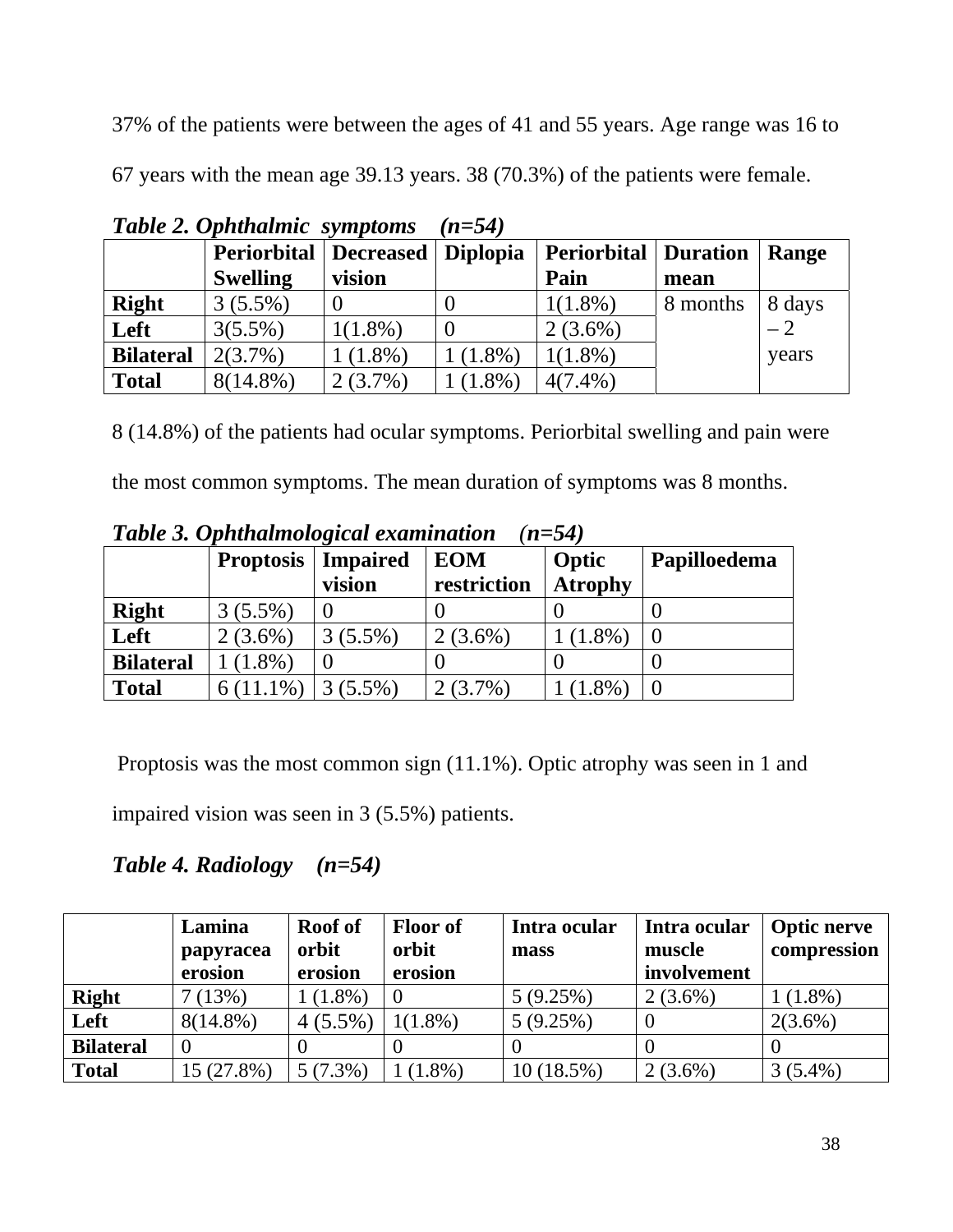15 (27.8%) patients had erosion of the lamina papyracea and 10 (18.5%) had intraocular mass. 3(5.4%) had optic nerve compression.

| Table 1. Demographic Table<br>$(n=12)$ |                  |                |              |  |  |  |  |
|----------------------------------------|------------------|----------------|--------------|--|--|--|--|
| Age range                              | <b>Male</b>      | <b>Female</b>  | <b>Total</b> |  |  |  |  |
| <15                                    | 0                | 0              | 0            |  |  |  |  |
| $16 - 25$                              | $\mathbf{0}$     | 0              | 0            |  |  |  |  |
| 26-40                                  | $\left( \right)$ | 1              | $1(8.3\%)$   |  |  |  |  |
| 41-55                                  | 1                | $\overline{2}$ | 3(25%)       |  |  |  |  |
| >55                                    | 3                | 5              | $8(66.7\%)$  |  |  |  |  |
| <b>Total</b>                           | 4(33.3%)         | 8(66.7%)       |              |  |  |  |  |

*2b) Fungus Ball* 

66.7% of the patients were above the age of 55 years. Age range was 39 to 72

years with the mean age 57 years. 8 (66.7%) of the patients were male.

|                  | <b>Lable 2. Ophthalmic symptoms</b> |           | $(n=12)$ |             |  |
|------------------|-------------------------------------|-----------|----------|-------------|--|
|                  | <b>Periorbital   Decreased</b>      |           | Diplopia | Periorbital |  |
|                  | <b>Swelling</b>                     | vision    |          | Pain        |  |
| <b>Right</b>     |                                     |           |          |             |  |
| Left             |                                     | $(8.3\%)$ |          | $(8.3\%)$   |  |
| <b>Bilateral</b> |                                     |           |          |             |  |
| <b>Total</b>     |                                     | $(8.3\%)$ |          | $(8.3\%)$   |  |

 $T$   $Q$   $L1$   $L1$   $L2$ 

Ocular symptoms were uncommon in fungus ball. Only 1 (8.3%) patient had

decreased vision and pain of 1 week duration.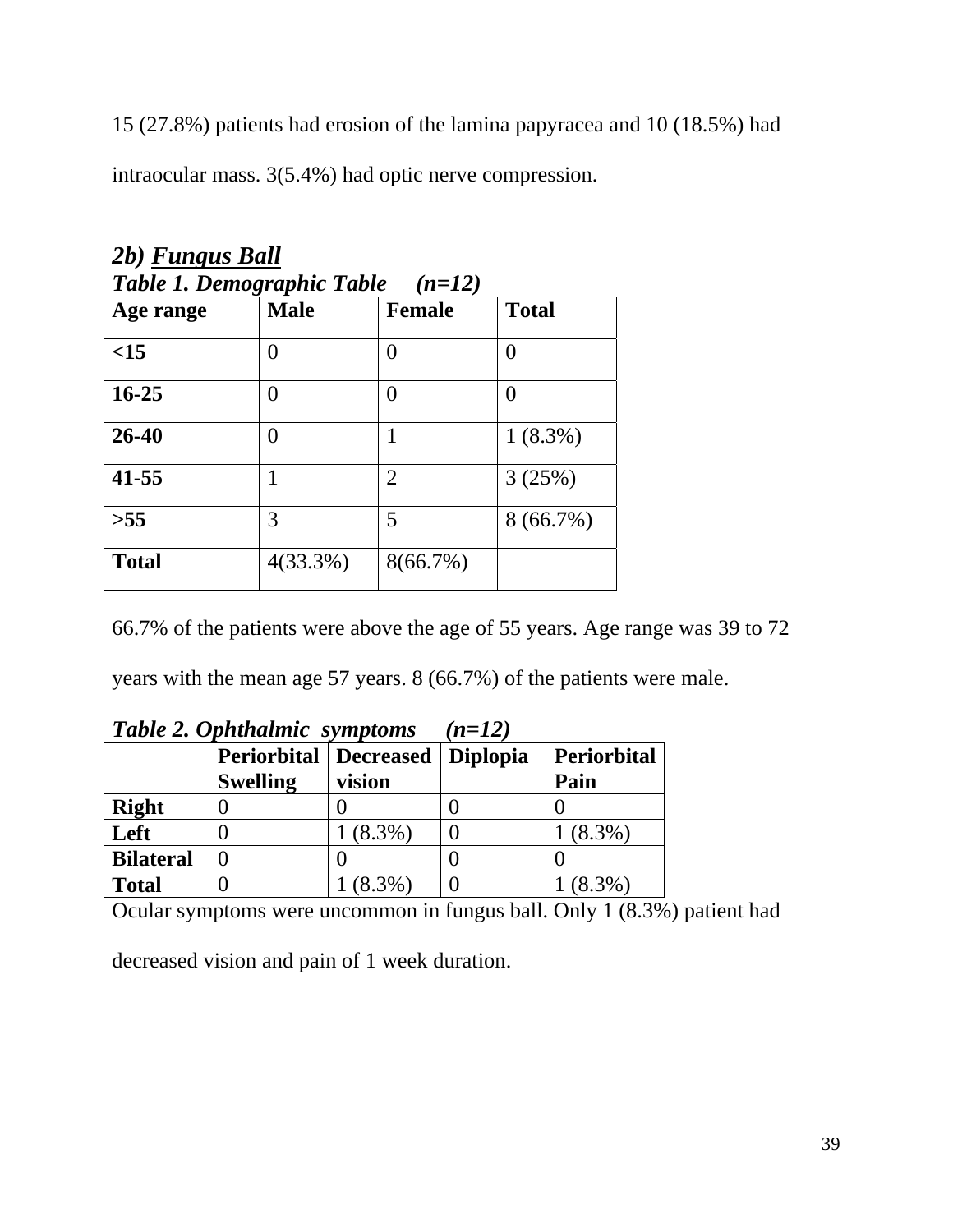|              | <b>Proptosis</b> | <b>Impaired</b><br>vision | <b>EOM</b><br>restriction | Optic<br><b>Atrophy</b> | Papilloedema |
|--------------|------------------|---------------------------|---------------------------|-------------------------|--------------|
| <b>Right</b> |                  |                           |                           |                         |              |
| Left         |                  | $1(8.3\%)$                | $ 1(8.3\%)$               | $1(8.3\%)$              | $\theta$     |
| <b>Total</b> |                  | $1(8.3\%)$                | $1(8.3\%)$                | $1(8.3\%)$              | $\theta$     |

*Table 3. Ophthalmological examination (n=12)*

1 patient had impaired vision, restriction of extraocular movements and optic

atrophy.

*Table 4. Radiology (n=12)* 

|                  | Lamina<br>papyracea<br>erosion | <b>Roof</b> of<br>orbit<br>erosion | <b>Floor of</b><br>orbit<br>erosion | Intra ocular<br>mass | Intra ocular<br>muscle<br>involvement | Optic nerve<br>compression |
|------------------|--------------------------------|------------------------------------|-------------------------------------|----------------------|---------------------------------------|----------------------------|
| <b>Right</b>     | $1(8.3\%)$                     |                                    |                                     |                      |                                       |                            |
| Left             |                                |                                    |                                     |                      |                                       |                            |
| <b>Bilateral</b> | $1(8.3\%)$                     |                                    |                                     | $1(8.3\%)$           |                                       |                            |
| <b>Total</b>     | $2(16.6\%)$                    |                                    |                                     | $1(8.3\%)$           |                                       |                            |

2 (16.6%) patients had erosion of the lamina papyracea and 1 had intraocular mass (8.3%) on CT scan.

*Patients with invasive fungal rhinosinusitis were compared with those with non invasive fungal rhinosinusitis and tests of significance were performed to see whether there was any significant difference in terms*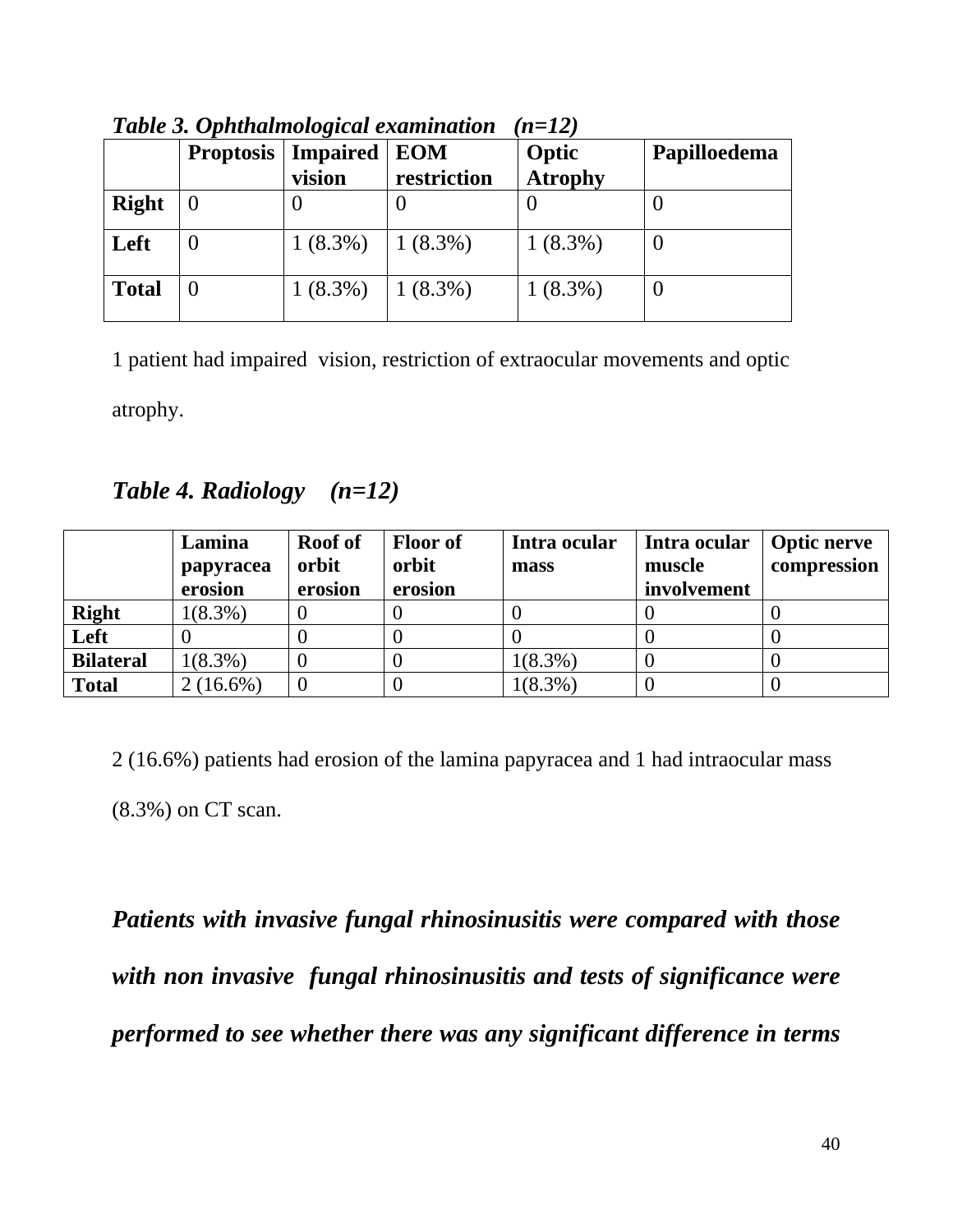*of orbital involvement. Orbital involvement was considered as clinical and radiological involvement.* 

**Comparison between invasive fungal rhinosinusitis and non invasive fungal rhinosinusitis** 

| <b>Table 1. Ophthalmic symptoms</b> |                    |            |                 |                    |  |  |  |
|-------------------------------------|--------------------|------------|-----------------|--------------------|--|--|--|
|                                     | <b>Periorbital</b> | Decreased  | <b>Diplopia</b> | <b>Periorbital</b> |  |  |  |
|                                     | <b>Swelling</b>    | vision     |                 | Pain               |  |  |  |
| <b>Invasive</b>                     | 25(73.5%)          | 20(58.8%)  | 15(44.1%)       | $21(61.8\%)$       |  |  |  |
| $(n=34)$                            |                    |            |                 |                    |  |  |  |
| <b>Non invasive</b>                 | $8(12.1\%)$        | $3(4.5\%)$ | $1(1.5\%)$      | $5(7.6\%)$         |  |  |  |
| $(n=66)$                            |                    |            |                 |                    |  |  |  |
| P value                             | .000               | .000       | .000            | .000               |  |  |  |

Periorbital swelling and pain, decreased vision and diplopia were significantly more in patients with invasive fungal rhinosinusitis as compared to patients with non invasive fungal rhinosinusitis.

 **Proptosis Impaired vision EOM restriction Optic Atrophy/ Papilloedema Invasive (n=34)**   $21(61.8\%)$  |  $18(52.9\%)$  |  $20(58.8\%)$  | 16 (47.1%) **Non invasive (n=66)**  6(9.1%)  $\begin{array}{|l|l|} \hline 4 & (6.1\%) & (3(4.5\%) & (2(3\%) \end{array}$ **P** value  $.000$  .000 .000 .000

*Table 2. Ophthalmological examination* 

Proptosis, impaired vision, ophthalmoplegia and optic atrophy were significantly

more in invasive as compared to non invasive fungal rhinosinusitis.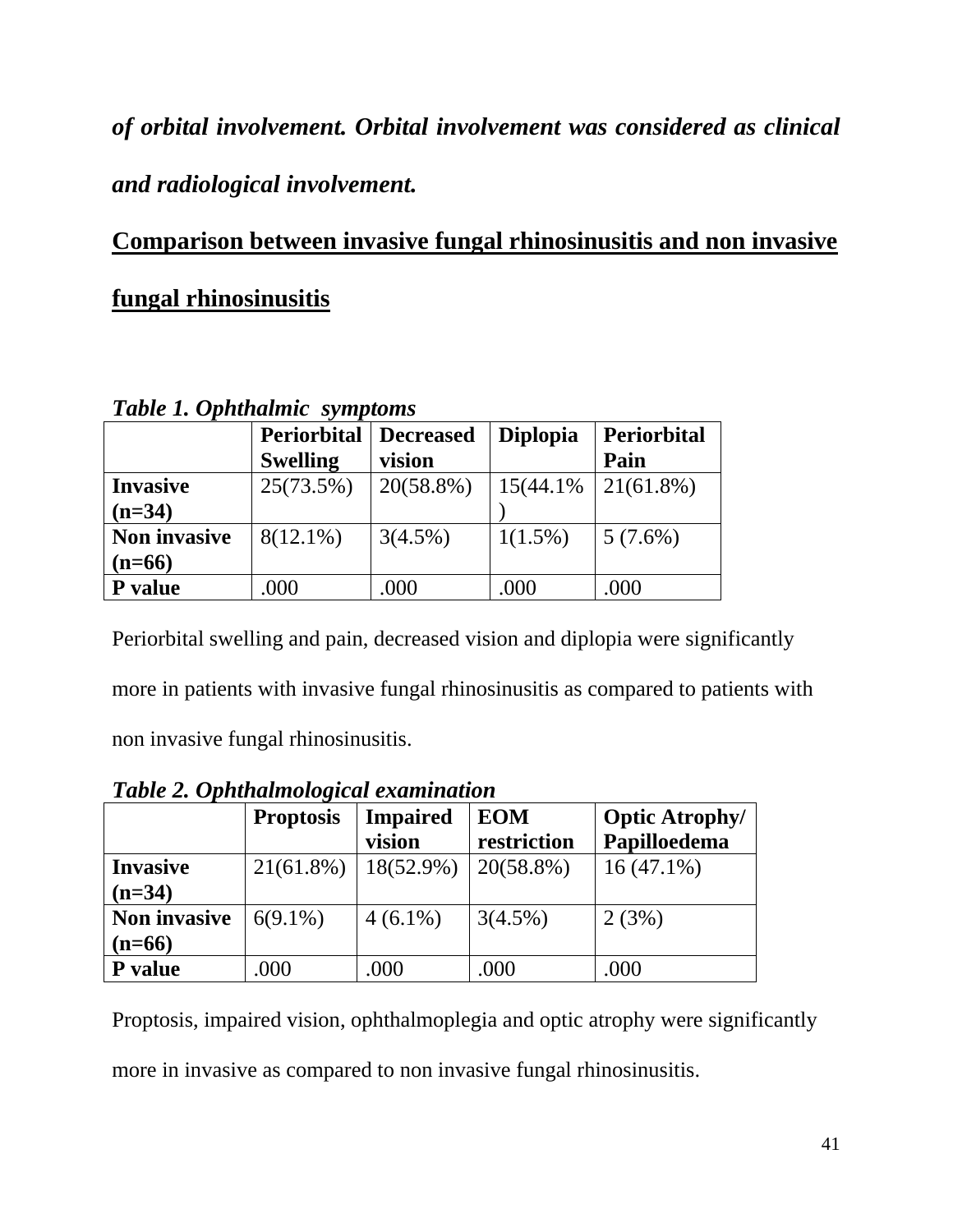### *Table 3.Radiology*

|                 | Lamina<br>papyracea<br>erosion | <b>Roof</b> of<br>orbit<br>erosion | <b>Floor of</b><br>orbit<br>erosion | Intra ocular<br>mass | Intra ocular<br>muscle<br>involvement | <b>Optic nerve</b><br>compression |
|-----------------|--------------------------------|------------------------------------|-------------------------------------|----------------------|---------------------------------------|-----------------------------------|
| <b>Invasive</b> | 13(38.2%)                      | $3(8.8\%)$                         | 5(14.7%)                            | $7(20.6\%)$          | 5(14.7%)                              | $4(11.8\%)$                       |
| $(n=34)$        |                                |                                    |                                     |                      |                                       |                                   |
| <b>Non</b>      | $21(31.8\%)$                   | $3(4.5\%)$                         | 2(3%)                               | 13(19.7%)            | $3(4.5\%)$                            | $1(1.5\%)$                        |
| invasive        |                                |                                    |                                     |                      |                                       |                                   |
| $(n=66)$        |                                |                                    |                                     |                      |                                       |                                   |
| P value         | .521                           | .406                               | .043                                | .916                 | .117                                  | .044                              |

Radiologically, erosion floor of orbit and optic nerve compression were significantly more in invasive compared to non invasive fungal rhinosinusitis. There was no significant difference in erosion of lamina papyraceae, erosion of the roof of orbit, intra ocular mass and intra ocular muscle involvement between patients with invasive and patients with non invasive fungal rhinosinusitis.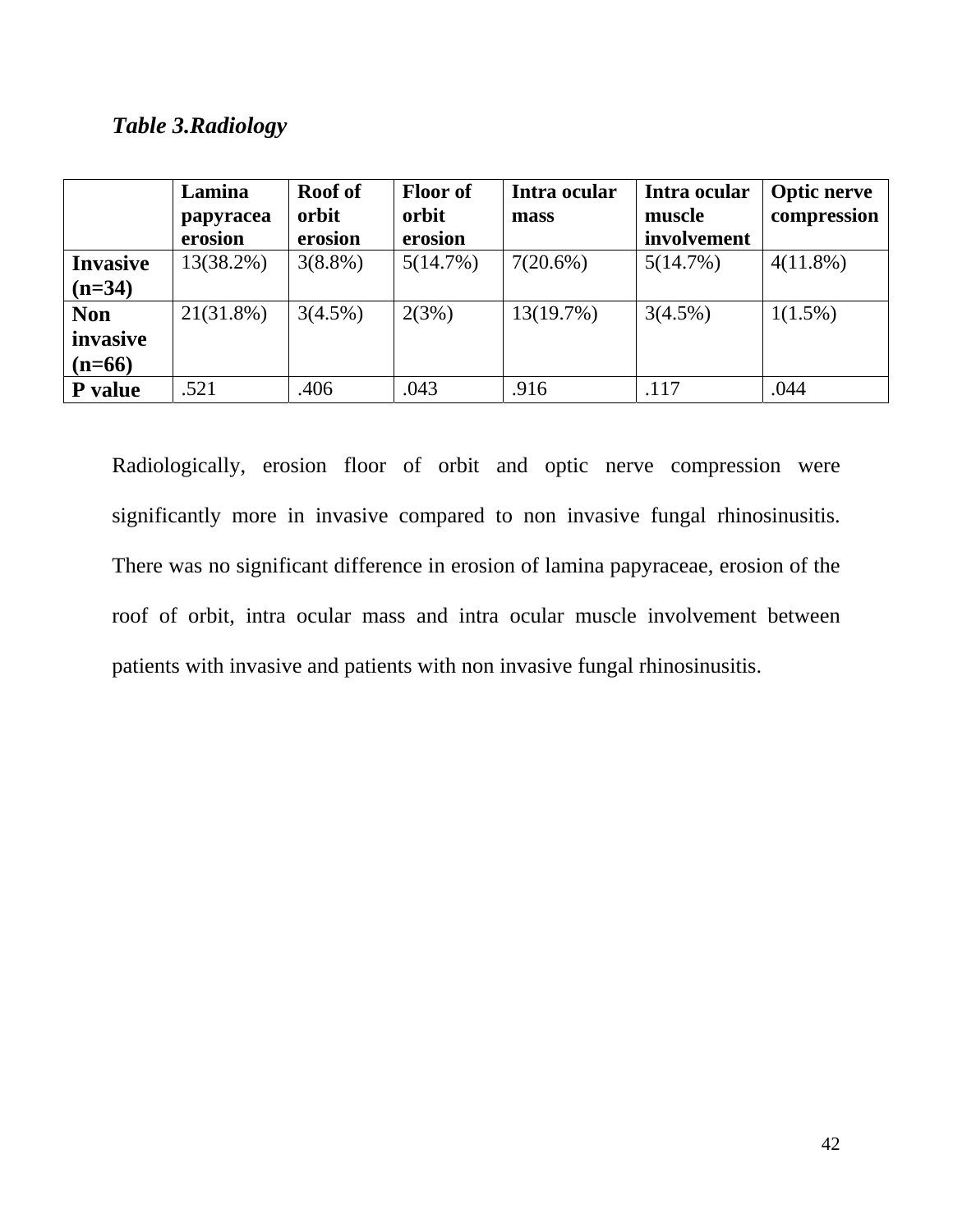#### **DISCUSSION**

 Orbital involvement is clinically apparent in most cases of fungal sinusitis and proper evaluation of ocular function should be part of the evaluation of the affected patient. The various aspects of evaluation for orbital involvement include clinical assessment for proptosis, periorbital pain and swelling, diplopia, loss of visual acuity, fields, restriction of ocular movements, fundus examination and radiological assessment. While in most instances clinical involvement mirrors the degree of radiological involvement of the orbit, in certain rapidly progressive cases of fungal sinusitis such as acute invasive fungal sinusitis, orbital symptoms may be disproportionate to the degree of orbital invasion seen radiologically. In the present study we have specifically looked for orbital involvement in both invasive and non-invasive fungal sinusitis and found a number of differences between the two categories.

 Our finding that orbital involvement in non-invasive fungal sinusitis is infrequent similar to that of other studies. In a large series of 82 patients with AFRS, Marple et al<sup>26</sup>, found an overall incidence of ocular findings to be 18.3%. Telecanthus was the most common symptom (7.3%) followed by diplopia. Three(3.7%) patients had visual loss. Similarly, Cody et al found that 17% of a series of 42 patients with AFRS had orbitalinvolvement. However they did not specify what the symptoms and signs were. In the present study, we found that the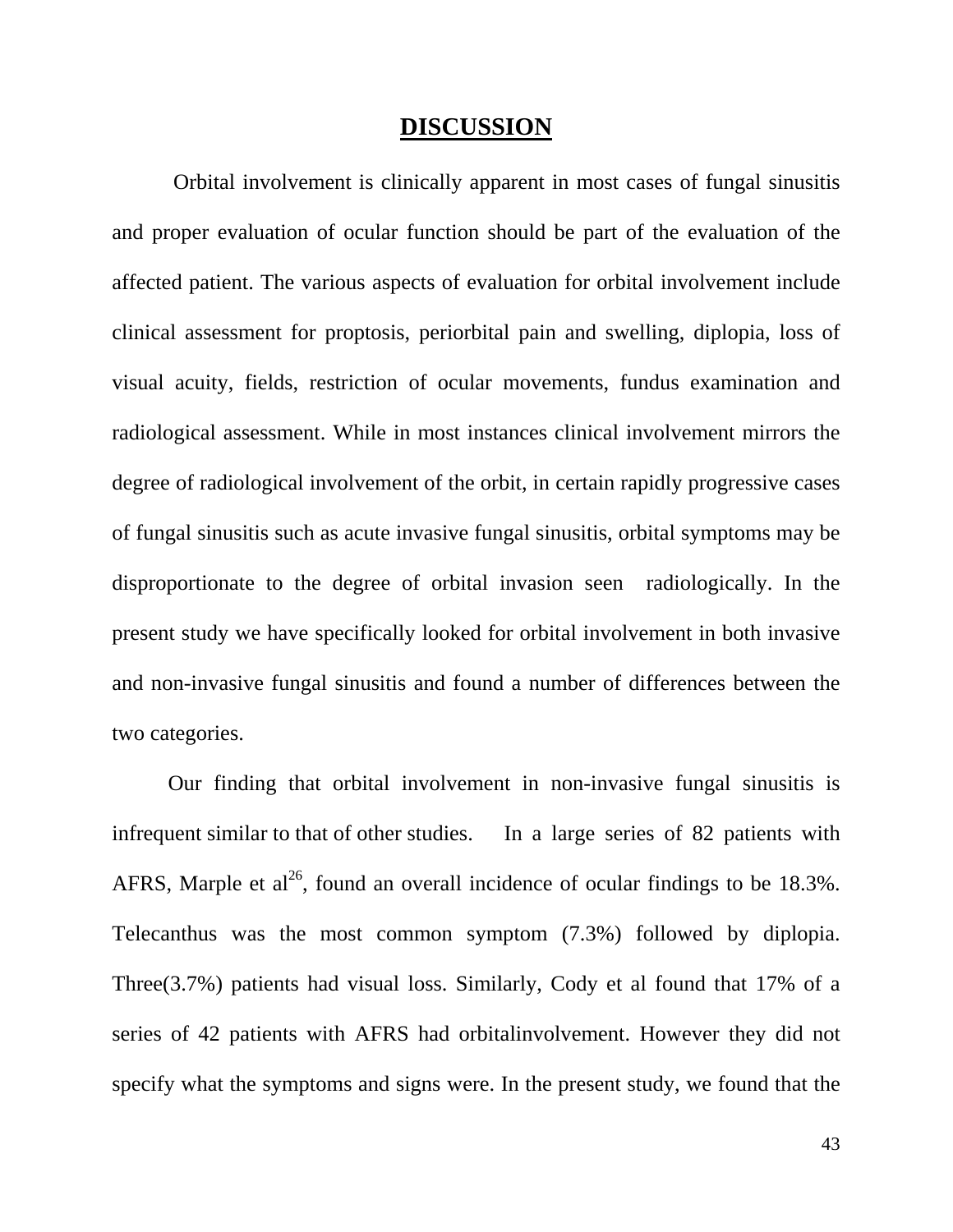overall orbital involvement was 14.8%. Eight patients(14.8%) had periorbital swelling, 1 had diplopia and 4 (7.4%) presented with periorbital pain.

 Proptosis and periorbital swelling are common features of AFRS and have been reported in as many as 50% of patients in some series (Manning et al). In our study, the most common orbital sign on examination was proptosis (11.1%). Proptosis resolves with surgical debridement of the sinuses and postoperative oral steroid therapy(Chang et al).

 Visual loss is an unusual feature of non invasive fungal sinusitis. The prevalence of visual loss in some series varies from 3-10%. (Marple et al; Manning et al). Visual loss in AFRS is most often due to pressure by the expanding sinuses on the optic nerve. It is therefore reversible and often resolves with appropriate decompression along with oral steroid therapy. In our study, we encountered 2 ( 3.7%) patients presenting with decreased vision. One had bilateral nasal obstruction and watery nasal discharge of 6 month's duration and decreased vision on the left side of 8 day's duration. She was taken up for endoscopic sinus surgery and post operatively, was started on systemic steroids. On the second post operative day, her vision improved from negative perception of light to counting fingers at 20 metres. Two weeks after surgery her vision further improved. Our second patient with visual loss presented with bilateral proptosis and she underwent bilateral endoscopic sinus surgery and orbital decompression followed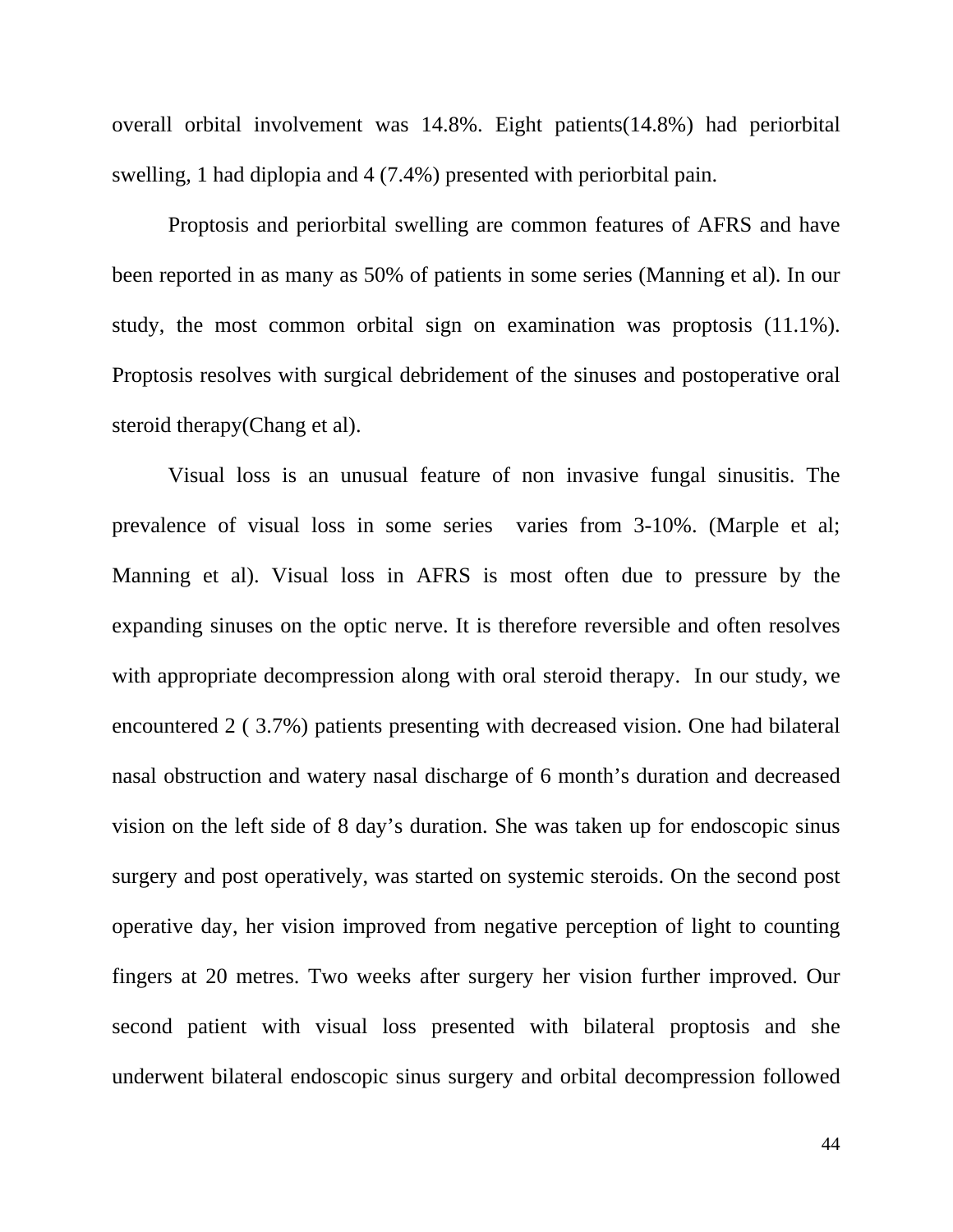by systemic steroids. Dunlop et  $al^{33}$  reported 1 case of allergic fungal rhinosinusitis presenting with visual loss who was treated with debridement of sinuses and antibiotics initially without improvement. She was subsequently started on systemic corticosteroids and rapidly improved.

 Visual loss due to fungus ball is even less common. In our study of patients with fungus ball, 1 patient (8.3%) presented with orbital apex syndrome with loss of vision and restriction of extraocular muscle movements. The patient was a 72 year old man with well controlled diabetes mellitus (HBA1C – 7.6). He underwent endoscopic sinus surgery and orbital decompression and was found to have a polypoidal mass in the posterior ethmoids and sphenoid sinus. He was started on the Inj. Amphotericin B which was subsequently changed to Voriconazole (because of resistance to Amphotericin B). There was rapid progression of symptoms and he died 4 days post operatively of pneumonia. The only other case report of fungus ball causing visual loss was that of Thiagalingam et al<sup>34</sup> who reported a case of fungus ball in the sphenoid sinus by Pseudallescheria boydii presenting with orbital apex syndrome. The patient was a 92 year old man who presented with painless loss of vision of 3 day's duration. He was started on Inj. Penicillin and oral Voriconazole. He underwent left endoscopic sphenoidotomy and was found to have a mycetoma in sphenoid sinus. Here again, the patient died 1 month after surgery due to unrelated causes.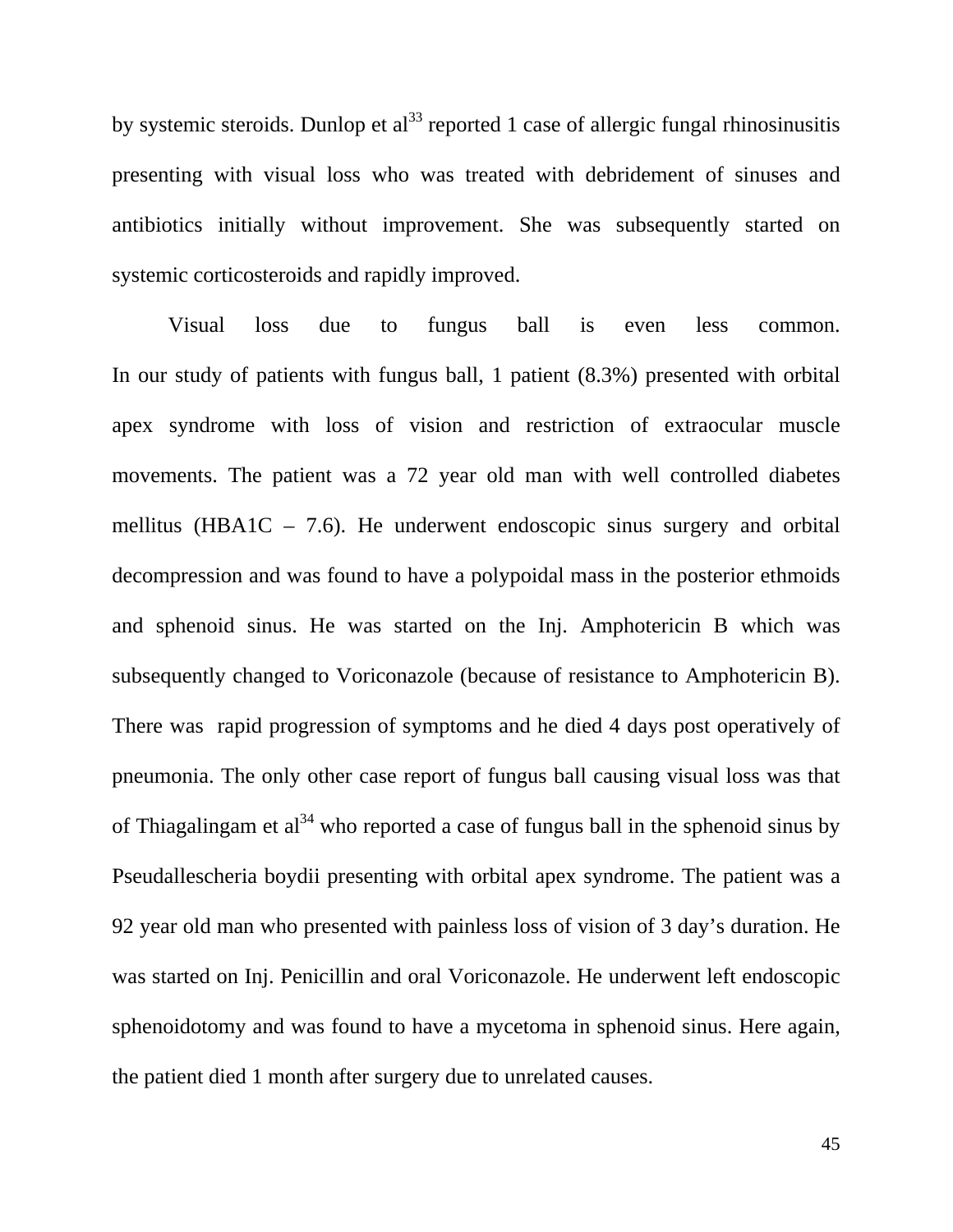Restriction of extraocular muscle movement is also an uncommon feature of orbital involvement in AFRS. Only 2 patients in our series were affected, similar to the few numbers seen in other series  $26$ . The reason for this is that restriction of muscle movement is purely mechanical unlike in patients with invasive sinusitis where actual invasion of the muscle may occur. A rare presentation of AFRS is subperisoteal abscess formation as reported by Meyer and Nagi<sup>20</sup>. The patient described underwent sinus drainage followed by left anterior orbitotomy and drainage of the abscess that contained yellowish fluid. Culture of this fluid showed Aspergillosis.

 Radiological evidence of orbital erosion in noninvasive fungal sinusitis is seen more commonly than clinical involvement. In most patients this is manifested as erosion of the lamina papyracea and intraocular mass. As the ethmoid sinus is the most commonly involved sinus in AFRS, erosion of the lamina papyraceae may occur with expansion of the contents of the sinuses into the orbit. In the present series we noted lamina papyraceae erosion in upto 27.8% of patients and an intraocular mass in 18.5%. Nussenbaum et  $al^{24}$  in a retrospective study of 142 patients with allergic fungal sinusitis, found that 21(15%) of patients had orbital involvement on CT scan. Ghegan et  $al^{21}$  in a study of 27 patients found that 15 (56%) had skull base or orbital erosion. They did not specify exactly how many patients had purely orbital erosion. Manning et  $al<sup>14</sup>$  in a study of 10 patients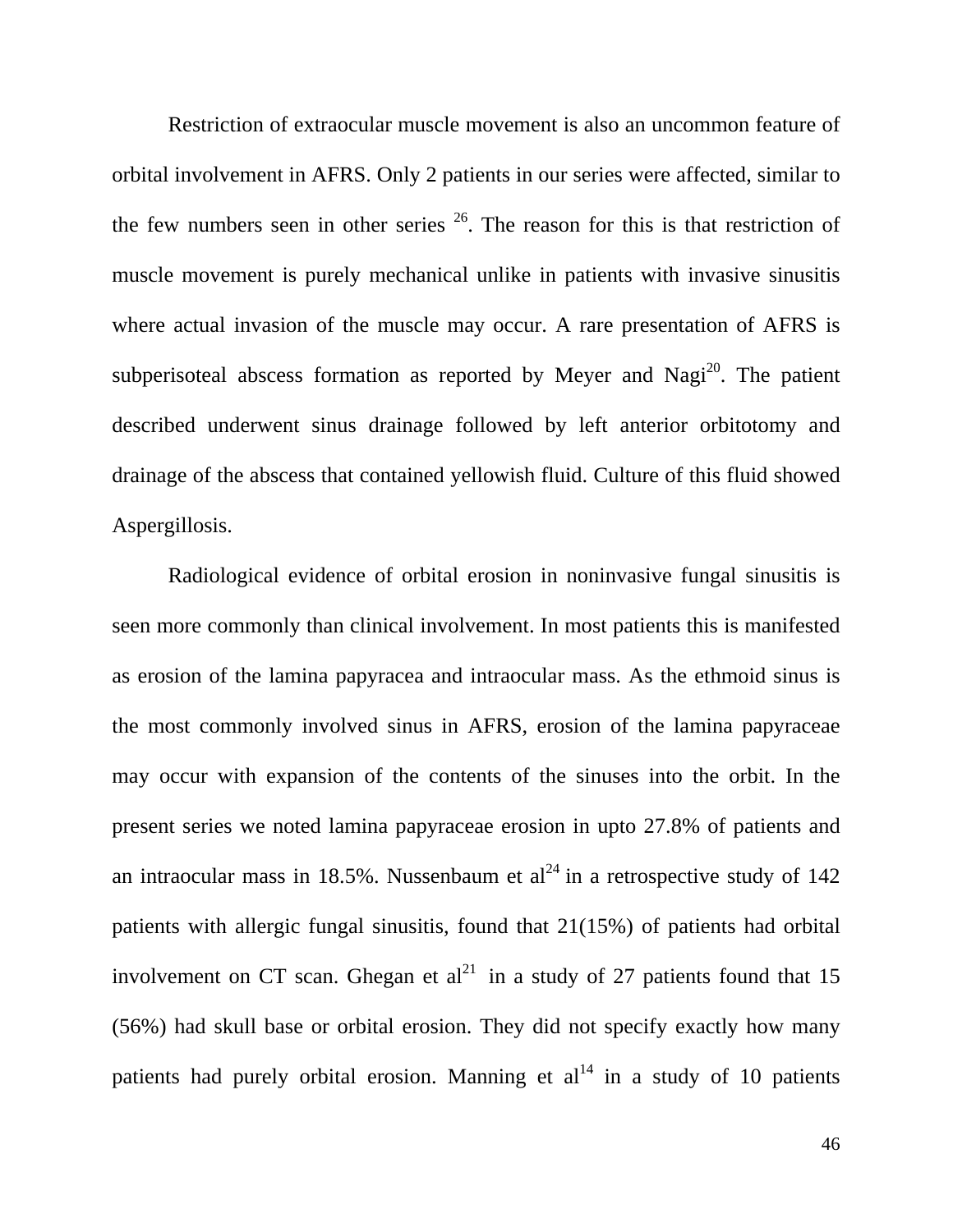reported that 4 (40%) patients had orbital involvement. None of these studies specify which part of the orbit was involved. Erosion of the floor of orbit (1.8%), intraocular muscle involvement(3.6%) and optic nerve compression(5.4%) were less commonly seen radiological features in our cases.We could not find any reports mentioning bony erosion in patients with fungus ball. In our study, of the 12 patients with fungus ball, 2(16.7%) had erosion of the lamina papyracea and 1 had intra ocular mass.

 Overall, patients with non invasive fungal sinusitis in the present study have a lesser degree of orbital involvement than those with invasive fungal sinusitis. Of the 8 (12.1%) of patients with orbital symptoms, periorbital swelling followed by periorbital pain, decreased vision and diplopia were the symptoms complained of. Proptosis was the most common sign. Radiological involvement of the orbit was also less at 25.7 %(17 patients). These findings are similar to other reports (Manning et al, Nussenbaum et al).

 Unlike noninvasive fungal sinusitis, orbital involvement in invasive fungal rhinosinusitis is well documented. Nithyanandam et  $al<sup>19</sup>$  in a study of 34 patients with mucormycosis found that 23 (68%) had orbital involvement clinically. Loss of vision was the most common symptom(67.6%) followed by diplopia(29.4%). On examination, 23(67.6%) patients had ptosis and ophthalmoplegia and 14(41.2%) had proptosis. 9 patients(26.5%) underwent orbital exenteration and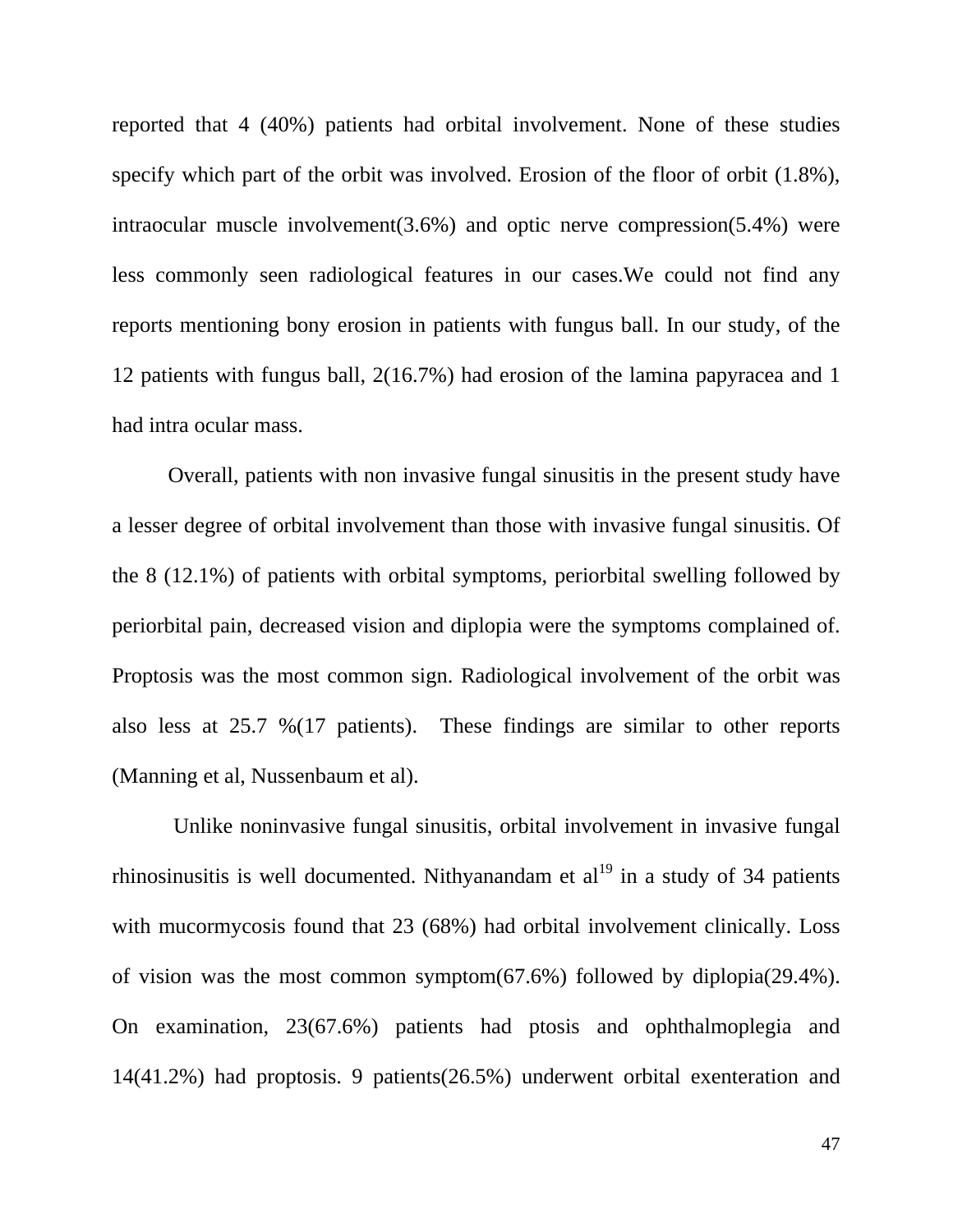11(32.4%) patients died. In our study, of the 34 patients with invasive fungal rhinosinusitis, the most common symptom was periorbital swelling (67.6%) followed by periorbital pain (61.7%), decreased vision (58.8%) and diplopia (44.1%). The commonest orbital signs on examination were proptosis and ophthalmoplegia(61.8%) followed by impaired vision (53%). 14 patients (41.2%) had optic atrophy on ophthalmoscopy and 2 (5.8%) had papilloedema. 12 (35.3%) patients underwent orbital exenteration and 8 (23.5%) patients died.

Bhansali et al<sup>35</sup> in a study of 35 patients of mucormycosis with diabetes mellitus found that 89% had ophthalmoplegia, 83% had proptosis and 80% had loss of vision. The most common symptom was periorbital swelling(66%) followed by periorbital pain (43%) In our study, the most common predisposing condition was uncontrolled diabetes mellitus (68%).

Ferry et al<sup>36</sup> in a report of 16 cases found that 6 (37.5%) had proptosis and 4 (25%) had visual loss at initial presentation. In the series of 114 patients by Yohai et al<sup>37</sup> 18 (16%) had proptosis, 34 (30%) had visual loss and 33 (29%) had ophthalmoplegia. Overall 80 patients (70%) had orbital involvement. In our series we found that 67.6% patients had orbital involvement clinically. Proptosis and visual loss were seen in a higher number of patients in our study.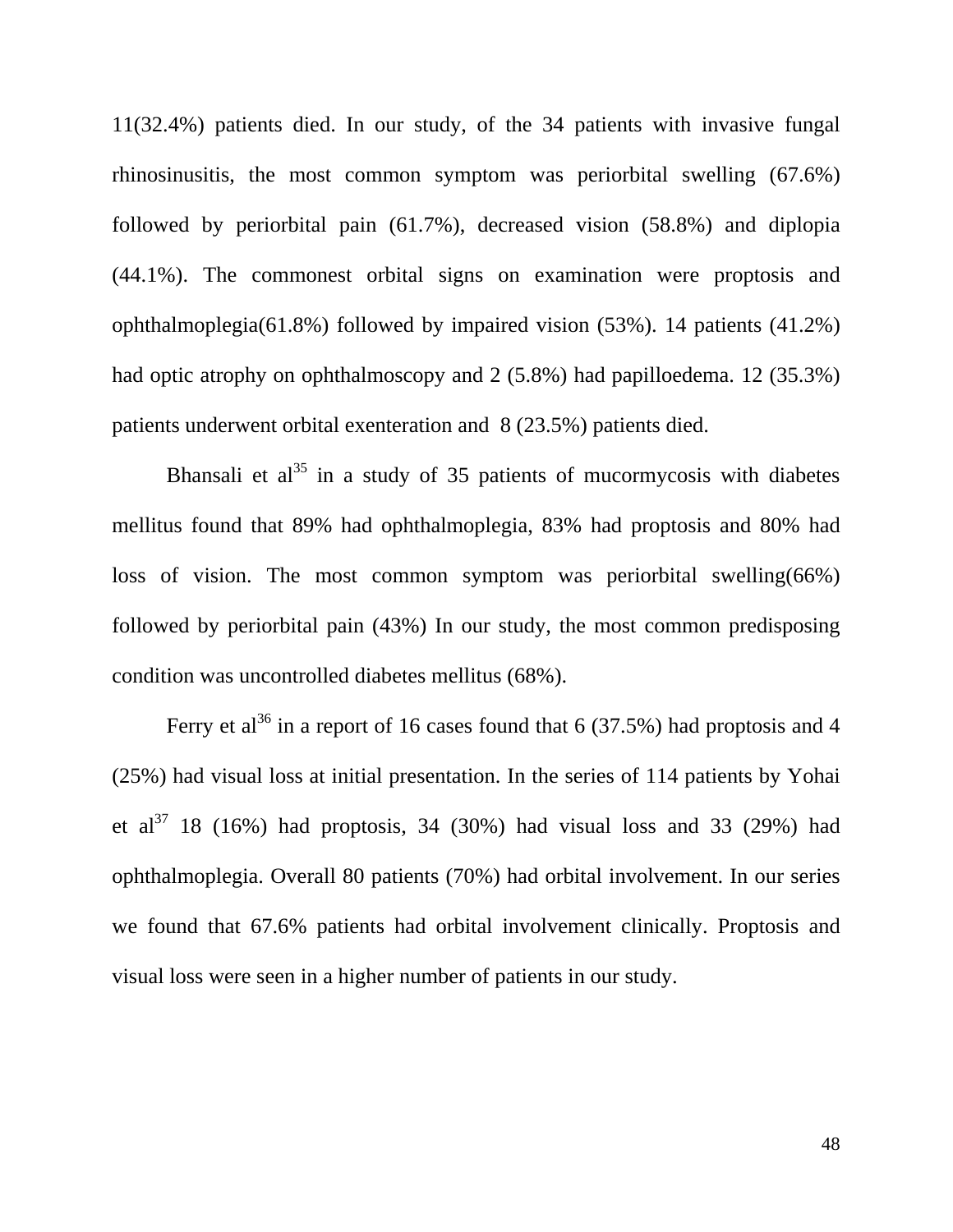Gillespie et  $al^{17}$  reported a series of 25 cases of acute fulminant fungal rhinosinusitis, of whom 16 (64%) had periorbital pain and swelling and 7 (28%) had decreased visual acuity or ophthalmoplegia as the presenting complaint.

 CT scans of patients with invasive fungal rhinosinusitis are non specific and do not correlate well with surgical and pathologic findings.<sup>17</sup> In the study by Nithyanandam et al<sup>19</sup> of 34 patients with mucormycosis, 18 patients had orbital changes on CT scan which included intraocular muscle involvement, and minimal obliteration of fat shadow at the orbital apex. They do not mention the exact site/frequency of radiological erosion. Of the 35 patients in the series reported by Bhansali et al  $35$  28(80%) had CT findings of orbital erosion. The authors do not mention the exact site of erosion. In Bhadada et  $al^{29}$  report of 6 cases of patients with mucormycosis, 5 (83.3%) patients had orbital erosion. They also do not mention which portion of the orbit was involved.

 In the present study we found that 13 (38.3%) patients had CT scan evidence of lamina papyracea erosion, 7 (20.6%) patients had intraocular mass,3 (8.8%) had erosion of roof of orbit, 5 (14.7%) had erosion of floor of orbit and involvement of intraocular muscle. Further, orbital symptoms and signs like proptosis, impaired vision, diplopia, pain and optic atrophy/papilloedema were significantly more in patients with invasive as compared to patients with non invasive fungal rhinosinusitis. Radiologically, erosion of floor of orbit and optic nerve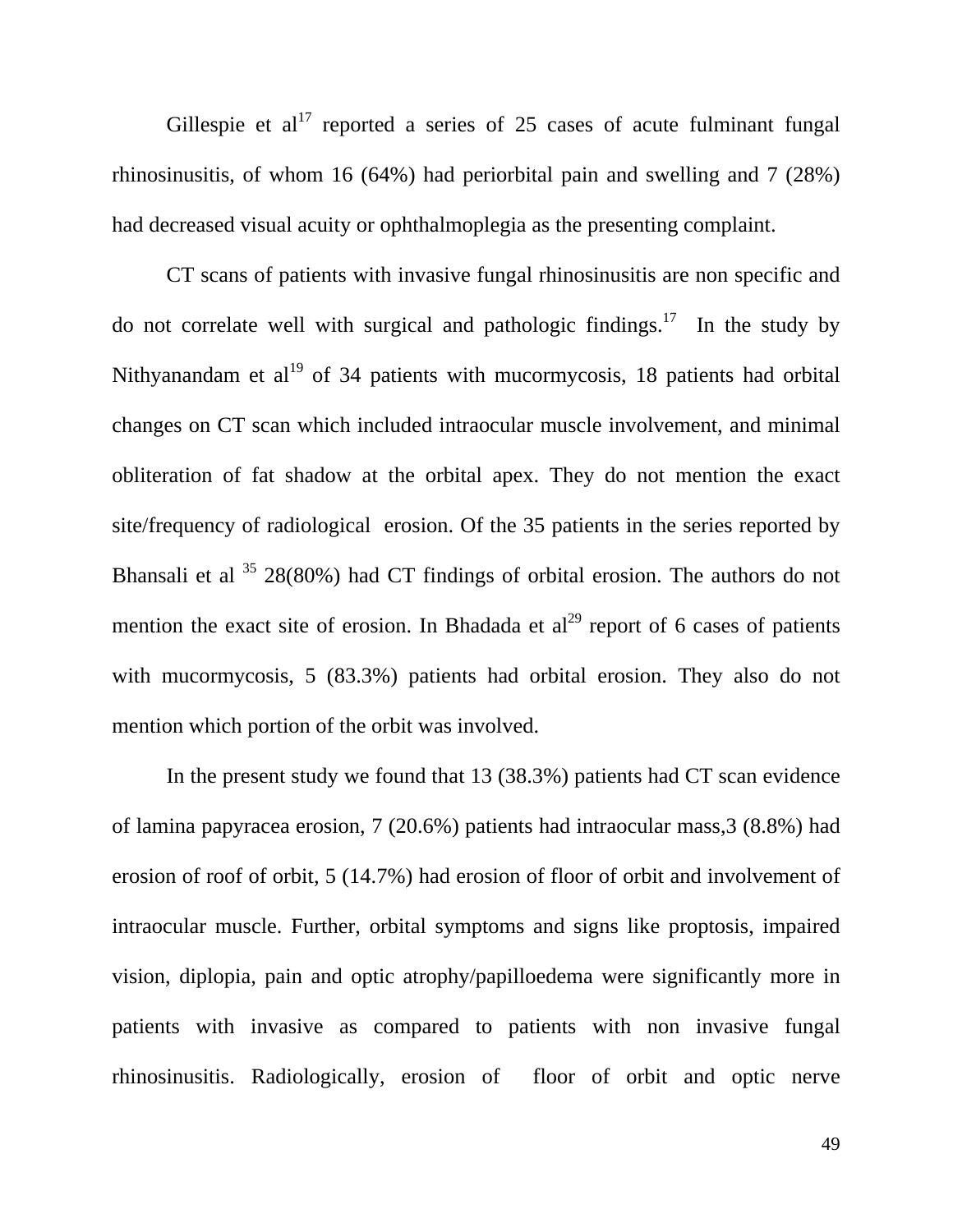compression were significantly more in invasive compared to non invasive fungal rhinosinusitis.

 A literature search did not reveal any studies comparing the orbital involvement in acute invasive and chronic granulomatous and chronic invasive fungal rhinosinusitis. In our study, we found that there was not much difference in orbital symptoms between patients with chronic invasive and chronic granulomatous fungal rhinosinusitis and acute invasive fungal rhinosinusitis. However, optic atrophy and papilloedema were significantly more frequently seen in chronic invasive and chronic granulomatous invasive fungal rhinosinusitis as compared to acute invasive fungal rhinosinusitis. Radiologically, intraocular muscle involvement and optic nerve compression were significantly more in chronic invasive and chronic granulomatous invasive fungal rhinosinusitis as compared to acute invasive fungal rhinosinusitis.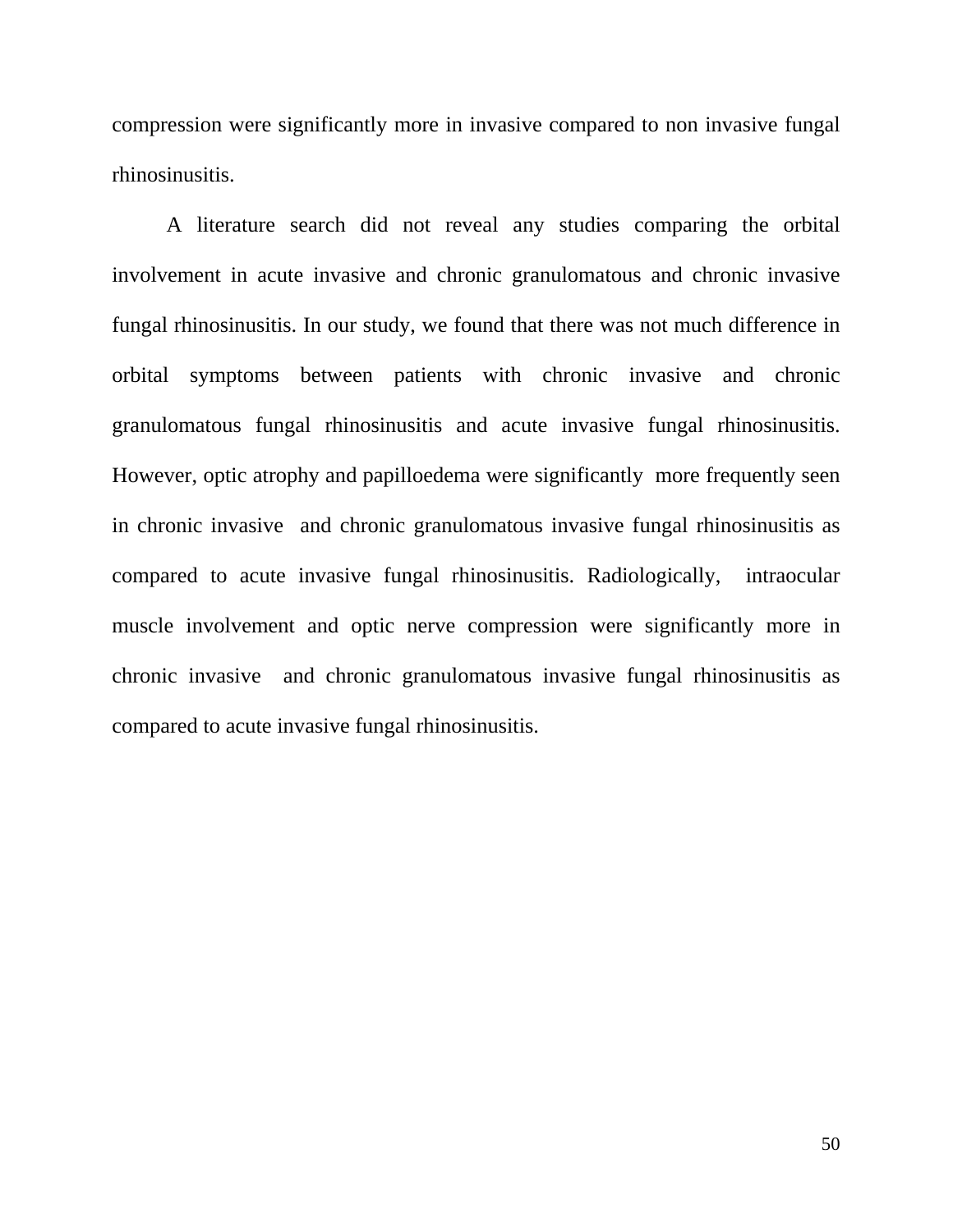## **CONCLUSION**

 In conclusion, orbital involvement is much more common in occurrence in invasive fungal sinusitis compared to non invasive fungal sinusitis. Clinical and endoscopic examination is an essential part of assessing orbital involvement. Radiological findings in invasive fungal sinusitis evidently bear no correlation with clinical findings. Indeed, despite the high prevalence of ocular involvement in patients with invasive fungal sinusitis, the radiological findings are often unremarkable. A high index of suspicion and early biopsy and fungal culture testing in suspected patients helps early identification and planning of subsequent management.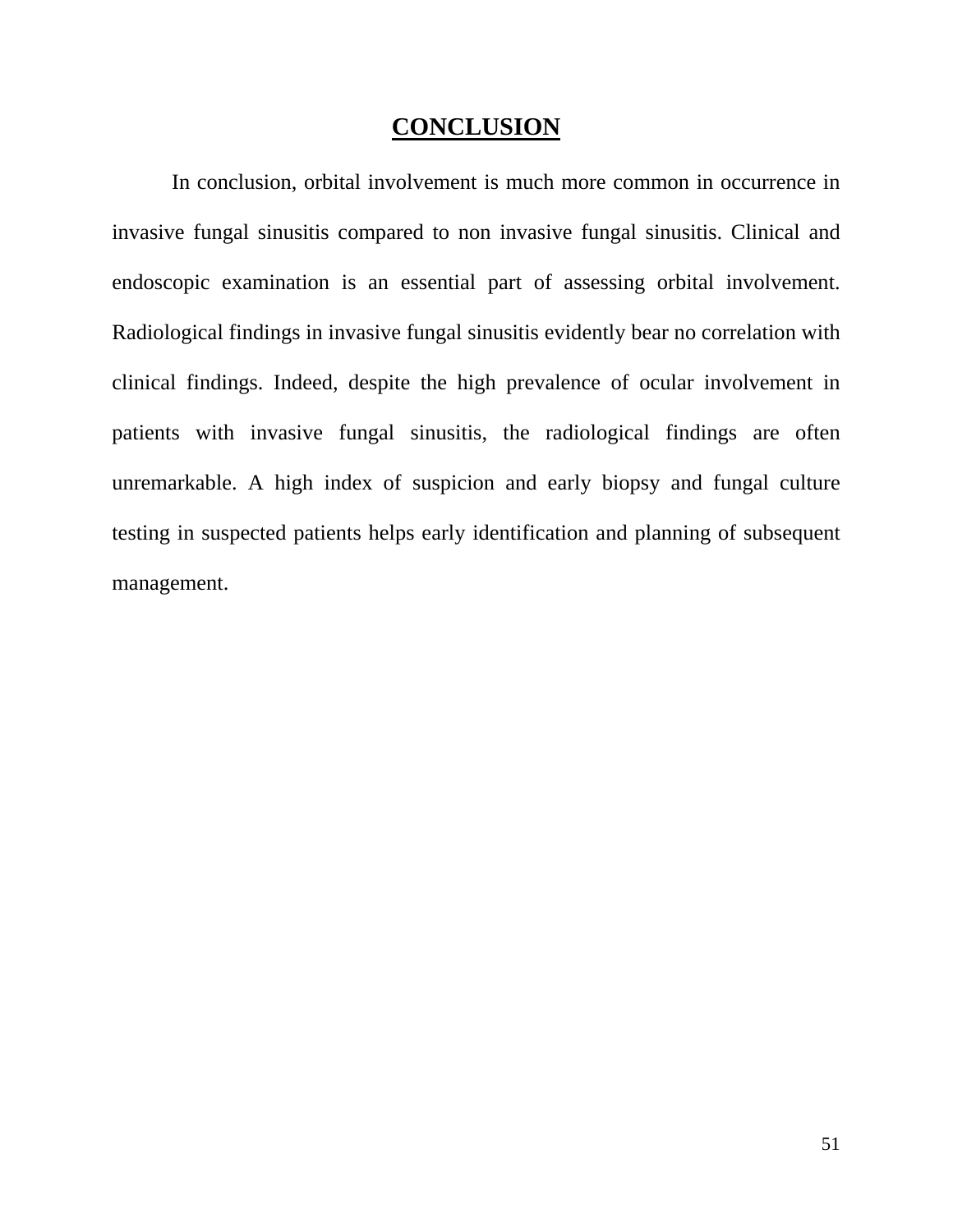#### **BIBLIOGRAPHY**

1.Thrasher RD, Kingdom TT. Fungal infections of the head and neck: an update. Otolaryngol Clin North Am 2003; 36:577-94.

2. Bazan C RM, Rauch RR, Jinkins JR . Fungal infections of brain. Neuroim Clin North Am 1991;1:57-88.

3. Mitchell TG. Overview of medical mycology. Otolaryngol Clin North Am 2000;33:237-49

 4.Lanza DC & Dhong HJ.: Fungal Rhinosinusitis. In Diseases of the Sinuses: Diagnosis & Management Ed by DW Kennedy, WE Bolger, SJ Zinreich; BC Decker Inc. Hamilton, Ontario, 2001 pp. 179-194

5.DeShazo RD, Chapin K, Swain RE. Fungal Sinusitis. N Engl J Med 1997;337: 254-259.

6.Schubert MS. Allergic fungal sinusitis. Otolaryngol Clin North Am 2004; 37: 301-326.

7.Saravanan K, Panda NK, Chakrabarti A, Das A, Bapuraj RJ. Allergic fungal rhinosinusitis: An attempt to solve the diagnostic dilemma. Arch Otolaryngol Head Neck Surg 2006;132:173-178.

8.Corey JP, Delsupehe KG, Ferguson BJ : Allergic fungal sinusitis: Allergic, infectious or both?. Otolaryngol Head Neck Surg.1995 : 113; 110-9.

52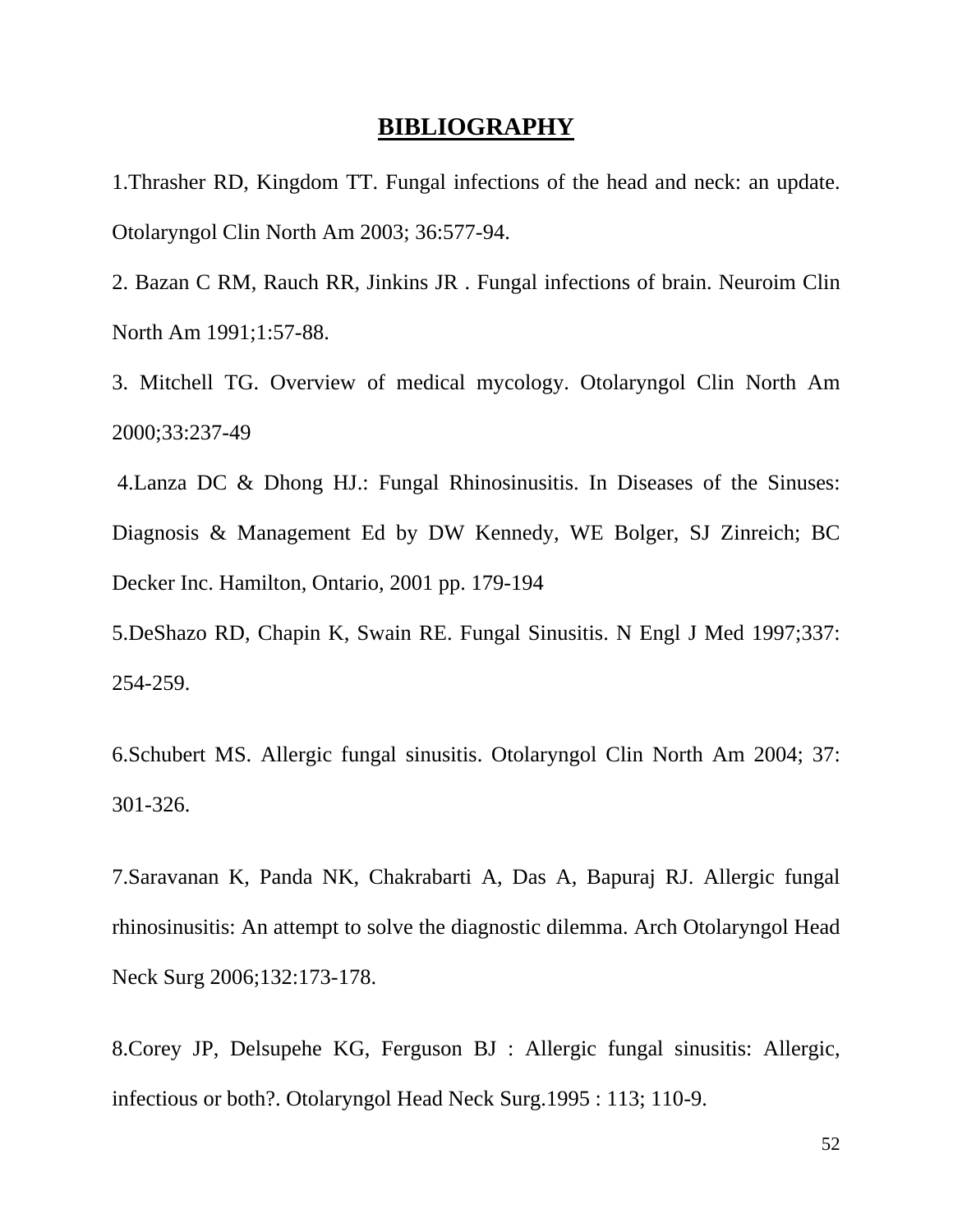9.Bent JP 3rd Kuhn FA. Allergic fungal sinusitis/polyposis. Allergy Asthma Proc.1996;17:259-68.

10.DeShazo RD, Swain RE. Diagnostic criteria for Allergic fungal sinusitis. J Allergy Clin Immunol. 1995;96:24-35

11.Kinsella JB, Bradfield JJ, Gourley WK, Calhoun KH, Rassekh CH, Allergic Fungal sinusitis. Clin Otolaryngol.1996: 21: 389-392

12.Mukherji etal. Allergic fungal sinusitis - CT findings. Radiology 1998; 207:417-22

13.Aribandi M, Victor A, McCoy, Bazan C. Imaging features of invasive and non invasive fungal sinusitis – A review. Radiographics 2007; 27: 1283-1296.

14.Manning S.C., Merkel M, Kriesel.K, Vuitch.F, Marple B. Computed tomography and magnetic resonance diagnosis of allergic fungal sinusitis. Laryngoscope 1997;107: pp. 170–176.

15.Klossek JM, Serrano E, Peloquin L et al: Functional endoscopic sinus surgery and 109 cases of mycetomas of paranasal sinuses. Laryngoscope 1997;107:112-7. 16.Ferguson BJ. Fungus balls of the paranasal sinuses; Fungal Rhinosinusitis: A spectrum of disease, Otolaryngol Clin North Am 2000 ;33 P389-398.

53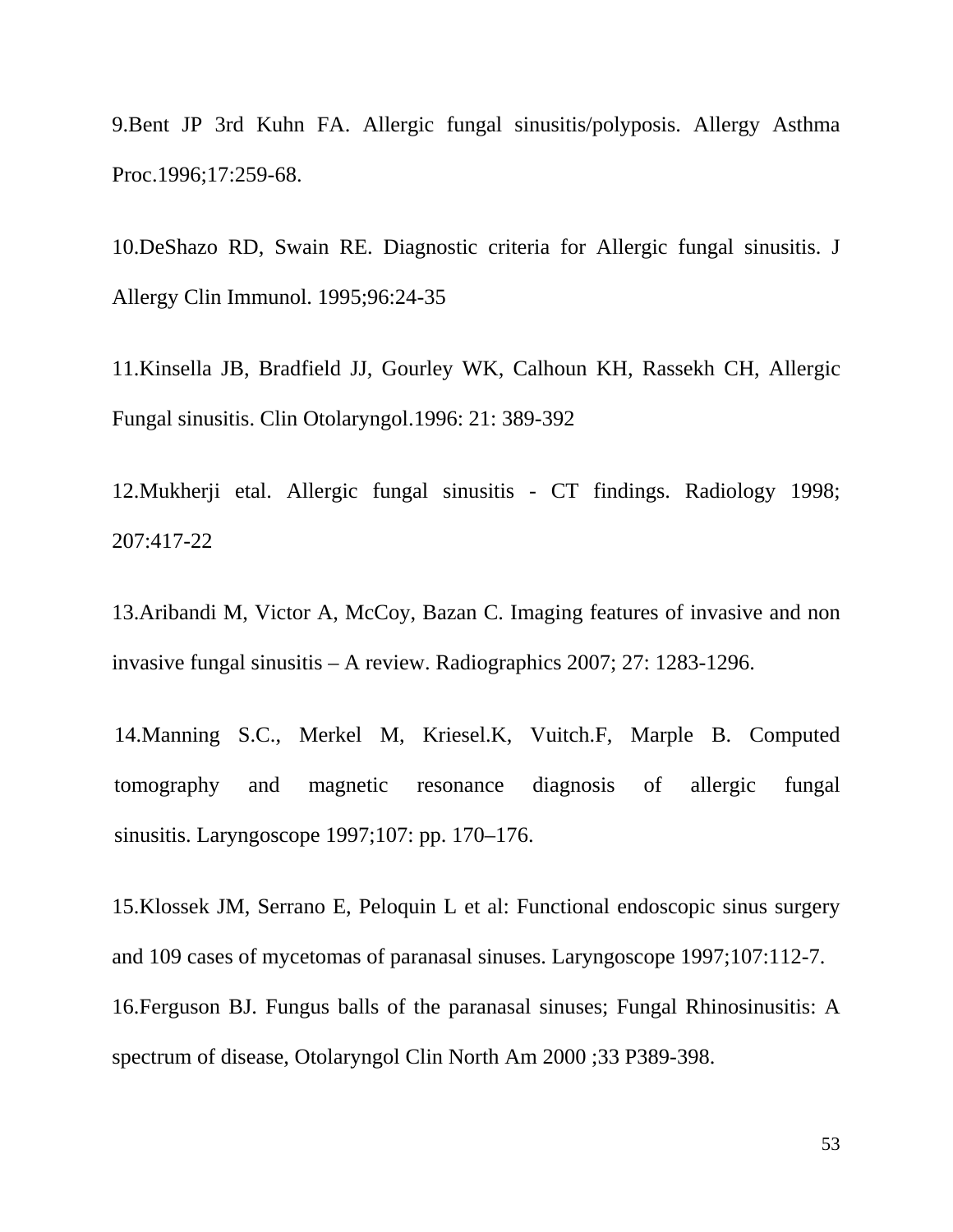17.Gillespie MB, O'Malley BW. An algorithmic approach to the diagnosis and management of invasive fungal rhinosinusitis in the immunocompromised patient. Fungal Rhinosinusitis: A spectrum of disease, Otolaryngol Clin North Am 2000 ;33 P323-334.

18.Stringer SP, Ryan MW. Chronic invasive fungal rhinosinusitis;Fungal Rhinosinusitis: A spectrum of disease, Otolaryngol Clin North Am 2000;33 P375- 386

19.Nithyanandam S, Jacob M S, Battu RR, Thomas RK, Correa MA, D'Souza O. Rhino-Orbito-Cerebral Mucormycosis. A Retrospective Analysis of Clinical Features and Treatment Outcomes. Indian J Ophthalmol 2003;51:231-6.

20.Meyer DR, Nagi K. Allergic fungal sinusitis with sub periosteal orbital abscess. Arch Ophthalmol 2005;123: pp 1281-1282

21.Ghegan MD, Fu-Shing Lee, Schlosser RJ. Otolaryngol Head Neck Surg 2006;134:592-5.

22.Deshazo R. Syndromes of invasive fungal sinusitis. Medical Mycology 2008; 47:309-14.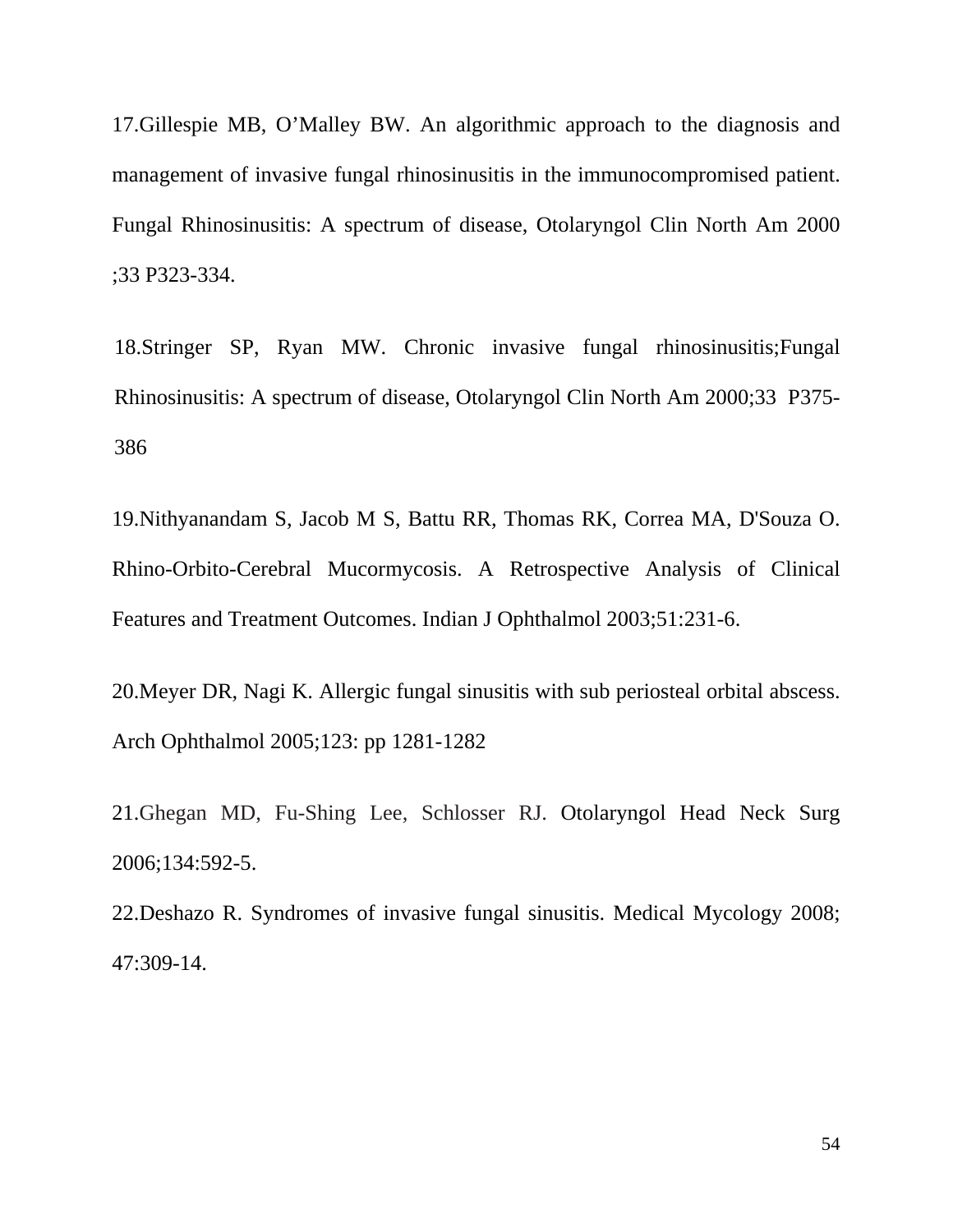23.Veress B, Malik OA, Tayeb AA et al. Further observations on the primary paranasal aspergillus granulomas in Sudan: A morphological study of 46 cases. Am J Trop Med Hyg 1973; 22:765-72

24.Nussenbaum B, Marple BF, Schwade ND. Characteristics of bony erosion in allergic fungal rhinosinusitis. Otolaryngol Head Neck Surg 2001;124:150-4

25.Chandler JR, Langenbrunner DJ, Stevens ER. Pathogenesis of orbital complications in acute sinusitis. Laryngoscope 1970;80:1414-1428

26.Marple BF,Gibbs SR,Newcomer MT,Mabry RL, Allergic Fungal Sinusitis-Induced Visual Loss Am J Rhinol 1999;13:191-5.

27.Silverman CS, Mancuso AA. Periantral soft-tissue infiltration and its relevance to the early detection of invasive fungal sinusitis: CT and MR findings. AJNR Am J Neuroradiol 1998;19:321-5

28.Behlau I, Baker AS.Fungal infections and Eye. In: Albert DM, Jakobiec FA Editors. Principles and Practice of Ophthalmology 2nd ed Vol 5. Philadelphia, WB Saunders. 2000 p.4884-4917

29.Bhadada S, Bhansali A, Reddy KSS, Rekha VB, Khandelwal N, Gupta AK. Rhino-orbital-cerebral mucormycosis in Type 1 Diabetes Mellitus. Indian J Paediatrics 2005; 72: 671-674.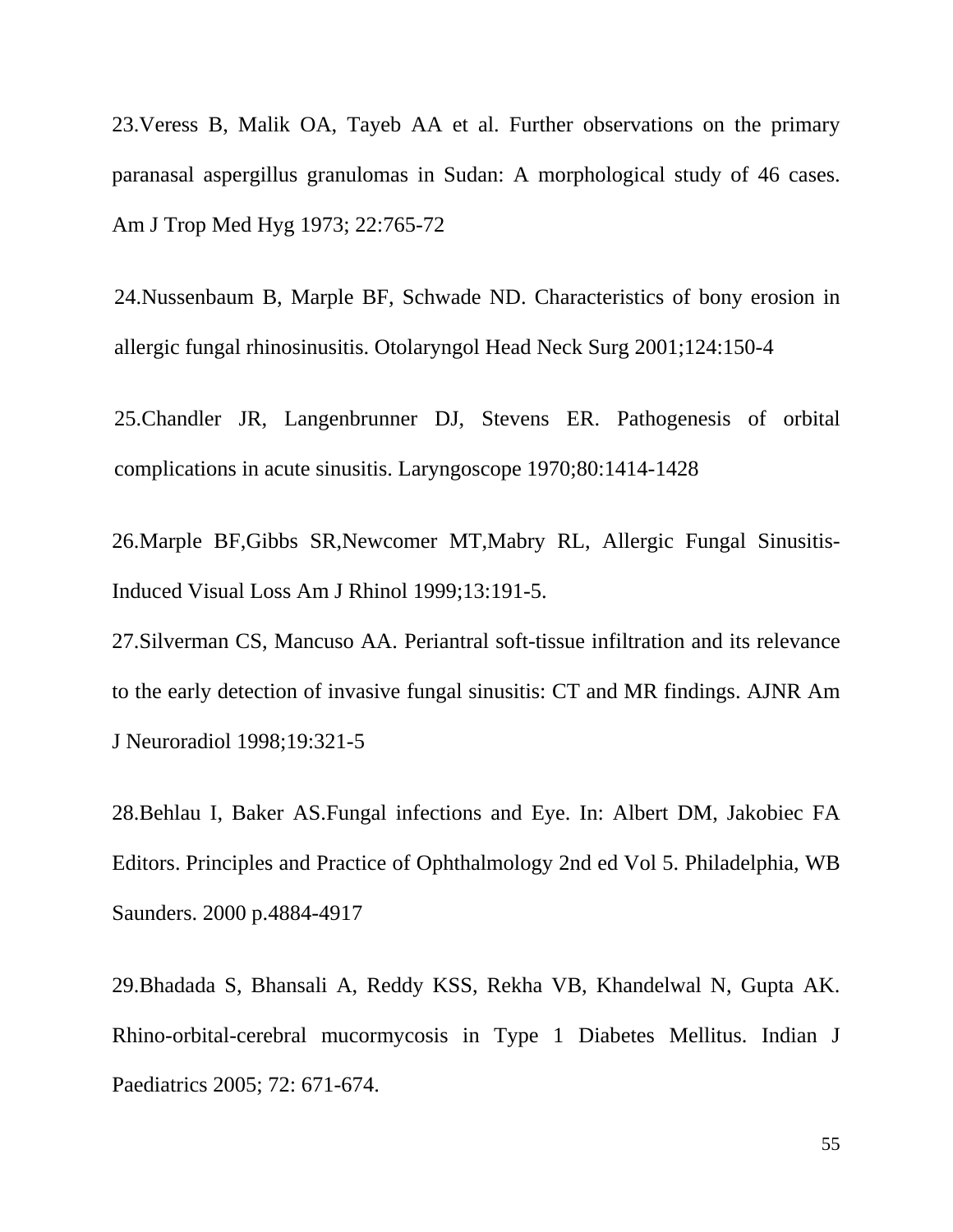30.Kupferberg SB, Bent BJ, Kuhn FA. Prognosis for allergic fungal sinusitis. Otolaryngol Head Neck Surg 1997;117:35-41

31.Arnold CA. Miscellaneous optic neuropathies. In: Albert DM, Jakobiec FA Editors. Principles and Practice of Ophthalmology 2nd ed Vol 5. Philadelphia, WB Saunders. 2000 p.4176-4186

32.Westfall CT, Baker AS, Shore JW. Infectious processes of orbit. In: Albert DM, Jakobiec FA Editors. Principles and Practice of Ophthalmology 2nd ed Vol 4. Philadelphia WB Saunders 2000 p.3121- 3130.

33.Dunlop IS, Billson FA. Visual failure in allergic aspergillus sinusitis: a case report. Br J Ophthalmol 1988;72:127-130.

34.Thiagalingam S, Fernando GT, Tan K, O'Donnell BA, Weeks K, Branley M. Orbital apex syndrome secondary to Pseudallescheria boydii fungal sinusitis in an immunocompetent patient. Clin Experiment Ophthalmol 2004;32:545-7.

35.Bhansali A,Bhadada S, Sharma A,Suresh V, Gupta A, Singh P, Chakarbarti A, Dash RJ. Presentation and outcome of rhino-orbital-cerebral mucormycosis in patients with diabetes. Postgrad Med J 2004;80:670-674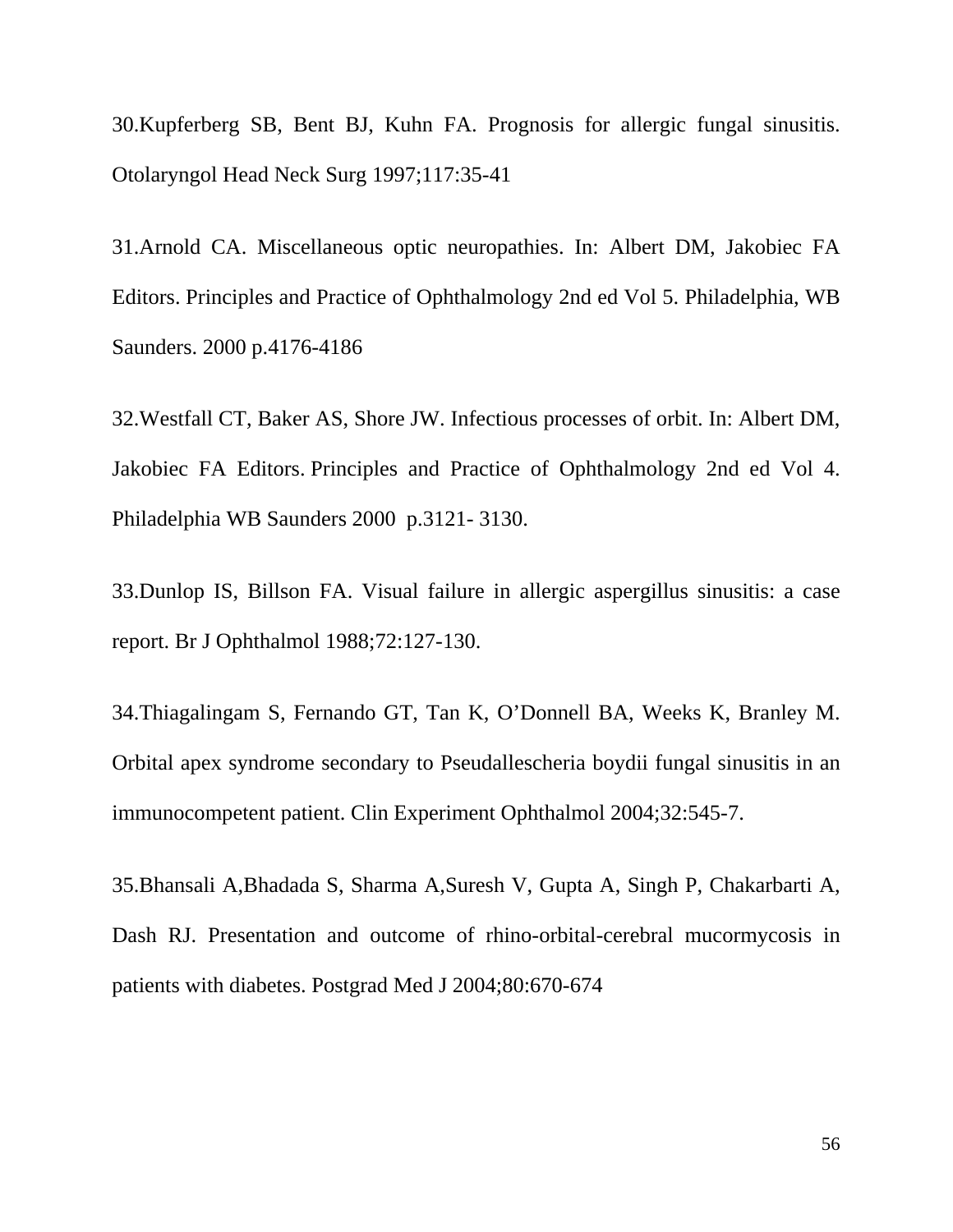36.Ferry AP, Abedi S. Diagnosis and management of rhino-orbito-cerebral mucormycosis. A report of 16 personally observed cases. Ophthalmology 1983;90:1096-1104.

37. Yohai RA, Bullock JD, Aziz AA, Markert RJ. Survival factors in rhino-orbito cerebral mucormycosis. Surv Ophthalmol 1994;39:3-22.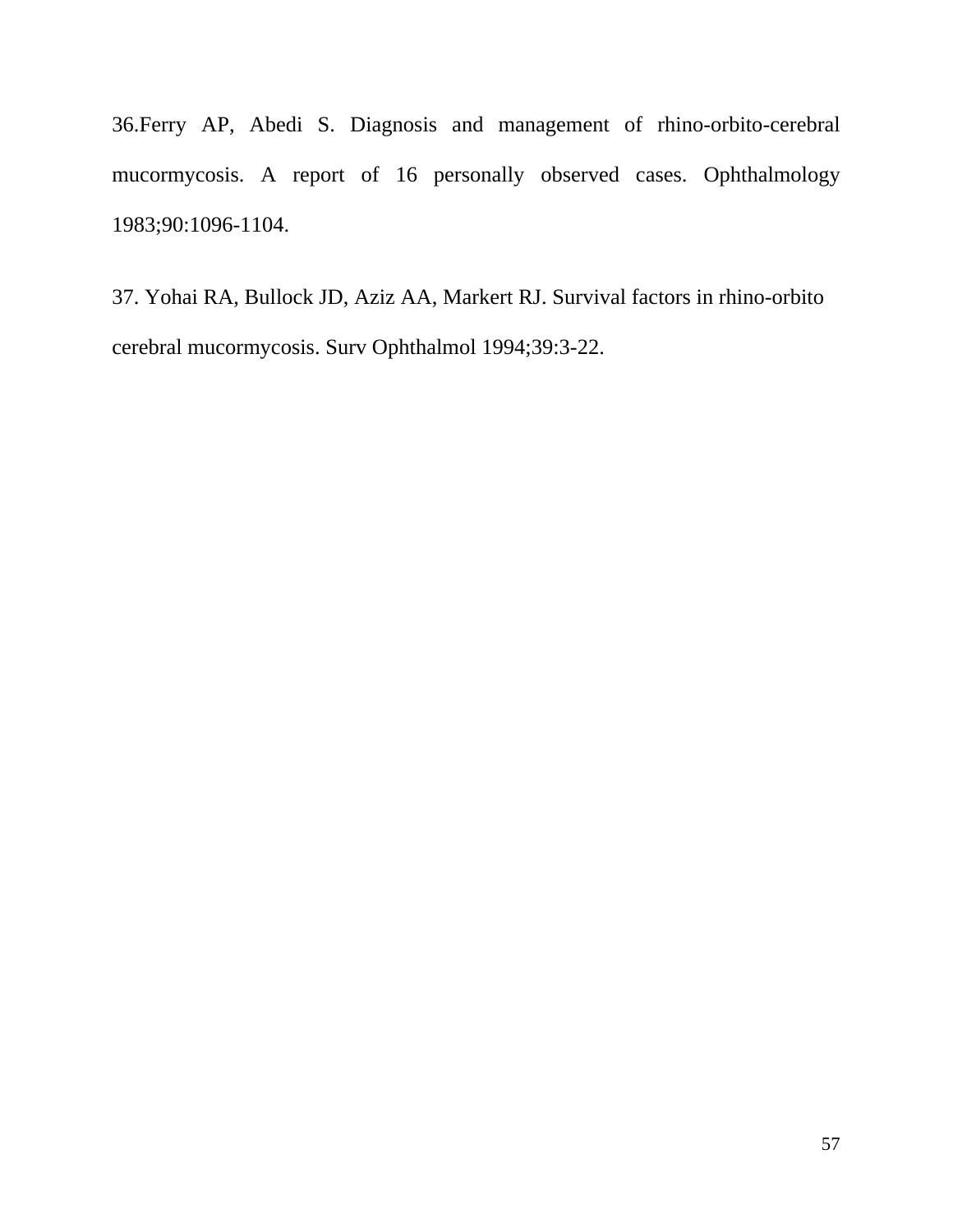#### **Appendix A**

## **Informed Consent form**

Title: Orbital involvement in Fungal Sinusitis

Subject's Initials: \_\_\_\_\_\_\_\_\_\_\_ Subject's Name: \_\_\_\_\_\_\_\_\_

Date of Birth / Age:

(i) I confirm that I have read and understood the information sheet dated \_\_\_\_\_\_\_\_\_ for

the above study and have had the opportunity to ask questions. [ ]

(ii) I understand that my participation in the study is voluntary and that I am

free to withdraw at any time, without giving any reason, without my medical care or legal rights being affected. [ ]

 (iii) I understand that the Sponsor of the clinical trial, others working on the Sponsor's behalf, the Ethics Committee and the regulatory authorities will not need my permission to look at my health records both in respect of the current study and any further research that may be conducted in relation to it, even if I withdraw from the trial. I agree to this access. However, I understand that my identity will not be revealed in any information released to third parties or published. [ ]

(iv) I agree not to restrict the use of any data or results that arise from this study provided such a use is only for scientific purpose(s)  $\lceil \ \rceil$ 

(v) I agree to take part in the above study. [ ]

Signature (or Thumb impression) of the Subject/Legally Acceptable Representative:

Date:  $\frac{\sqrt{2\pi}}{2\pi}$ 

Signatory's Name: \_\_\_\_\_\_\_\_\_\_\_\_\_\_\_\_\_\_\_\_\_\_\_\_\_\_\_\_\_\_\_\_\_

Signature of the Witness: \_\_\_\_\_\_\_\_\_\_\_\_\_\_\_\_\_\_\_\_\_\_\_\_\_\_\_

Date: $\frac{1}{\sqrt{1-\frac{1}{2}}}\frac{1}{\sqrt{1-\frac{1}{2}}}\frac{1}{\sqrt{1-\frac{1}{2}}}\frac{1}{\sqrt{1-\frac{1}{2}}}\frac{1}{\sqrt{1-\frac{1}{2}}}\frac{1}{\sqrt{1-\frac{1}{2}}}\frac{1}{\sqrt{1-\frac{1}{2}}}\frac{1}{\sqrt{1-\frac{1}{2}}}\frac{1}{\sqrt{1-\frac{1}{2}}}\frac{1}{\sqrt{1-\frac{1}{2}}}\frac{1}{\sqrt{1-\frac{1}{2}}}\frac{1}{\sqrt{1-\frac{1}{2}}}\frac{1}{\sqrt{1-\frac{1}{2}}}\frac{1}{\sqrt$ 

Name of the Witness: \_\_\_\_\_\_\_\_\_\_\_\_\_\_\_\_\_\_\_\_\_\_\_\_\_\_\_\_\_\_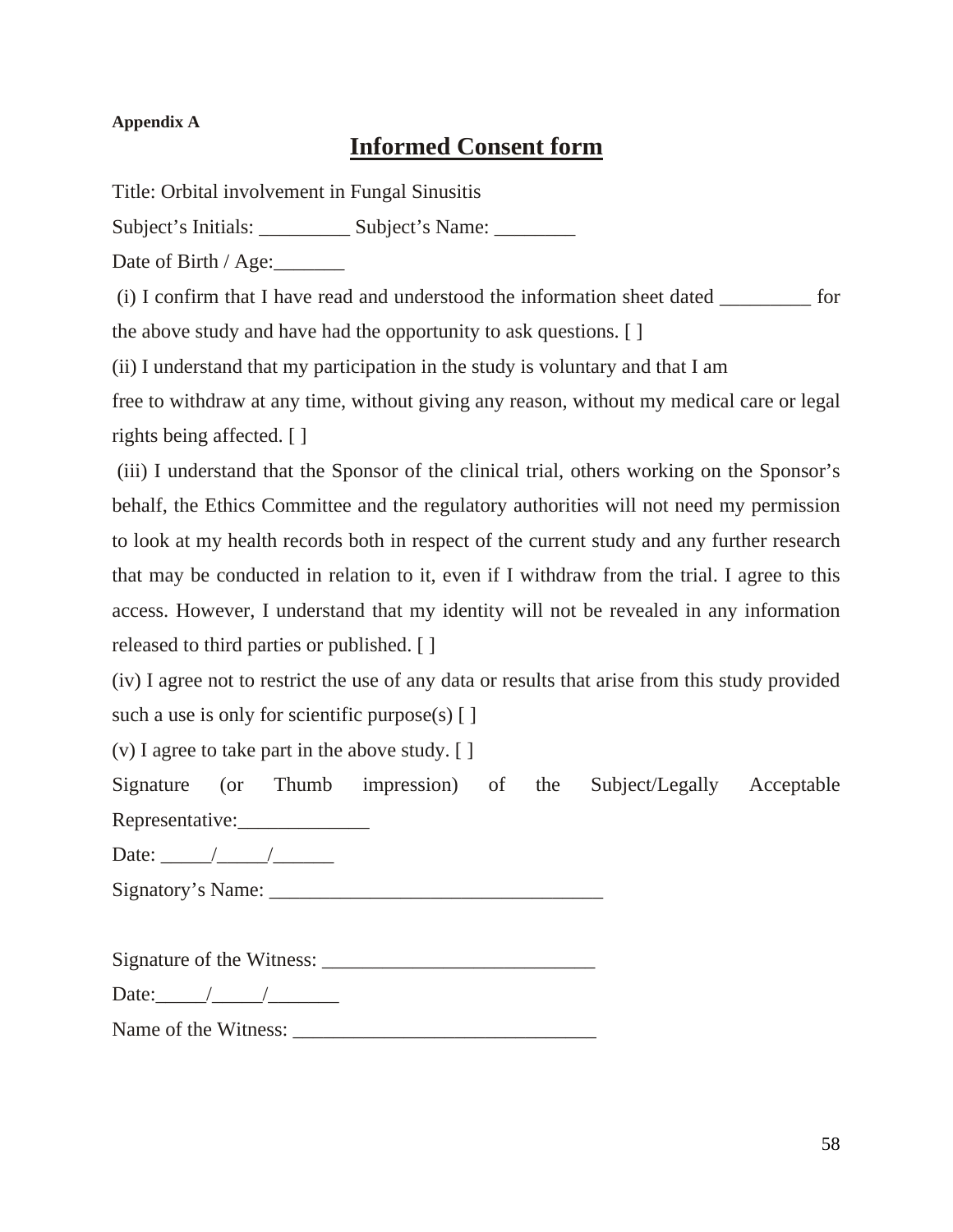#### **Appendix B**

## **PROFORMA**

| Serial Number:            |      |                                                                                 |
|---------------------------|------|---------------------------------------------------------------------------------|
| Name:                     |      |                                                                                 |
| Age/Sex:                  |      | Hospital number:                                                                |
| Occupation :              |      | Contact number:                                                                 |
| Address:                  |      |                                                                                 |
| Admitting unit :          |      |                                                                                 |
| DOA:                      | DOS: | DOD:                                                                            |
| <b>Clinical Diagnosis</b> |      |                                                                                 |
|                           |      | Acute (Fulminant) invasive fungal sinusitis, Chronic invasive fungal sinusitis, |

**Granulomatous invasive fungal sinusitis, Allergic fungal sinusitis, Fungal Ball, Entomophthoromycosis** 

Clinical History

• **Sinonasal symptoms**

¾ *Nasal Obstruction - Present/Absent* 

| Side | Duration |
|------|----------|
|      |          |

¾ *Nasal Discharge - Present/Absent* 

| <b>Type</b> | Side | Duration |
|-------------|------|----------|
|             |      |          |

- ¾ Sneezing Present/Absent
- ¾ Post Nasal discharge Present/Absent

| <b>Eye symptoms</b> | Right | Left |
|---------------------|-------|------|
|                     |       |      |

| Swelling of eye  |  |
|------------------|--|
| Decreased Vision |  |
| Diplopia         |  |
| Pain eye         |  |

• Headache, Fever, LOC, Seizures, Asthma/Atopy, Aspirin hypersensitivity

#### **Co-morbidities**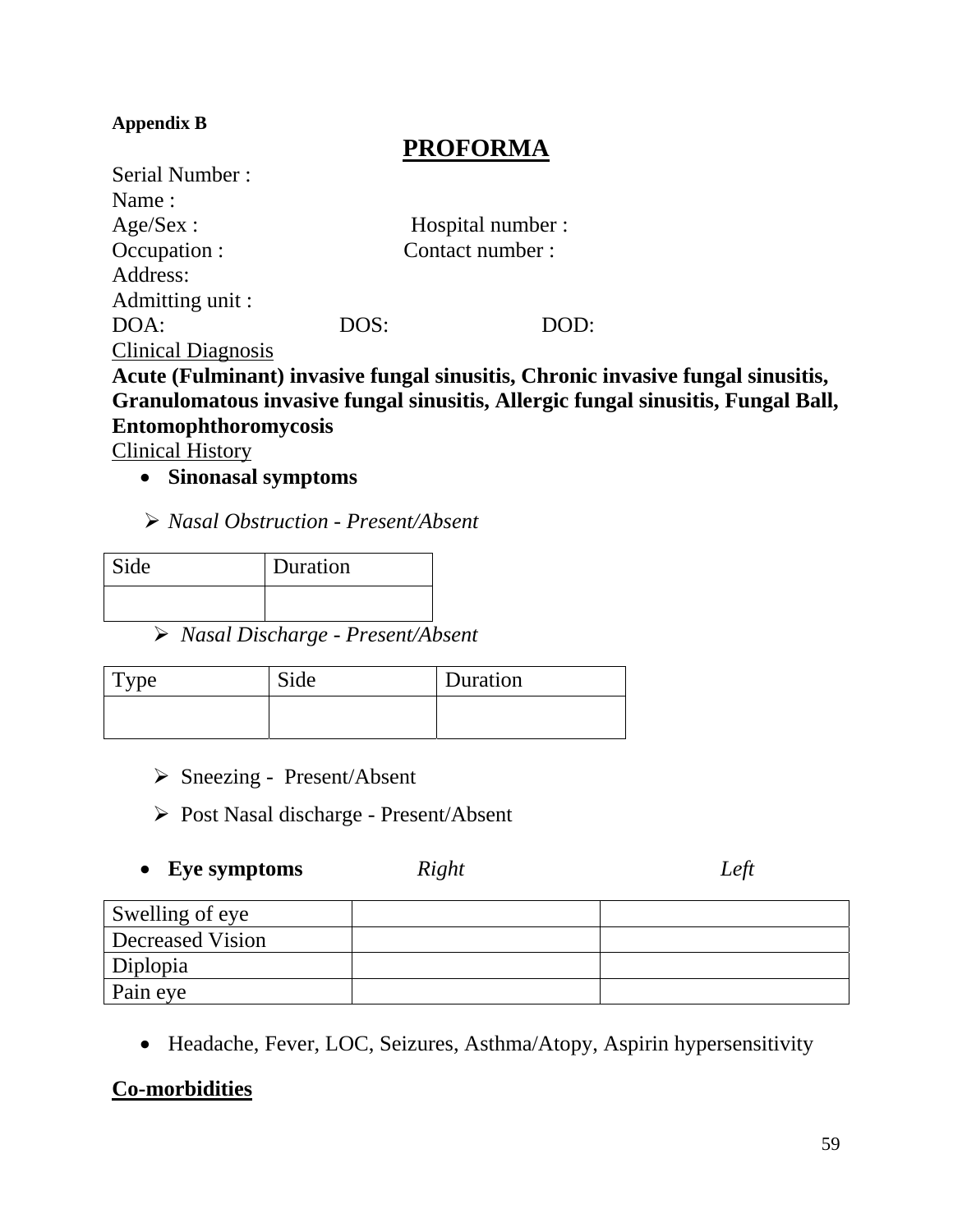• DM - Controlled/Uncontrolled, Haematological diseases,Transplant,Renal diseases,Others

### **Current drug use**

• Immunosuppressant, Systemic/Topical steroid

## **Prior Sinus Surgery – Y/N**

| . |  |
|---|--|
|   |  |

#### **Examination**

• *Rigid Nasal Endoscopy* – Right Left

| <b>Inferior Turbinate</b> |       |  |
|---------------------------|-------|--|
| Floor of Nose             |       |  |
| <b>Inferior Meatus</b>    |       |  |
| Nasopharynx               |       |  |
| Middle Turbinate          |       |  |
| <b>Middle Meatus</b>      |       |  |
| Sphenoethmoidal Recess    |       |  |
| Roof of nose              |       |  |
| Septum                    |       |  |
| <b>Nasal Cavity</b>       |       |  |
| $Eve -$                   | Right |  |

## **Investigations**

*1.Radiology*

| <b>Region</b>           | <b>Right</b> |       |      | Left             |       |         |
|-------------------------|--------------|-------|------|------------------|-------|---------|
| <b>Sinuses</b>          | Lund         | Hyper | Bone | Lund             | Hyper | Bone    |
|                         | Mackay       | dense |      | Erosion   Mackay | dense | Erosion |
|                         |              | areas |      |                  | areas |         |
| <b>Maxillary Sinus</b>  |              |       |      |                  |       |         |
| <b>Anterior Ethmoid</b> |              |       |      |                  |       |         |
| <b>Sinus</b>            |              |       |      |                  |       |         |
| Posterior Ethmoid       |              |       |      |                  |       |         |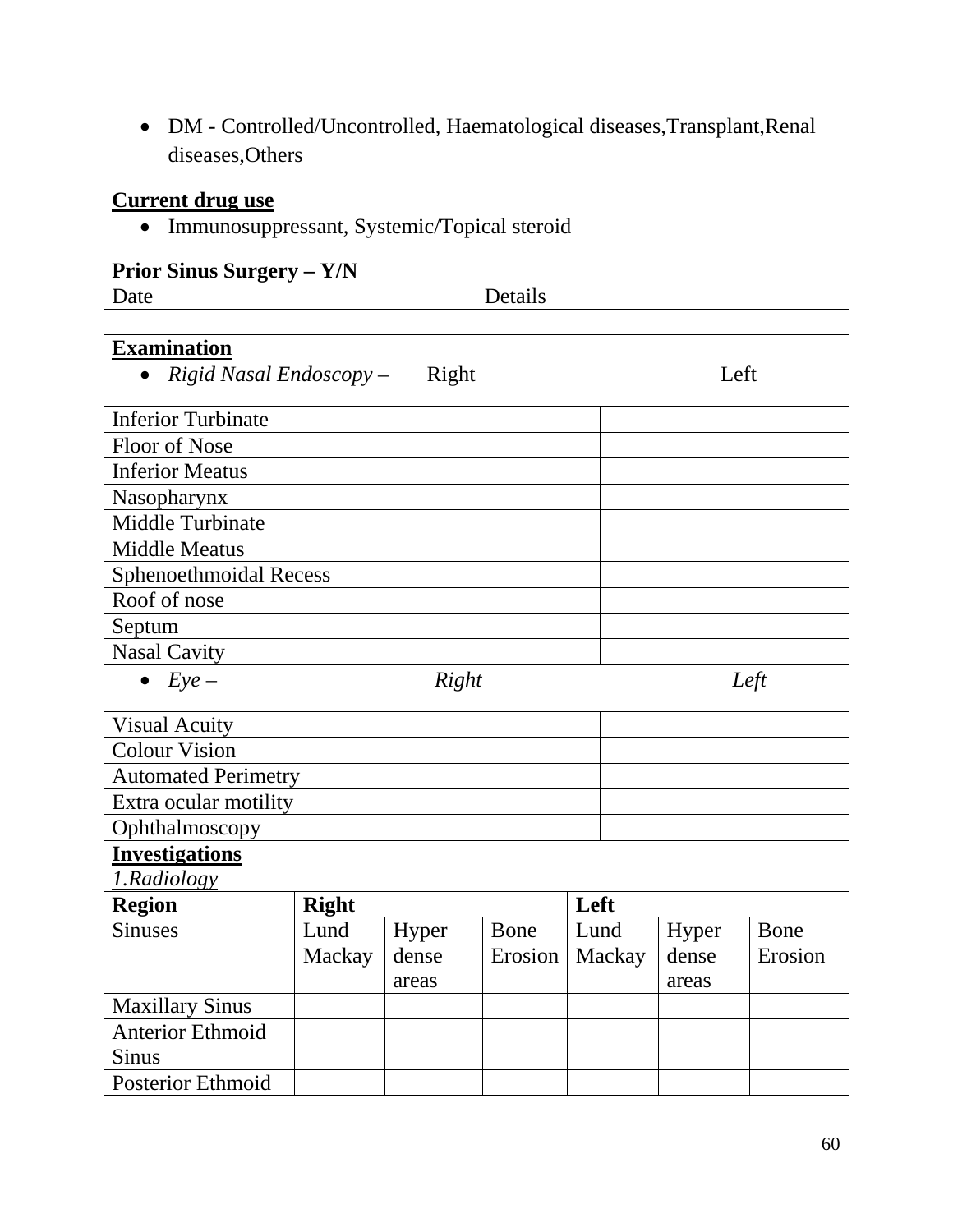| Sinus                 |  |  |  |
|-----------------------|--|--|--|
| Frontal Sinus         |  |  |  |
| <b>Sphenoid Sinus</b> |  |  |  |
| OMC                   |  |  |  |

| <b>Region</b>       | <b>Right</b> | Left |
|---------------------|--------------|------|
| <b>Nasal Cavity</b> |              |      |
| Nasopharynx         |              |      |
| Septum              |              |      |

| <b>Region</b>                       | <b>Right</b> | Left |  |
|-------------------------------------|--------------|------|--|
| Erosion of Roof of Ethmoid          |              |      |  |
| <b>Erosion of Cribriform Plate</b>  |              |      |  |
| Erosion of Lamina Papyraceae        |              |      |  |
| Erosion of Roof of Orbit            |              |      |  |
| Erosion of Floor of Orbit           |              |      |  |
| <b>Optic Nerve compression</b>      |              |      |  |
| Intraocular mass/abscess            |              |      |  |
| Intraocular muscle involvement      |              |      |  |
| Intracranial extension – extradural |              |      |  |
| Intracranial extension – intradural |              |      |  |

*2.Mycology –*

| Date | <b>Fungal Smear</b><br>(KOH) | <b>Fungal Culture</b> |
|------|------------------------------|-----------------------|
|      |                              |                       |

## *3.HIV, Au.*

*4.Random Blood Sugar Fasting/Post prandial HbA1C 5.Skin Allergy test 6.Fungal Specific Ab 7.IgE 8.Histopathology –*

## • **Acute Invasive**

| Fungal invasion of                    | Yes | $N_{\Omega}$ |  |
|---------------------------------------|-----|--------------|--|
| Mucosa/Submucosa/Blood vessels/Bone   |     |              |  |
| Inflammatory exudates – Acute/Chronic |     |              |  |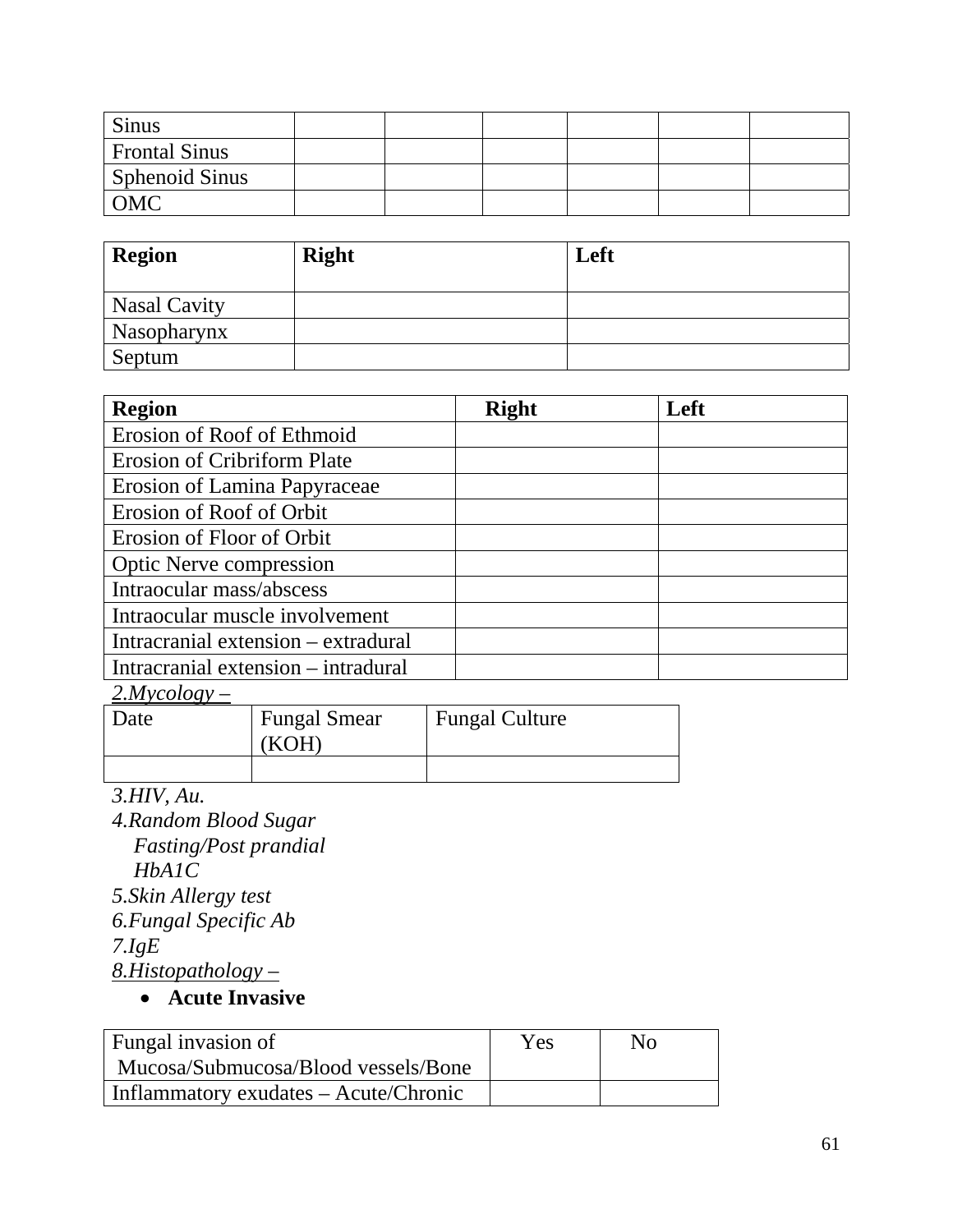| cells              |  |
|--------------------|--|
| Tissue necrosis    |  |
| Thrombosis         |  |
| Fibrinoid necrosis |  |
| Fibrosis           |  |
| Vasculitis         |  |

## • **Chronic Invasive**

| <b>Necrosis</b>                     | Yes | No |
|-------------------------------------|-----|----|
| Fibrosis                            |     |    |
| Vasculitis                          |     |    |
| Fungal hyphae in                    |     |    |
| Mucosa/Submucosa/Blood vessels/Bone |     |    |
| Septate/Aseptate                    |     |    |
|                                     |     |    |
| Chronic inflammatory infiltrate     |     |    |

## • **Chronic Granulomatous Invasive**

| Granuloma                                               | Yes | $\rm No$ |
|---------------------------------------------------------|-----|----------|
| <b>Fibrinoid Necrosis</b>                               |     |          |
| Vasculitis                                              |     |          |
| Fungal hyphae in<br>Mucosa/Submucosa/Blood vessels/Bone |     |          |
| Septate/Aseptate                                        |     |          |
| Chronic inflammatory cells                              |     |          |

## • **Entomophthoromycosis**

| <b>Granuloma</b>                  |  |
|-----------------------------------|--|
| Fungal hyphae – Septate/Aseptate  |  |
| Splendor Hoeppli phenomenon       |  |
| <b>Inflammation Acute/Chronic</b> |  |
| Tissue necrosis                   |  |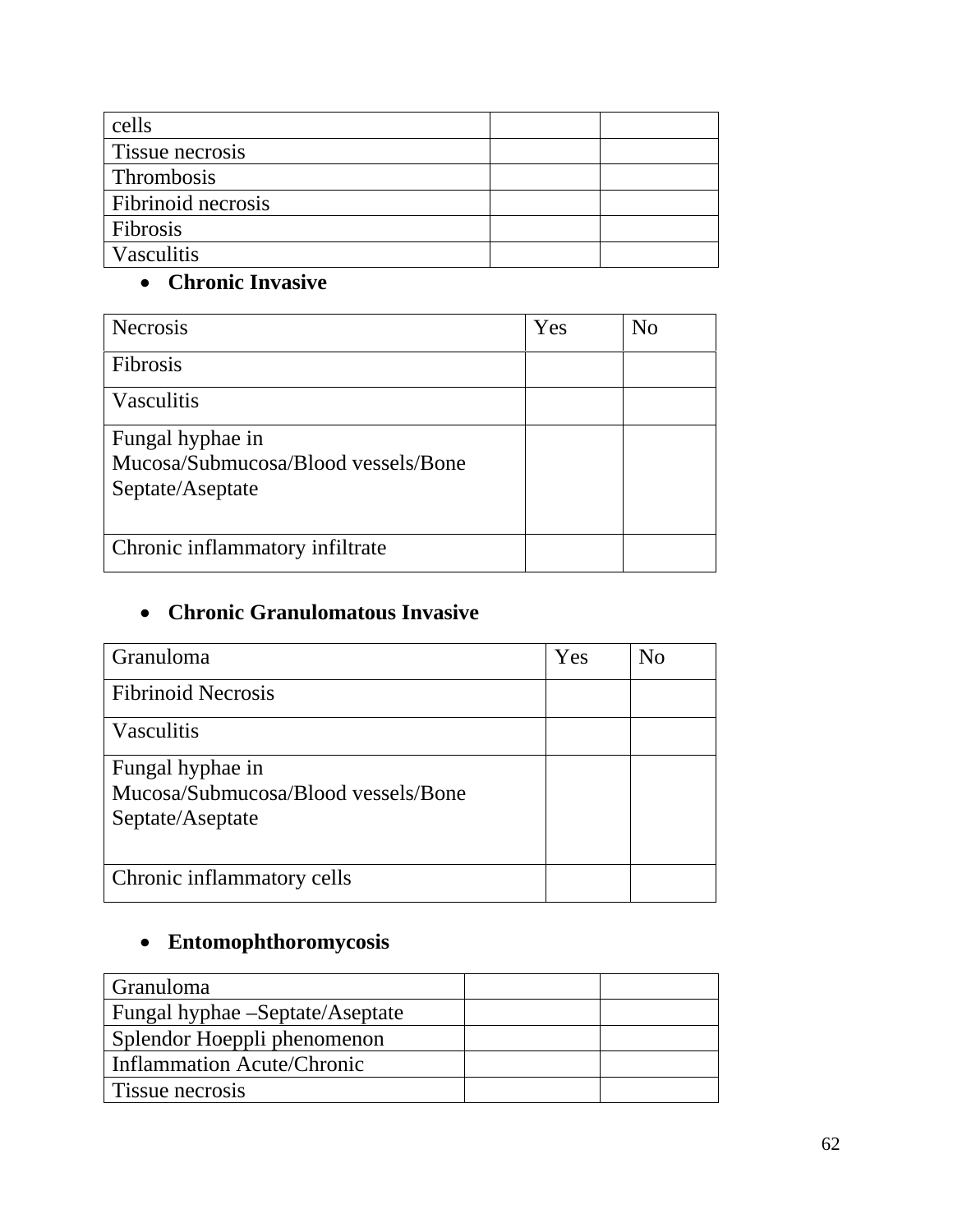## • **Allergic Fungal Sinusitis**

| Specimen (Mucosa & Allergic mucin) sent | Single | Separate |
|-----------------------------------------|--------|----------|
| <b>as</b>                               |        |          |
| <b>ALLERGIC MUCIN</b>                   |        |          |
| Layered eosinophilic mucus              |        |          |
| Necrotic eosinophils                    |        |          |
| Charcot leyden crystals                 |        |          |
| Fungal hyphae – Septate/Aseptate        |        |          |
| <b>MUCOSA</b>                           |        |          |
| Edema                                   |        |          |
| Chronic inflammatory cells              |        |          |
| Eosinophils                             |        |          |
| Invasion/Necrosis/Granuloma             |        |          |

## • **Fungal Ball**

| Dense accumulation of fungal |  |
|------------------------------|--|
| filaments                    |  |
| <b>Chronic inflammation</b>  |  |
| Invasion                     |  |
| Allergic mucin               |  |

#### **Treatment**

• Medical treatment

| Drug | Dosage | Start date | End date | Juration |
|------|--------|------------|----------|----------|
|      |        |            |          |          |

• Surgical treatment

| Date | Operation/Procedure   Operative findings |        |                 |              |     |
|------|------------------------------------------|--------|-----------------|--------------|-----|
|      | & Sinuses involved $\vert$ Polyps        |        | AM              | Bone erosion |     |
|      | MESF                                     | Others |                 |              |     |
|      |                                          |        | IMESF MESF MESF |              | M E |
|      |                                          | E      |                 |              |     |